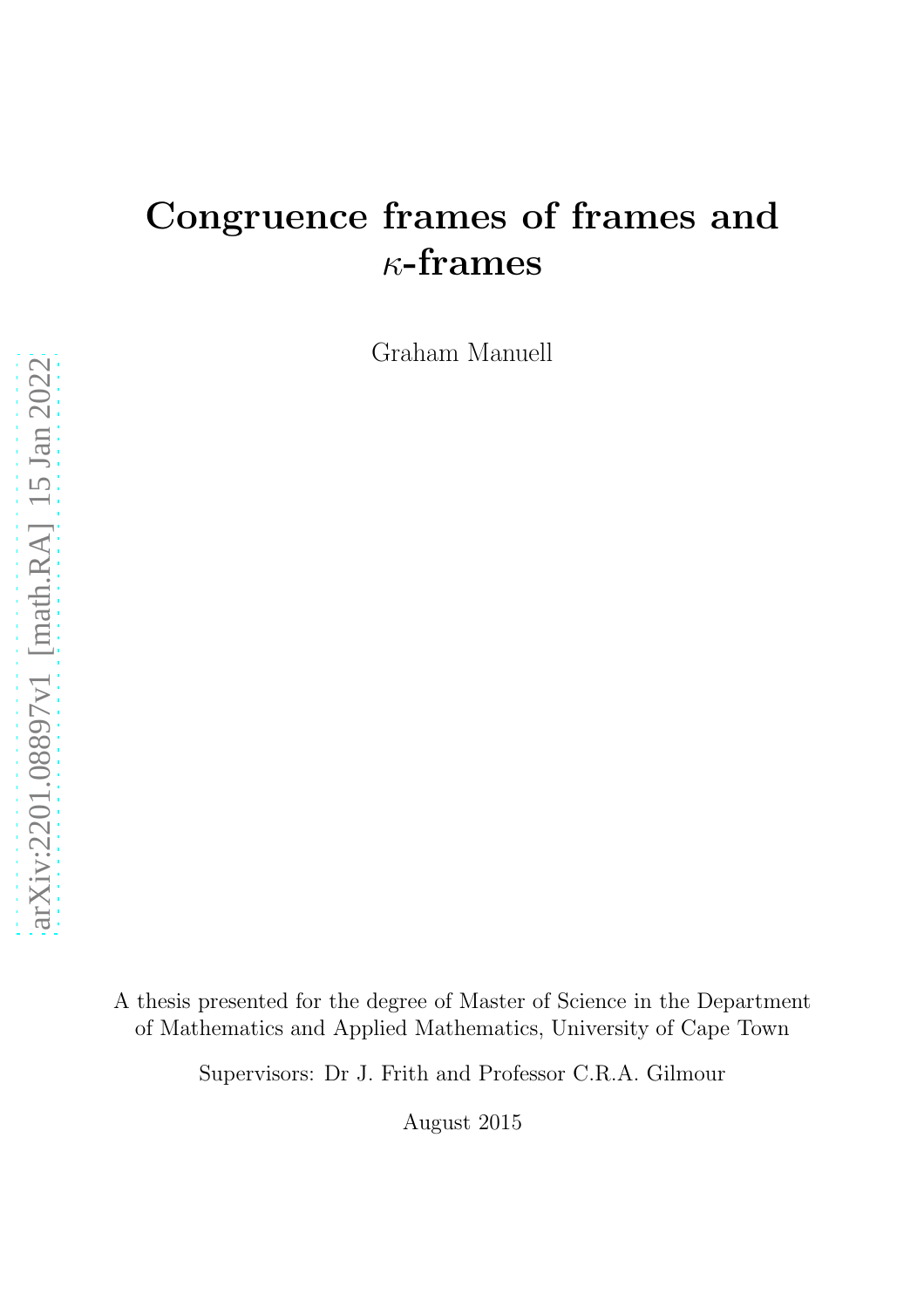# Acknowledgements

I would like to thank my supervisors Dr J. Frith and Professor C.R.A. Gilmour for their help, encouragement and patience. I am grateful for the freedom to pursue a topic that I found interesting.

I acknowledge financial support from the National Research Foundation and thank the department of Mathematics and Applied Mathematics for the use of their facilities.

I am also grateful to my friends for their companionship.

Finally, I would like to thank my parents for their support. Without their assistance my studies would not have been possible.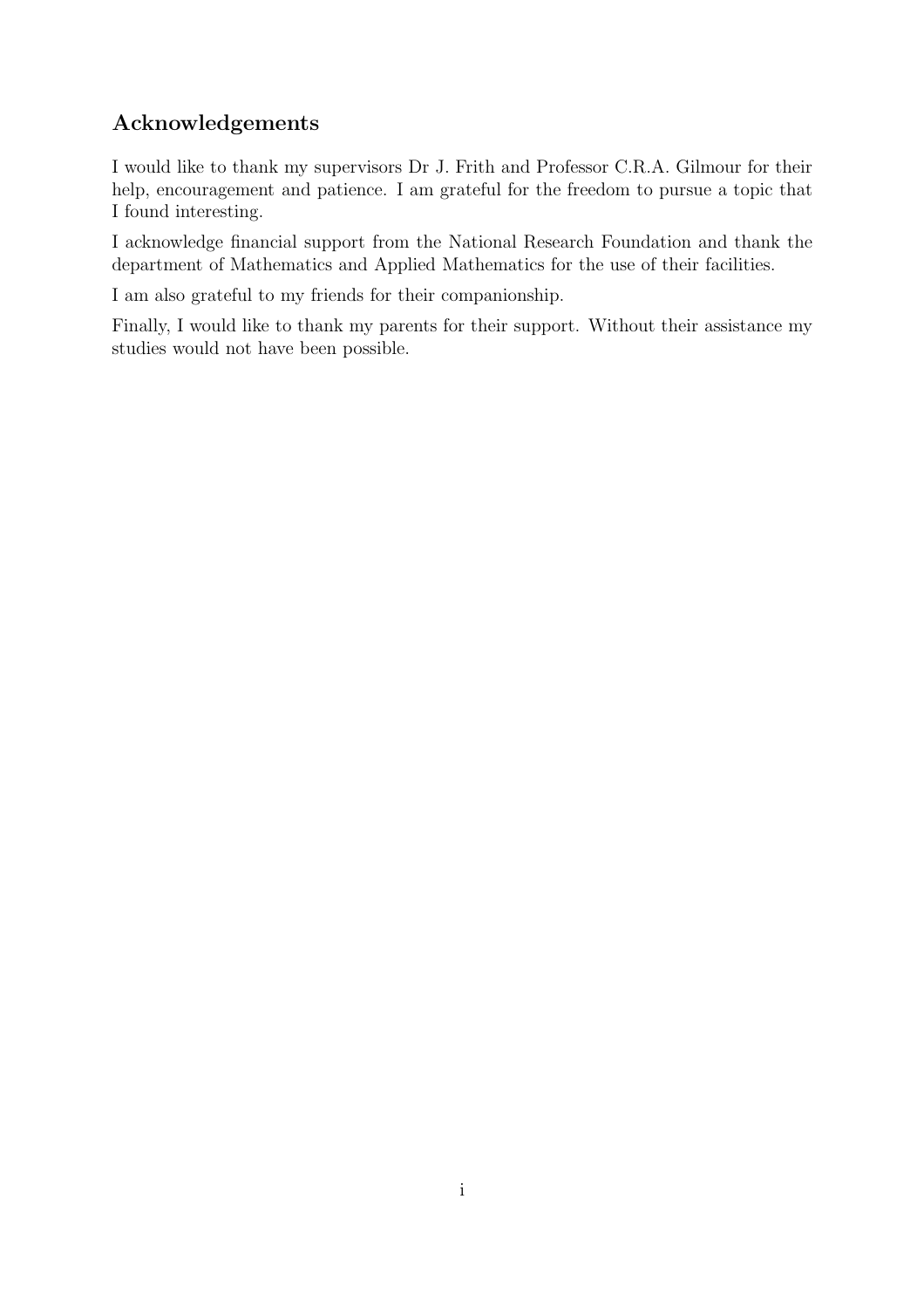# Contents

| $\bf{0}$       |                                          | Introduction                                                                             | $\mathbf{1}$   |  |  |
|----------------|------------------------------------------|------------------------------------------------------------------------------------------|----------------|--|--|
| 1              | <b>Background</b>                        |                                                                                          |                |  |  |
|                | 1.1                                      |                                                                                          | $\overline{5}$ |  |  |
|                | 1.2                                      |                                                                                          | $\overline{5}$ |  |  |
|                | 1.3                                      |                                                                                          | 6              |  |  |
|                | 1.4                                      | The adjunction between frames and spaces $\dots \dots \dots \dots \dots \dots$           | 6              |  |  |
|                | 1.5                                      |                                                                                          | $\overline{7}$ |  |  |
|                | 1.6                                      |                                                                                          | $\overline{7}$ |  |  |
|                | 1.7                                      |                                                                                          | 8              |  |  |
|                | 1.8                                      |                                                                                          | 9              |  |  |
|                | 1.9                                      |                                                                                          | 9              |  |  |
| $\overline{2}$ | Frames of congruences<br>11              |                                                                                          |                |  |  |
|                | 2.1                                      |                                                                                          | 11             |  |  |
|                | 2.2                                      |                                                                                          | 12             |  |  |
|                | 2.3                                      |                                                                                          | 13             |  |  |
|                | 2.4                                      |                                                                                          | 13             |  |  |
|                | 2.5                                      |                                                                                          | 15             |  |  |
|                | 2.6                                      |                                                                                          | 18             |  |  |
|                | 2.7                                      |                                                                                          | 21             |  |  |
|                | 2.8                                      | The congruence tower $\dots \dots \dots \dots \dots \dots \dots \dots \dots \dots \dots$ | 25             |  |  |
|                | 2.9                                      |                                                                                          | 25             |  |  |
|                |                                          |                                                                                          | 26             |  |  |
| 3              | Strictly zero-dimensional biframes<br>29 |                                                                                          |                |  |  |
|                | 3.1                                      |                                                                                          | 29             |  |  |
|                | 3.2                                      | Characterisations of strictly zero-dimensional biframes                                  | 30             |  |  |
|                | 3.3                                      | Compact strictly zero-dimensional biframes                                               | 32             |  |  |
|                | 3.4                                      | Strictly zero-dimensional biframes of congruences                                        | 33             |  |  |
|                | 3.5                                      | Skula biframes                                                                           | 35             |  |  |
|                | 3.6                                      |                                                                                          | 38             |  |  |
|                | $3.7\,$                                  |                                                                                          | 39             |  |  |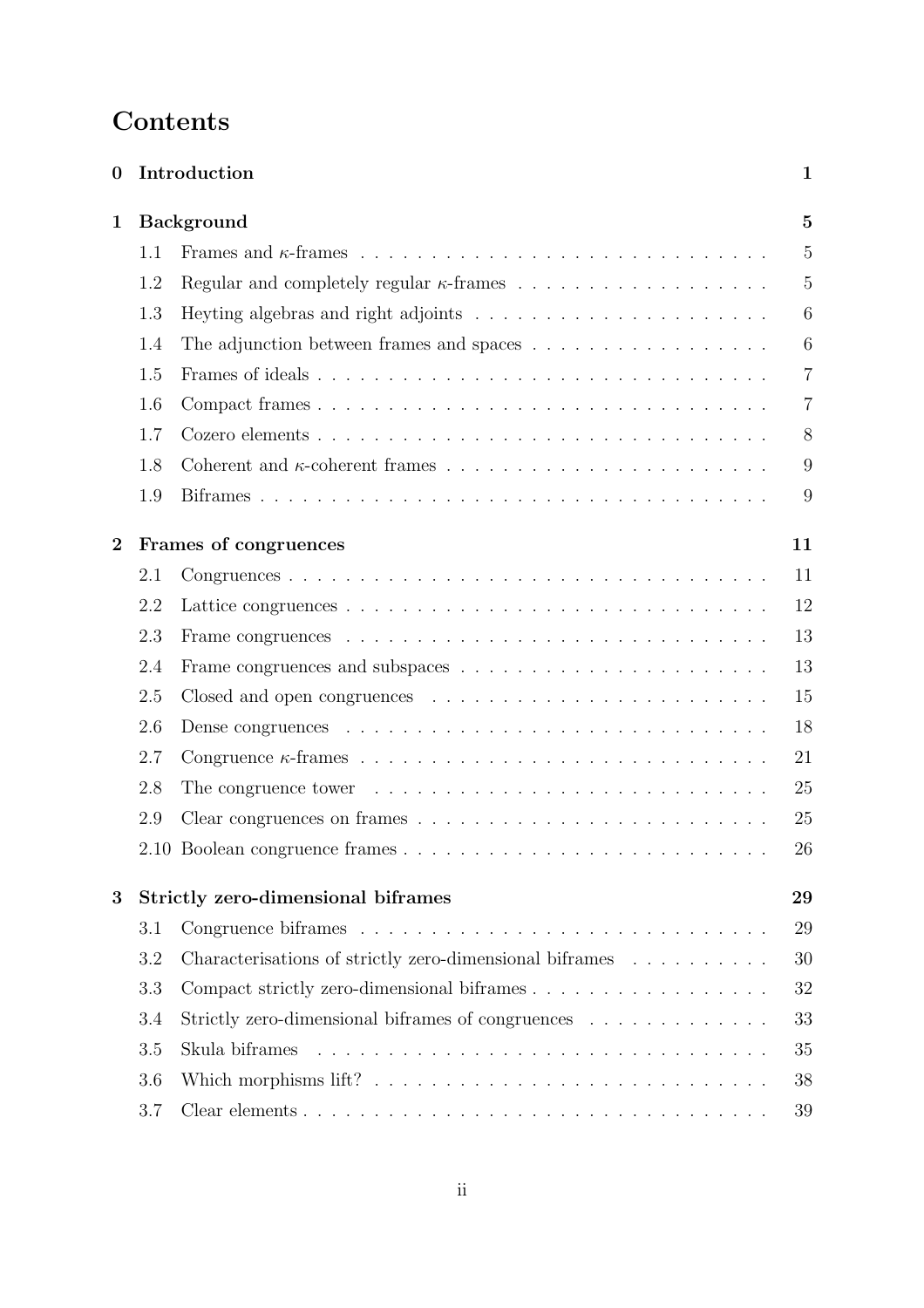|            | 4 Reflections and coreflections of congruence frames |  |  |  |
|------------|------------------------------------------------------|--|--|--|
|            |                                                      |  |  |  |
|            |                                                      |  |  |  |
|            |                                                      |  |  |  |
| References |                                                      |  |  |  |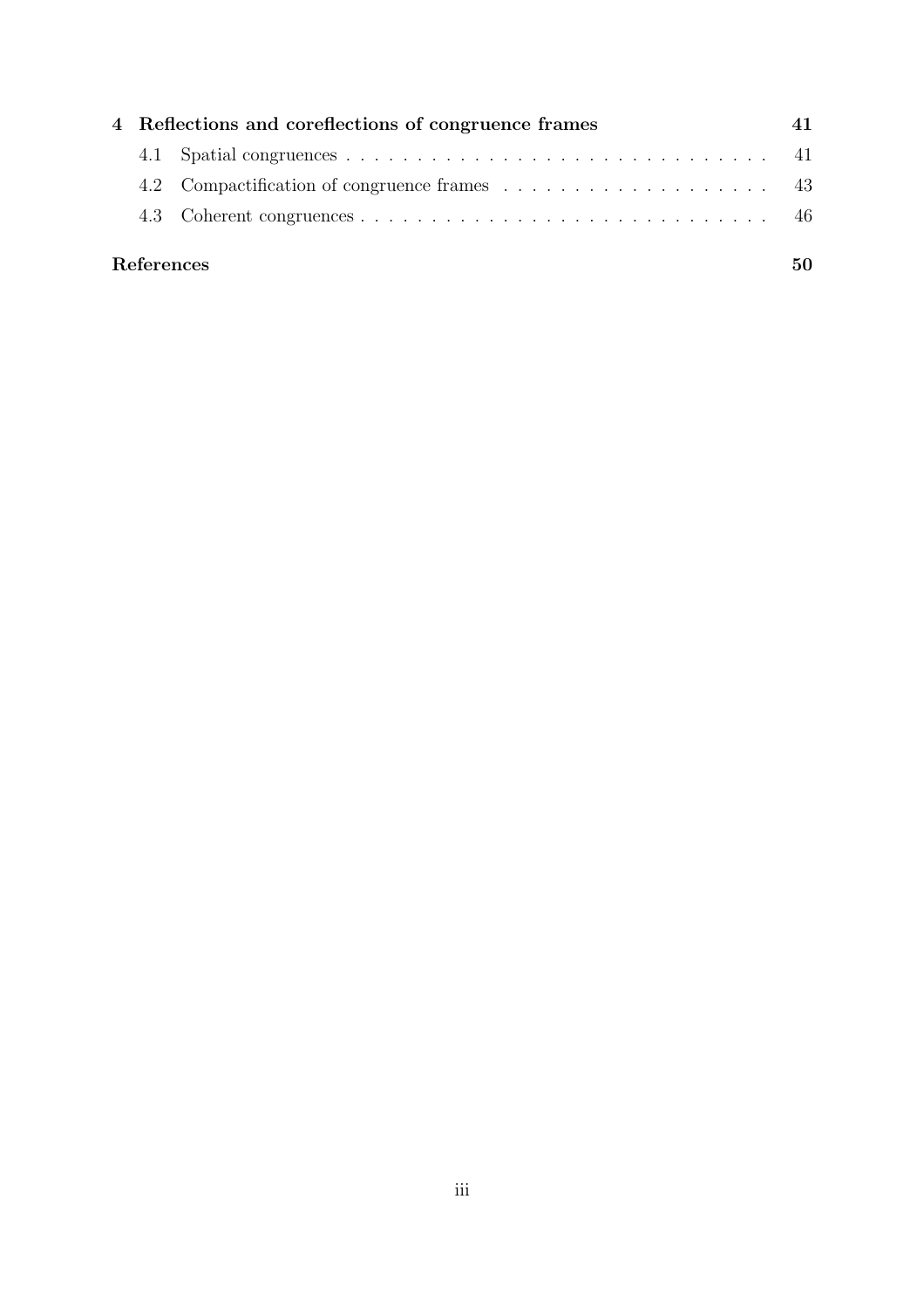# <span id="page-4-0"></span>0 Introduction

A notable feature of frame theory is that the lattice of congruences on a frame is a frame itself [\[13\]](#page-53-1). This frame of congruences is usefully employed in studying the topological aspects of frames and reappears in many pointfree constructions. The result also holds in the more general setting of congruences on  $\kappa$ -frames [\[22\]](#page-54-0).

The congruence frame is studied in different guises and is called different names. Those who prefer to work with locales call it the *dissolution locale*, but generally prefer to work with its dual, the lattice of sublocales. Locale theorists often make heavy use of this lattice and place it on equal footing with the locale's frame of opens. The earlier sections of this thesis use the congruence frame in a similar way, reformulating the locale-theoretic notions frame-theoretically so that they are more generally applicable.

Frame theorists with a more order-theoretic viewpoint often work with nuclei and call the frame of nuclei the assembly of a frame. We prefer the more algebraic approach using congruences. Congruences are a natural tool for dealing with the quotients of an algebraic structure such as frames, so it is somewhat surprising that they are not used more. Importantly for us, they also allow for generalisation to  $\kappa$ -frames with little modification. The first thorough description of the assembly in terms of congruences instead of nuclei was by Frith in [\[14\]](#page-53-2). The proofs of the basic results are not only more general, but arguably cleaner with this approach.

## Outline

#### Section 1

Section [1](#page-8-0) provides the necessary background on frames,  $\kappa$ -frames and biframes. No new results appear in this section.

#### Section 2

Section [2](#page-14-0) describes the notion of a congruence and how it applies to frames. We recount the relationships between congruences on frames, nuclei and subspaces before moving on to open and closed congruences in section [2.5](#page-18-0) where we closely follow the presentation in [\[14\]](#page-53-2), noting that the proofs hold for general  $\kappa$ -frames. Here we also introduce for the first time the notion of a *generalised closed* congruence on a  $\kappa$ -frame as well as that of the generalised closure and describe how closed congruences and closure behave in quotient frames. We make heavy use of the generalised closure throughout this section. Lemma [2.27](#page-21-1) is the analogue of how closed sets restrict to subspaces in topology and is no doubt known for frames, but I have not found a proof of it in the literature.

In section [2.6](#page-21-0) we discuss the notion of density and the largest dense congruence on a frame. These concepts are well-understood for frames and Madden discusses the situation for  $\kappa$ -frames in [\[22\]](#page-54-0). However, Madden makes no mention of the largest congruence dense in a given congruence and these important congruences have consequently escaped naming until now. In the case of frames, they might be called Boolean congruences since their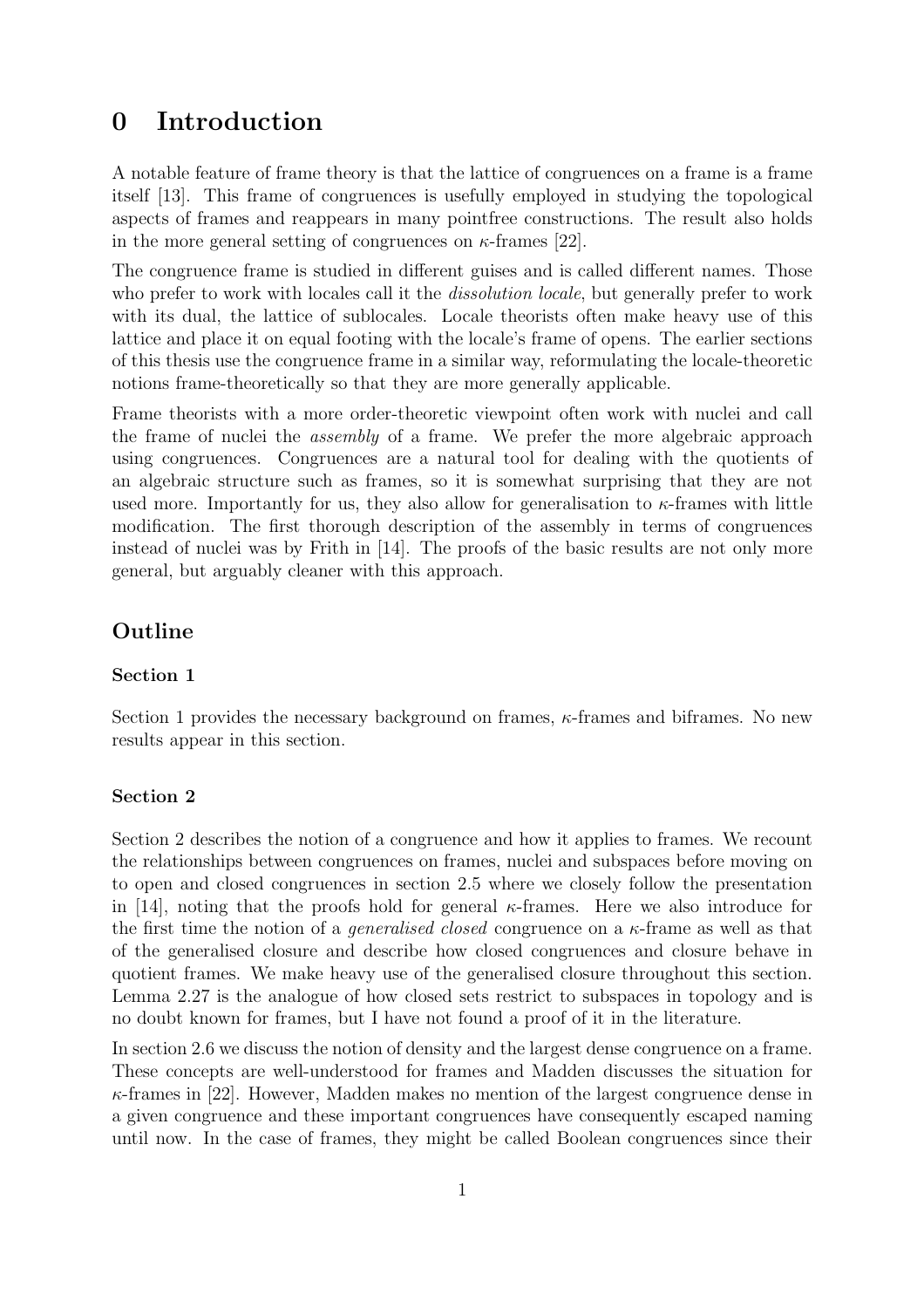corresponding quotients are Boolean frames, but this is not the case for  $\kappa$ -frames. We call them clear congruences, since we might imagine the smallest dense sublocale to be so rarefied as to appear translucent. Exploring the concept of clear congruences leads to a number of original results. Lemma [2.39](#page-22-0) states that every congruence is a meet of clear congruences. This was known for frames, but the result for  $\kappa$ -frames and our approach to the proof are new. What Madden calls d-reduced  $\kappa$ -frames in [\[22\]](#page-54-0), we call clear  $\kappa$ -frames and we show in lemma [2.41](#page-22-1) that the clear quotients of a  $\kappa$ -frame are precisely its quotients by clear congruences. Madden claims what amounts to one direction of this result, but the converse can only be articulated once the notion of a clear congruence is established. Corollary [2.43,](#page-23-0) that (in our terminology) the clear frames and the Boolean frames coincide, is well-known, but it is included for completeness and used to give a new characterisation of clear κ-frames in theorem [2.44.](#page-23-1) The characterisation of Boolean  $\kappa$ -frames as hereditarily clear is also new.

In section [2.7](#page-24-0) we recount the proof that the congruence lattices of  $\kappa$ -frames are frames. We follow [\[22\]](#page-54-0) in constructing the congruence frame of a  $\kappa$ -frame by freely adjoining complements to the  $\kappa$ -frame and then considering  $\kappa$ -ideals on the result. In this subsection, proposition [2.56](#page-27-0) appears to contain a new description of the congruence  $\kappa$ -frame of a quotient frame. Lemma [2.57](#page-27-1) gives the form of the kernel of any map from a congruence  $\kappa$ -frame. I haven't seen this proved anywhere else, so it might also be new, though I would be surprised if its more specific corollary, at least, were not already known.

Section [2.8](#page-28-0) is a brief discussion of known results about the congruence tower. The results in section [2.9](#page-28-1) concern clear congruences on frames and are also known, but we believe the proofs to be new. In [\[27\]](#page-54-1) Plewe introduces rare sublocales and uses them to prove results about when congruence frames are Boolean. Section [2.10](#page-29-0) translates the most basic of these in terms of congruences. Many of the proofs are different to those seen before, but the only new results are the description of rare congruences in lemma [2.66](#page-29-1) and its application to a classification of complete chains with Boolean congruence frame in lemma [2.64,](#page-29-2) the one direction of which was known to Beazer and Macnab.

#### Section 3

Section [3](#page-32-0) introduces the *category* of strictly zero-dimensional biframes. Strictly zerodimensional biframes were first defined in [\[4\]](#page-53-3), but the category hasn't been considered before. The biframe structure on the congruence frame was first described by Frith in [\[14\]](#page-53-2). For this section, we restrict our attention to congruence frames of frames, but many of the results should easily generalise to congruence  $\kappa$ -frames. Almost all of the results are new. In proposition [3.4,](#page-32-2) the congruence functor is shown to be left adjoint to the functor which takes the first part of a strictly zero-dimensional biframe. While this result is simply a rephrasing of the usual universal property of the congruence frame, we believe the new description as an adjoint to be rather elegant.

We propose that strictly zero-dimensional biframes be viewed as generalised frames in a similar way to how the locale theorists view locales. The first part of a strictly zerodimensional biframe gives what we may think of as the frame of opens, while the total part gives what we may think of as the designated frame of congruences. This view is justified in section [3.4.](#page-36-0)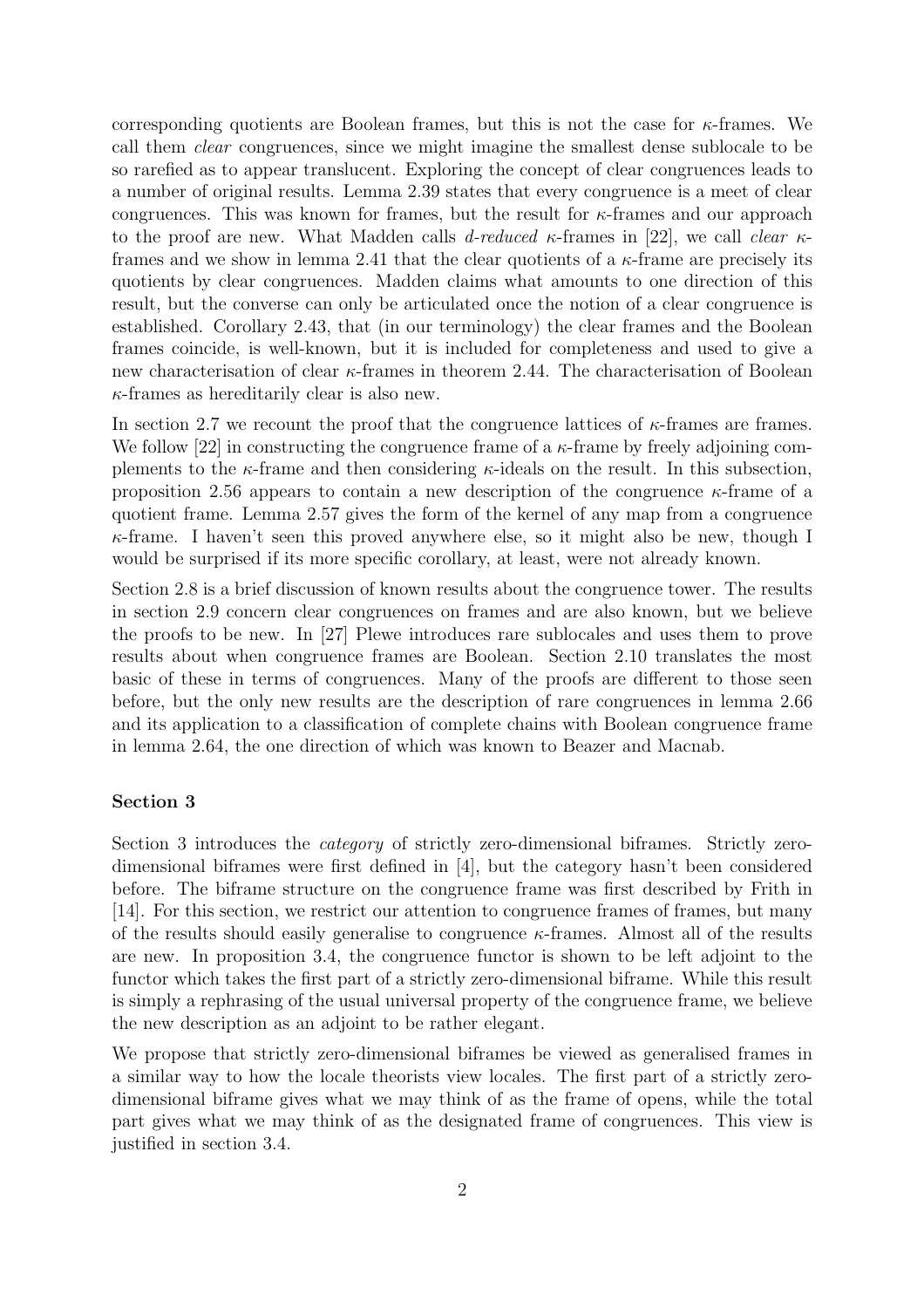Theorem [3.7](#page-33-1) in section [3.2](#page-33-0) gives a new characterisation of strictly zero-dimensional biframes as dense quotients of congruence biframes. The rest of the subsection explores some of the consequences of this result.

We discuss compact strictly zero-dimensional biframes in section [3.3.](#page-35-0) All such biframes are congruence biframes and this gives an equivalence between the category of compact strictly zero-dimensional biframes and the category of Noetherian frames. In contrast, example [9](#page-36-1) describes a Lindelöf strictly zero-dimensional biframe which is not a congruence biframe. We also take a short digression to correct a mistake in [\[29\]](#page-54-2) by showing in proposition [3.18](#page-36-2) that a compact Boolean biframe is finite. I do not believe this has been proven in the literature despite following from the known result that a distributive lattice is finite if it satisfies both the ascending and descending chain conditions [\[28,](#page-54-3) Theorem 4.28]. We are careful to only assume dependent choice in our proof.

We discuss Skula biframes in section [3.5.](#page-38-0) These were also discussed in the original paper on strictly zero-dimensional biframes [\[4\]](#page-53-3), but we consider them in the framework developed in the previous sections. The Skula functor gives a dual embedding of the category of  $T_0$  spaces into the category of strictly zero-dimensional biframes so that even some results about non-sober spaces can be given a pointfree interpretation. The main result in this subsection is lemma [3.35,](#page-39-0) which claims that the Skula biframe on the spectrum of a frame  $L$  is naturally isomorphic to the spatial reflection of the congruence frame of L. This isomorphism is well-known, though our proof is new. It would be surprising if the naturality of this isomorphism were not known, but I could not find a proof of it in the literature. All the ingredients needed to show lemma [3.38](#page-40-0) are known and unremarkable, but this is the first time they have been expressed in this way.

Section [3.6](#page-41-0) examines the question of which morphisms of frames are given by the first part of a morphism between discrete strictly zero-dimensional biframes. Preliminary results are established, but we hope that the classification in the injective case can be improved.

Finally, in section [3.7](#page-42-0) we introduce the notion of a *clear element* of a strictly zerodimensional biframe and show how these provide a satisfactory generalisation of the clear congruences of a congruence frame. We then use them in theorem [3.47](#page-43-0) to provide a characterisation of congruence biframes as strictly zero-dimensional biframes with no 'missing' clear elements.

#### Section 4

Section [4](#page-44-0) describes the interaction of congruence frames with the spatial reflection, universal biframe compactification and the construction of the free frame on a  $\kappa$ -frame. The main results are new.

The results in section [4.1](#page-44-1) about prime congruences and the spatial reflection of the congruence frame are known in the case of frames, but our approach is new. To generalise the results to  $\kappa$ -frames, we introduce the notion of a  $\kappa$ -space, which is a natural generalisation of the  $\sigma$ -spaces of [\[12\]](#page-53-4).

In section [4.2](#page-46-0) we discuss the relationship between the frame congruences on a frame and the lattice of  $\kappa$ -frame congruences on the same frame. The main result is that the frame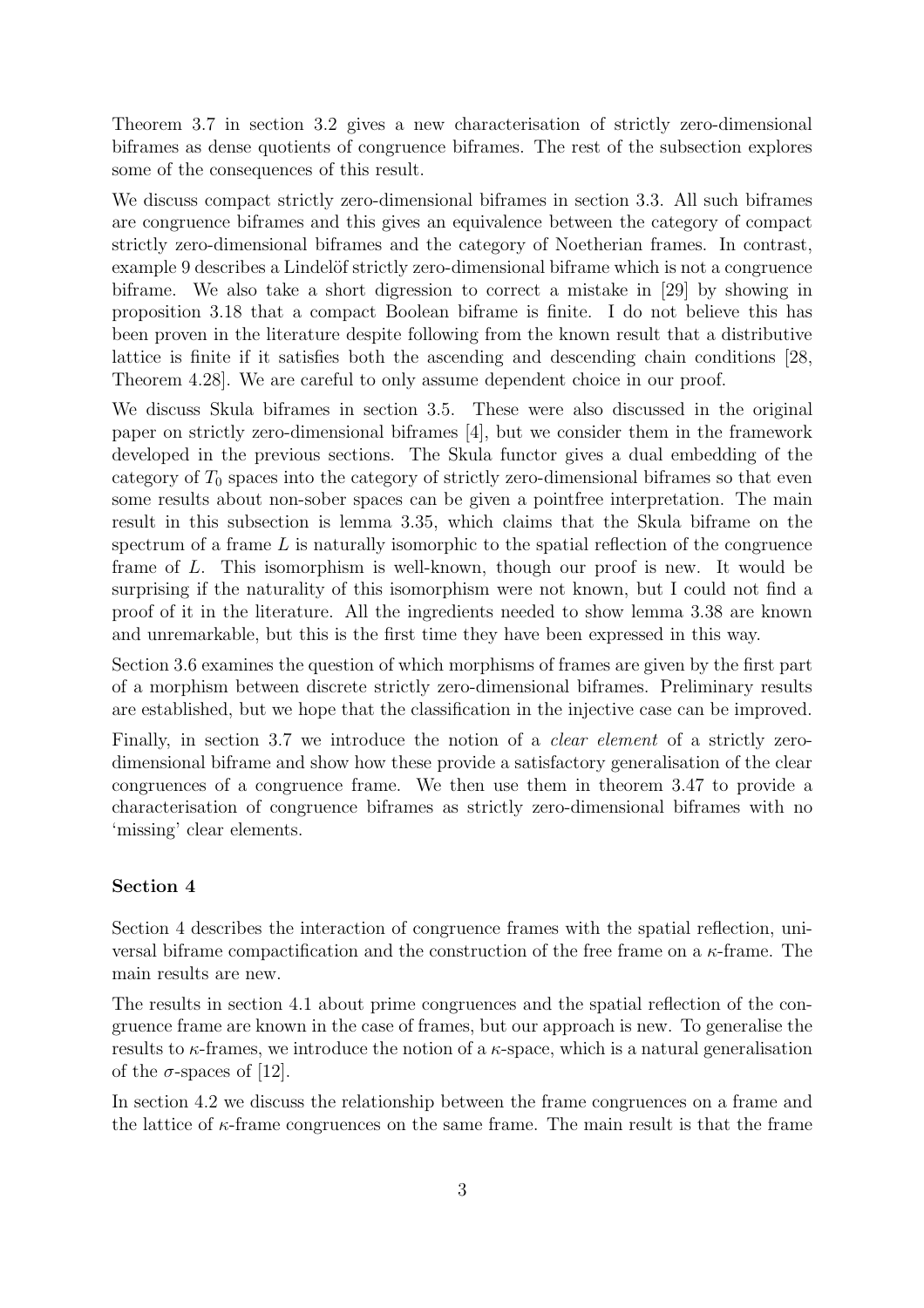of lattice congruences is the universal biframe compactification of the congruence frame. The question of whether this result generalises to the frame of  $\sigma$ -frame congruences on a frame is addressed, but ultimately left unsolved. The characterisation of hereditarily  $\kappa$ -Lindelöf frames is surely well-known, but all the other results are original.

Most of the results in section [4.3](#page-49-0) appear to be original. Motivated by the equivalence between the categories of  $\kappa$ -frames and  $\kappa$ -coherent frames, we establish a link between the congruence frame of a  $\kappa$ -frame and the congruence frame of the free frame generated by the  $\kappa$ -frame in lemma [4.30.](#page-49-1) The  $\kappa = \aleph_0$  was dealt with in [\[11\]](#page-53-5), but our approach is different. We then apply this result to describe the Lindelöfication of certain quotients of a completely regular Lindelöf frame. This provides a point free analogue of a result from [\[9\]](#page-53-6) that the realcompactification of a z-embedded subspace of a realcompact space X is given by its  $G_{\delta}$ -closure in X.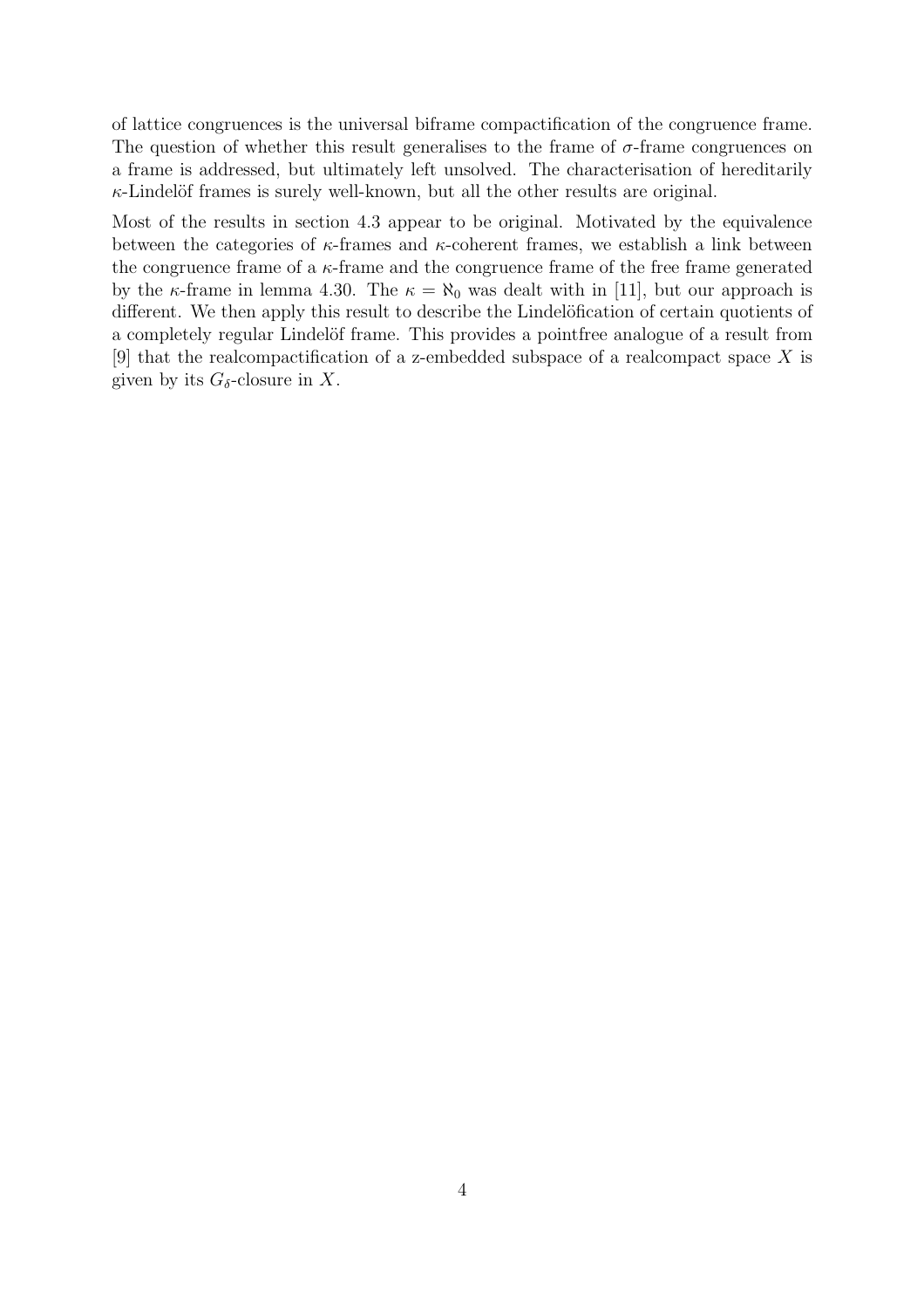# <span id="page-8-0"></span>1 Background

We briefly give the definitions and results we will use later on. For further background on frames and  $\kappa$ -frames see [\[26\]](#page-54-4) and [\[22\]](#page-54-0). Biframes were introduced in [\[5\]](#page-53-7).

#### <span id="page-8-1"></span>1.1 Frames and  $\kappa$ -frames

A frame is a complete lattice satisfying the frame distributivity condition

$$
x \wedge \bigvee_{\alpha \in I} x_{\alpha} = \bigvee_{\alpha \in I} (x \wedge x_{\alpha})
$$

for arbitrary families  $(x_{\alpha})_{\alpha \in I}$ . We denote the smallest element of a frame by 0 and the largest element by 1. A frame homomorphism is a function which preserves finite meets and arbitrary joins (and thus in particular 0 and 1).

An infinite cardinal number  $\kappa$  is called *regular* if any cardinal sum  $\sum_{\alpha \in I} \lambda_{\alpha} < \kappa$  whenever  $\lambda_{\alpha} < \kappa$  for all  $\alpha \in I$  and  $|I| < \kappa$ . In this thesis  $\kappa$  will always denote a regular cardinal without comment. A  $\kappa$ -set is then a set of cardinality strictly less than  $\kappa$ . A  $\kappa$ -frame is a bounded distributive lattice which has joins of  $\kappa$ -sets and satisfies the frame distributivity law when  $|I| < \kappa$ . Morphisms of  $\kappa$ -frames are functions which preserve finite meets and  $\kappa$ -joins (i.e. joins of  $\kappa$ -sets).

The category of frames is denoted by Frm and the category of  $\kappa$ -frames by  $\kappa$ Frm. Throughout this thesis when we prove results for  $\kappa$ -frames, they will also hold for frames (interpreting  $\kappa$ -joins as arbitrary joins where necessary) unless we explicitly say otherwise.

In ZF set theory the only provably regular cardinal is  $\aleph_0$  and so the only examples of  $\kappa$ -frames are bounded distributive lattices. The regularity of  $\aleph_1$  follows from countable choice and all infinite successor cardinals are regular in  $ZFC$ . The case of  $\aleph_1$ -frames is well studied and these are better known as  $\sigma$ -frames [\[10\]](#page-53-8). When dealing with  $\kappa$ -frames we will silently assume as much choice as necessary. In particular, results concerning  $\sigma$ -frames will often assume countable choice. When working with frames we will be more careful.

#### <span id="page-8-2"></span>1.2 Regular and completely regular  $\kappa$ -frames

If L is a  $\kappa$ -frame (or frame) and  $a, b \in L$ , we write  $a \prec b$  and say that a is rather below b when there is a *separating element*  $z \in L$  satisfying  $a \wedge z = 0$  and  $b \vee z = 1$ . A  $\kappa$ -frame L is regular if every element is expressible as a  $\kappa$ -join of elements rather below it.

Similarly, we write  $a \prec \prec b$  and say that a is *completely below b* in L if there is a family  ${z_q \in L \mid q \in [0,1] \cap \mathbb{Q}}$  such that  $z_0 = a, z_1 = b$  and  $z_r \prec z_s$  whenever  $r \prec s$ . We say that  $\prec\prec$  interpolates since whenever  $a \prec\prec b$  there exists a  $c \in L$  such that a  $\prec$   $\prec$  c  $\prec$  b. Assuming dependent choice, the relation  $\prec$  is the largest interpolating relation contained in  $\prec$ . We say that L is *completely regular* if every element is expressible as a  $\kappa$ -join of elements completely below it.

An element a in a  $\kappa$ -frame L is said to be *complemented* if there is a  $b \in L$  such that  $a \wedge b = 0$  and  $a \vee b = 1$ . The element b is uniquely determined and is said to be the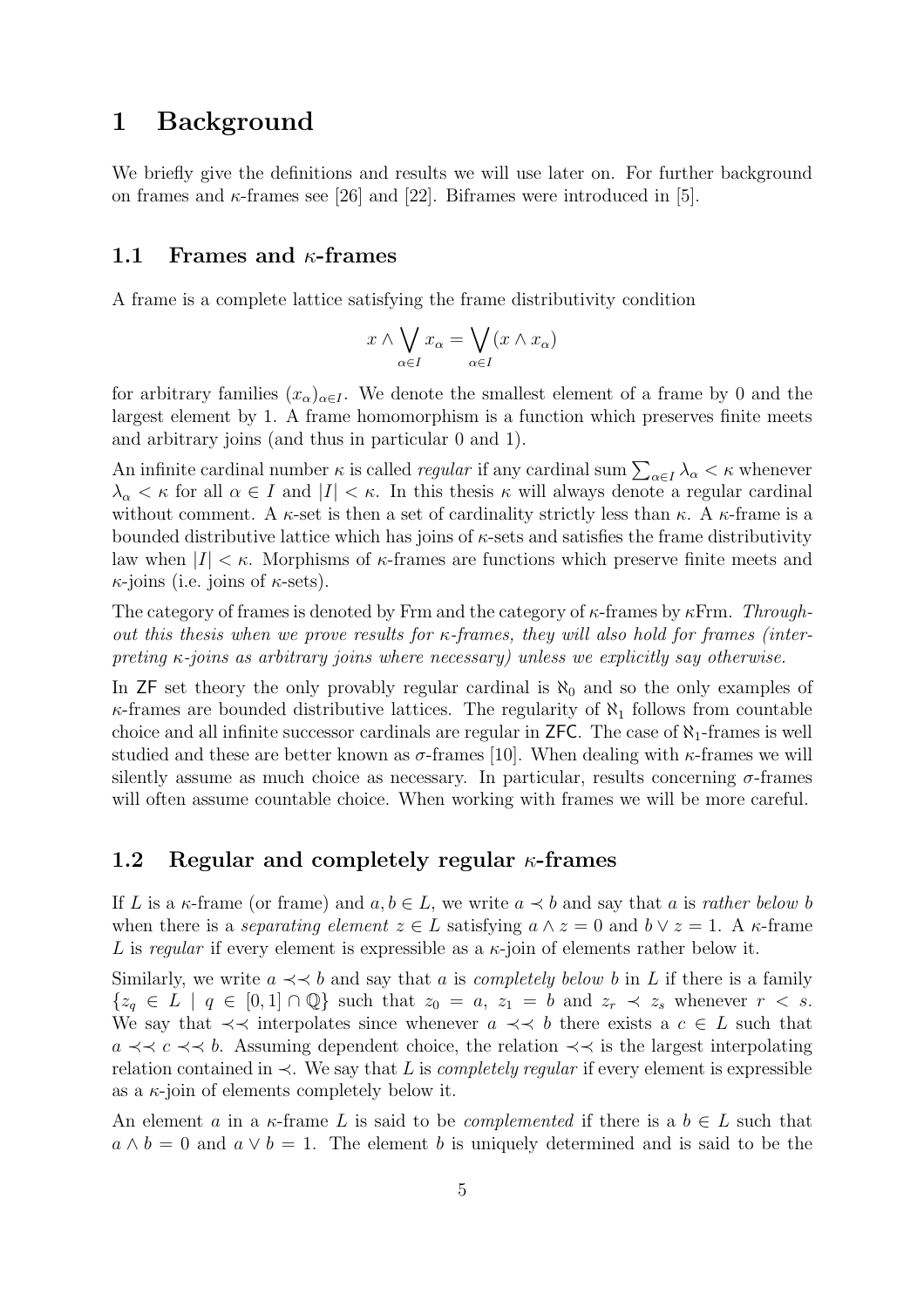complement of a. We write the complement of a as  $a^c$ . Note that the set of complemented elements of a  $\kappa$ -frame is closed under finite meets and finite joins. An element  $a \in L$  is complemented if and only if  $a \prec a$  and we call L zero-dimensional if every element is a  $\kappa$ -join of complemented elements.

The monomorphisms in the category of regular  $\kappa$ -frames are the *dense*  $\kappa$ -frame homomorphisms. These are the maps f such that  $f(x) = 0$  only when  $x = 0$ . On the other hand, a  $\kappa$ -frame homomorphism f for which  $f(x) = 1$  only when  $x = 1$  is called *codense*. Codense maps from regular  $\kappa$ -frames are always injective.

## <span id="page-9-0"></span>1.3 Heyting algebras and right adjoints

Let  $P$  and  $Q$  be posets. A *Galois connection* between  $P$  and  $Q$  consists of monotone maps  $f: P \to Q$  and  $g: Q \to P$  such that  $f(x) \leq y \iff x \leq g(y)$  for all  $x \in P$  and all  $y \in Q$ . We say that f is the left adjoint of g and that g is the right adjoint of f.

A left adjoint  $f: P \to Q$  is surjective if and only if its right adjoint q is injective if and only if  $fq = 1$  and f is injective if and only if q is surjective if and only if  $qf = 1$ .

A monotone map  $f: P \to Q$  between complete lattices has a right adjoint if and only if it preserves joins and in this case its right adjoint, denoted by f∗, is uniquely defined by  $f_*(y) = \bigvee \{x \in Q \mid f(x) \leq y\}.$  In particular, frame homomorphisms always have right adjoints.

Let L be a frame. The frame distributivity law implies that the map  $x \mapsto x \wedge a$  preserves arbitrary joins and thus has a right adjoint  $x \mapsto (a \rightarrow x)$  turning L into a complete Heyting algebra.

If  $a \in L$ , the element  $a \to 0$  is called the pseudocomplement of a and is denoted by  $a^*$ . It is the largest element  $c \in L$  for which  $a \wedge c = 0$ . Notice that if a is complemented, its complement is given by  $a^*$ , and that  $a \prec b$  if and only if  $a^* \lor b = 1$ . The pseudocomplement satisfies  $a \le a^{**}, a^{***} = a^*, (a \vee b)^* = a^* \wedge b^*$  and  $(a \wedge b)^{**} = a^{**} \wedge b^{**}.$ 

#### <span id="page-9-1"></span>1.4 The adjunction between frames and spaces

Every topological space  $(X, \tau)$  has an associated frame of open sets,  $\tau$ . This can be extended to a functor  $\Omega : \text{Top}^{\text{op}} \to \text{Frm}$  by defining  $(\Omega f)(U) = f^{-1}(U)$ .

Starting with a frame, we may construct a topological space known as its spectrum. An element p of a frame L is said to be prime if  $p \neq 1$  and  $a \wedge b \leq p$  implies  $a \leq p$  or  $b \leq p$ . The set of prime elements of L may be endowed with a topology given by open sets of the form  $U_a = \{p \text{ prime } | a \not\leq p\}$  for each  $a \in L$ . It can be shown that the right adjoints of frame homomorphisms preserve prime elements and we obtain a functor  $\Sigma$ : Frm<sup>op</sup>  $\rightarrow$  Top with  $(\Sigma f)(p) = f_*(p)$ .

These give a contravariant adjunction between the category of frames and the category of topological spaces with the functor  $\Sigma^{\rm op}$  left adjoint to  $\Omega$ . The unit  $\sigma: 1_{\text{Frm}} \to \Omega \Sigma$  and the counit sob :  $1_{Top} \to \Sigma\Omega$  of this adjunction are given by  $\sigma_L(a) = U_a$  and  $sob_X(x) = cl(x)^c$ where  $c\ell(x)$  is the closure of  $\{x\}$  in X and  $c\ell(x)^c = X \setminus c\ell(x)$ .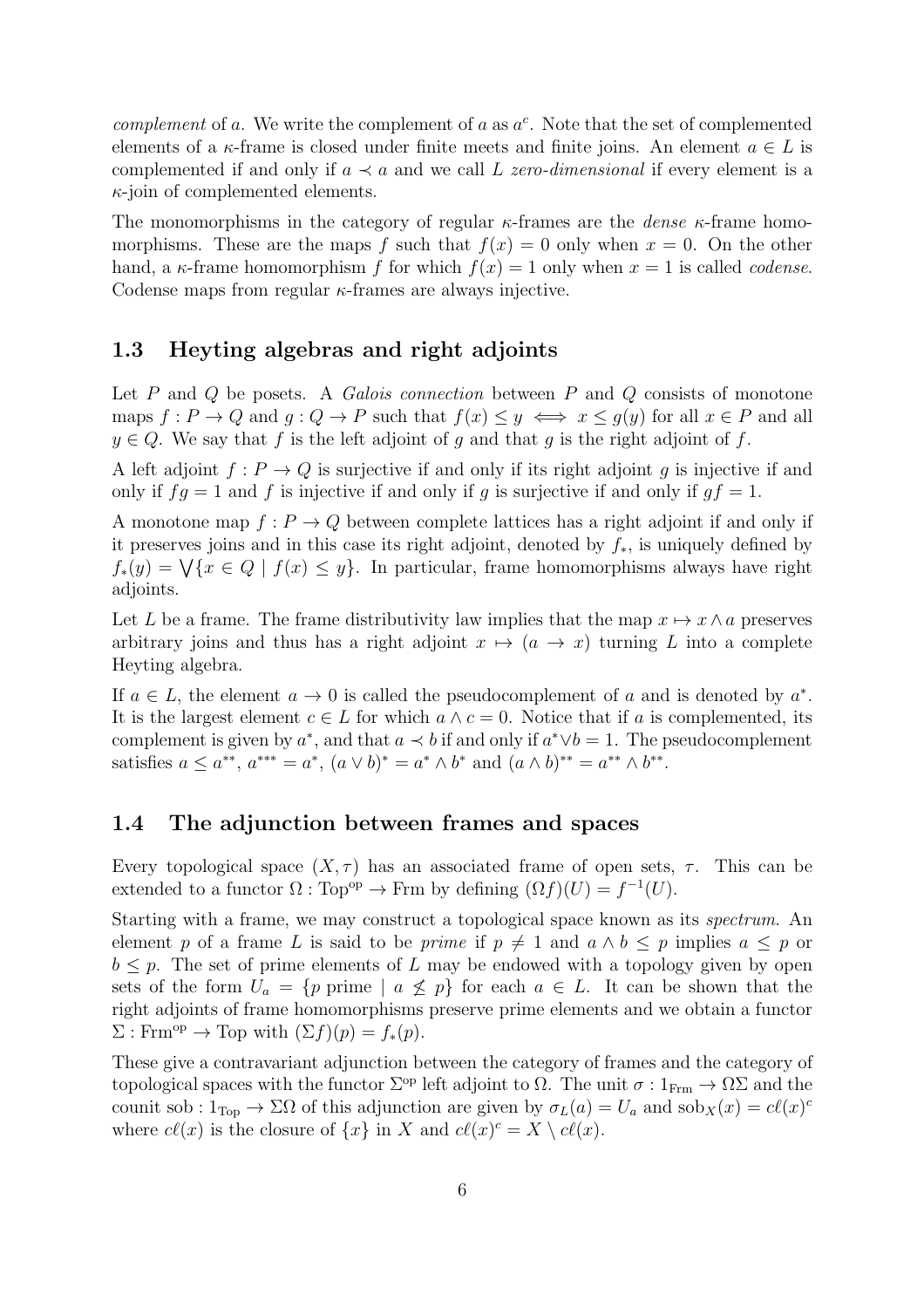The frame  $\Omega \Sigma L$  together with the map  $\sigma_L$  is known as the *spatial reflection* of L. We say that L is spatial if and only if  $\sigma_L$  is an isomorphism. Notice that any subframe of a spatial frame is spatial. A frame  $L$  is spatial if and only if every element of  $L$  is a meet of prime elements. In this way, spatiality can be viewed as an algebraic property akin to prime factorisation in rings. The map  $\sigma_L$  is surjective and  $\Omega \Sigma L$  may be thought of as the largest spatial quotient of L. As in section [2.3,](#page-16-0) we might represent  $\sigma_L$  as a nucleus  $x \mapsto \bigwedge \{p \in L \mid p \geq x, p \text{ prime}\}.$  We call the elements which are fixed by this nucleus spatial elements of L.

The space  $\Sigma \Omega X$  together with the map sob<sub>X</sub> is known as the *sobrification* of X. We say X is sober if  $sob_X$  is an isomorphism. This holds if and only if every irreducible closed set in  $X$  is the closure of a unique point and is implied by the Hausdorff property. The map  $\operatorname{sob}_X$  is an injection if and only if X is  $T_0$ .

#### <span id="page-10-0"></span>1.5 Frames of ideals

A subset D of a poset is called  $\kappa$ -directed if every  $\kappa$ -set  $S \subseteq D$  has an upper bound in D. If X is a set, the set of all subsets of X of cardinality less than  $\kappa$  is  $\kappa$ -directed. Thus, an arbitrary join can be decomposed as a  $\kappa$ -directed join of  $\kappa$ -joins. An  $\aleph_0$ -directed set is said to be directed.

A  $\kappa$ -ideal on a  $\kappa$ -frame L is a  $\kappa$ -directed downset on L (i.e. a downset which is closed under  $\kappa$ -joins). The set of  $\kappa$ -ideals on a  $\kappa$ -frame ordered by inclusion forms a frame. There is an obvious forgetful functor from the category of frames to the category of  $\kappa$ frames. This has a left adjoint  $\mathfrak{H}_{\kappa} : \kappa$ Frm  $\rightarrow$  Frm where  $\mathfrak{H}_{\kappa}L$  is the frame of  $\kappa$ -ideals on L and  $(\mathfrak{H}_{\kappa}f)(I) = \downarrow f(I)$ . The unit map sends each element of L to the principal ideal generated by it, while the counit maps a  $\kappa$ -ideal to its join. Note that the counit map is a dense frame homomorphism.

The frame of all ideals is given by  $\mathfrak{H}_{\aleph_0}L = \mathscr{I}L$  and the frame of  $\sigma$ -ideals is given by  $\mathfrak{H}_{\aleph_1}L = \mathfrak{H}L$ . In the interest uniform notation, we will use  $\mathfrak{H}_{\infty}L$  to denote the frame of principal ideals on a frame L. This is isomorphic to the frame L itself.

Similarly, there is a forgetful functor from Frm to the category SLat of meet-semilattices, which has the downset functor  $\mathscr{D}: \text{SLat} \to \text{Frm}$  as its left adjoint. Here  $\mathscr{D}L$  is the frame of downsets on the meet-semilattice L and  $(\mathscr{D}f)(D) = \downarrow f(D)$ .

It is well-known that the free meet-semilattice on a set  $S$  is the meet-semilattice of finite subsets of S ordered by reverse inclusion. The free frame on a set is then just the frame of downsets on this free meet-semilattice.

#### <span id="page-10-1"></span>1.6 Compact frames

An element a of a frame L is said to be  $\kappa$ -Lindelöf if whenever  $a \leq \bigvee_{\alpha \in I} c_{\alpha}$ , then  $a \leq \bigvee_{\alpha \in J} c_{\alpha}$  for some  $\kappa$ -set  $J \subseteq I$ . If  $\kappa = \aleph_0$ , we say a is compact and if  $\kappa = \aleph_1$  we simply say  $a$  is Lindelöf.

A frame L is said to be  $\kappa$ -Lindelöf (resp. compact/Lindelöf) if its top element is. A frame is called Noetherian if all of its elements are compact. Complemented elements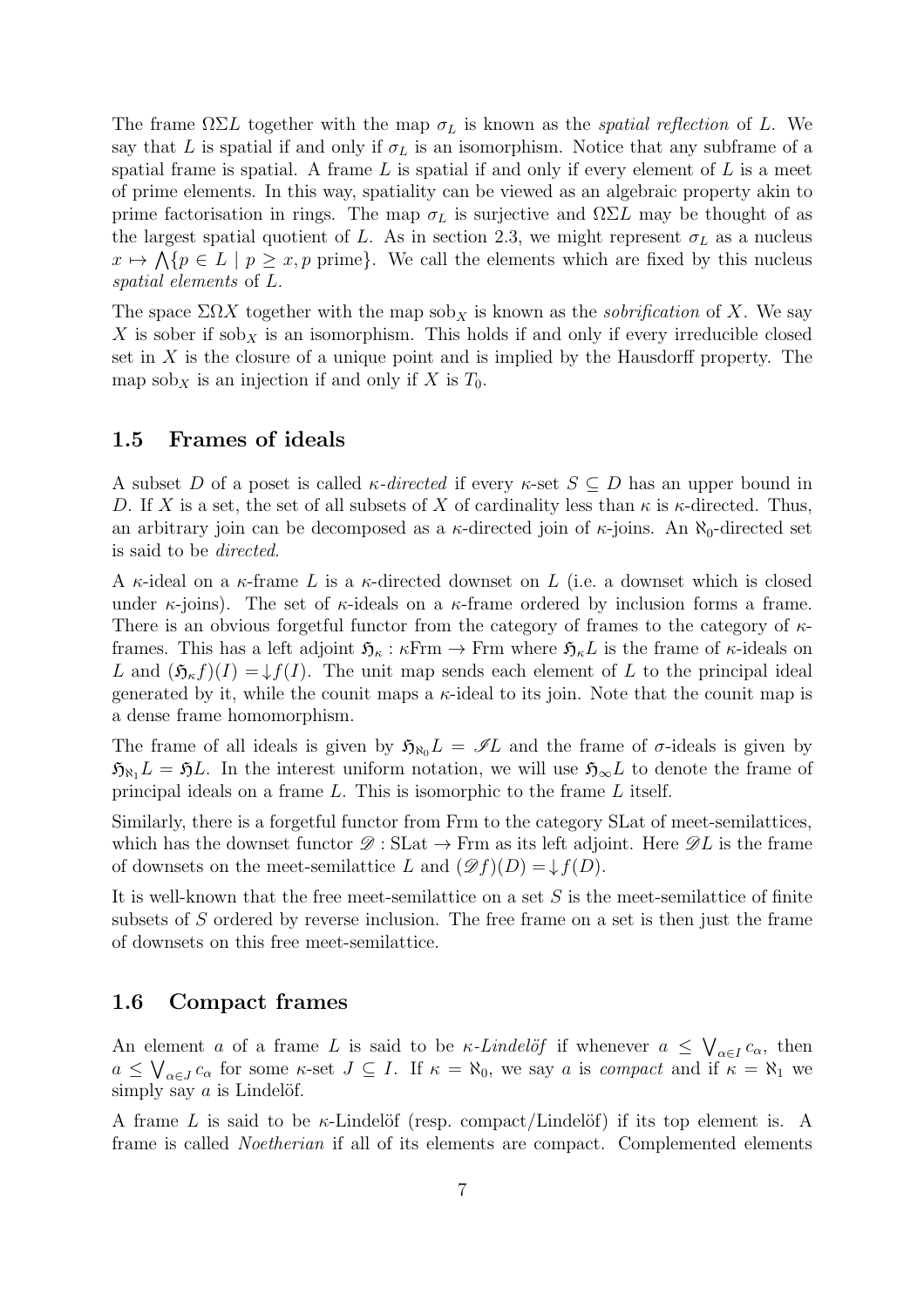of  $\kappa$ -Lindelöf frames are  $\kappa$ -Lindelöf elements. If an element of a subframe is  $\kappa$ -Lindelöf in the parent frame, then it is  $\kappa$ -Lindelöf in the subframe. In particular subframes of  $\kappa$ -Lindelöf frames are  $\kappa$ -Lindelöf.

A dense frame homomorphism from a regular frame to a compact frame is injective. In a regular Lindelöf frame  $\prec$  interpolates and so, assuming dependent choice, regular Lindelöf frames are completely regular.

The forgetful functor from the category of compact completely regular frames to the category of completely regular frames has a right adjoint, the compact completely regular coreflection  $\beta$ , which the Stone-Cech compactification functor. A completely regular ideal I on L is an ideal for which whenever  $a \in I$  there is a  $b \in I$  such that  $a \prec b$ . The completely regular ideals on L form a subframe of  $\mathscr{I}L$  isomorphic to  $\beta L$ . The action of  $\beta$ on morphisms is inherited from  $\mathscr{I}$ . The counit of the adjunction is given by taking joins and is a dense surjection.

In general, any dense surjection from a compact regular frame to a frame  $L$  is known as a compactification of L. If  $k : M \to L$  is a compactification, the well below relation on M induces a relation  $\triangleleft$  on L (the *strongly below* relation) which satisfies the following axioms [\[2\]](#page-53-9):

- 1.  $x \leq y \leq z \leq w \implies x \leq w$
- 2.  $\triangleleft$  is a sublattice of  $L \times L$
- 3.  $x \triangleleft y \implies x \prec y$
- 4.  $x \leq y$  implies there is a  $z \in L$  such that  $x \leq z \leq y$  (i.e.  $\leq$  interpolates)
- 5.  $x \triangleleft y \implies y^* \triangleleft x^*$
- 6. Every element in  $L$  is the a join of elements strongly below it.

Any relation which satisfies these axioms is called a *strong inclusion*. The strong inclusions on  $L$  and the compactifications of  $L$  are in one-to-one correspondence and the associated compactification can be recovered in the exact same way as the above construction of the Stone-Čech compactification, but using  $\triangleleft$  instead of  $\prec\prec$  (which is a strong inclusion on completely regular frames).

A zero-dimensional frame L admits a universal zero-dimensional compactification which is given by  $\mathscr{I}BL$  where  $BL$  is the Boolean algebra of complemented elements of  $L$  ([\[1\]](#page-53-10)).

#### <span id="page-11-0"></span>1.7 Cozero elements

An element of a frame is said to be *cozero* if it is a countable join of elements completely below it (see [\[7\]](#page-53-11)). Assuming countable choice, the cozero elements of a frame  $L$  form a completely regular sub- $\sigma$ -frame of L, which we denote by Coz L. Frame homomorphisms preserve cozero elements and so Coz becomes a functor.

The functor Coz from completely regular frames to completely regular  $\sigma$ -frames has the left adjoint  $\mathfrak{H}$ , the  $\sigma$ -ideal functor. This adjunction induces an equivalence between the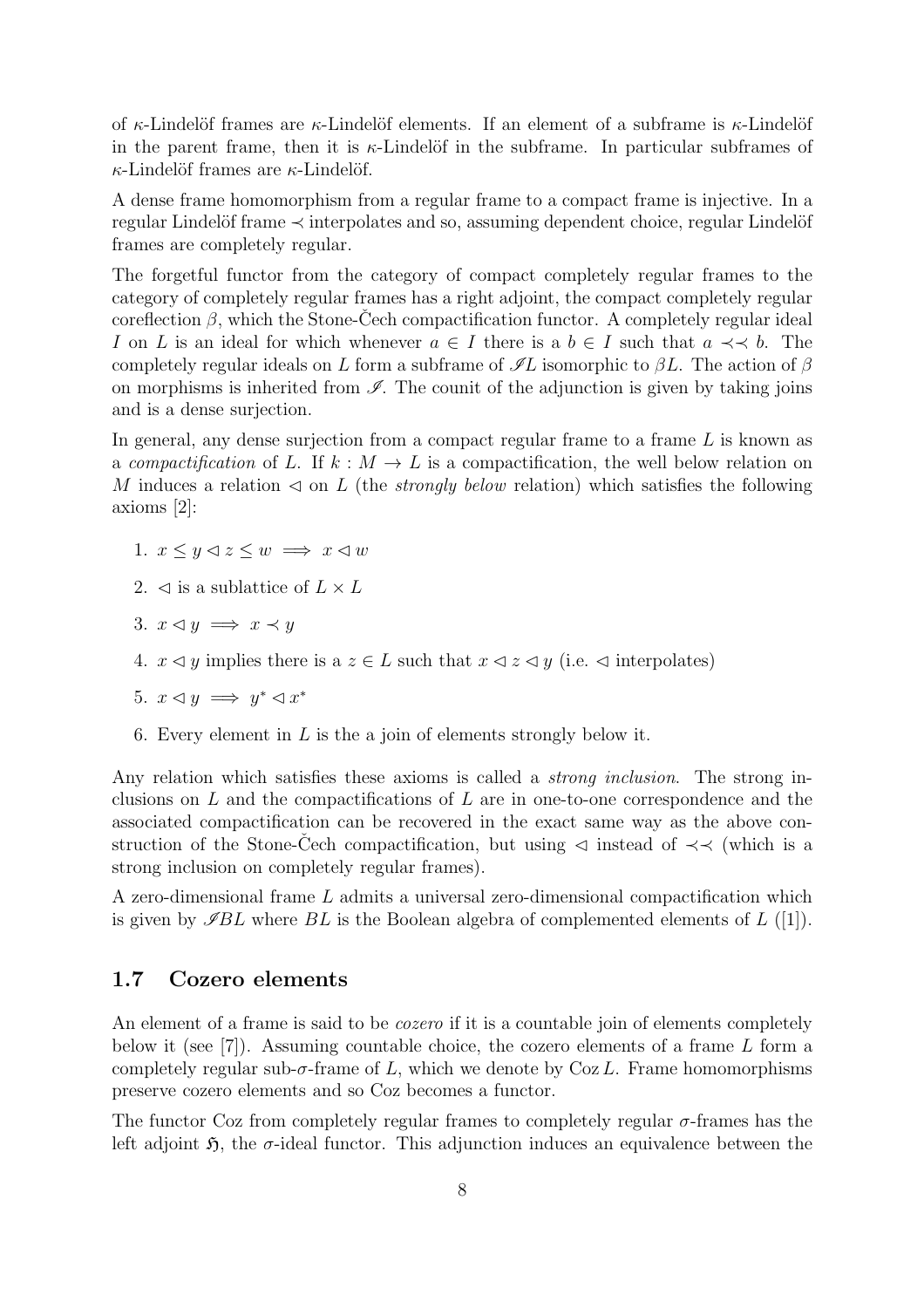categories of completely regular Lindelöf frames and completely regular  $\sigma$ -frames and the map  $\lambda : \mathfrak{H}C_0 \circ Z L \to L$  sending  $\sigma$ -ideals to their joins gives the completely regular Lindelöf coreflection of a completely regular frame. The map  $\lambda$  is a dense surjection from a regular Lindelöf frame and is called a *Lindelöfication* by analogy to compactifications.

#### <span id="page-12-0"></span>1.8 Coherent and  $\kappa$ -coherent frames

The join-semilattice of  $\kappa$ -Lindelöf elements of a frame L is written  $K_{\kappa}(L)$ . A frame is said to be *κ-coherent* if  $K_{\kappa}(L)$  is a sub-*κ*-frame of L which generates L under arbitrary joins. A frame homomorphism between  $\kappa$ -coherent frames is called  $\kappa$ -proper if it maps κ-Lindelöf elements to κ-Lindelöf elements. When  $\kappa = \aleph_0$  we speak of coherent frames and proper maps and write  $K_{\aleph_0}(L)$  as  $K(L)$ .

The  $\kappa$ -coherent frames are precisely the frames of the form  $\mathfrak{H}_{\kappa}L$  for some  $\kappa$ -frame L. Compact zero-dimensional frames are coherent and completely regular  $\kappa$ -Lindelöf frames are  $\kappa$ -coherent for  $\kappa \geq \aleph_1$ .

#### <span id="page-12-1"></span>1.9 Biframes

A biframe L is a triple  $(L_0, L_1, L_2)$  where  $L_0$  is a frame and  $L_1$  and  $L_2$  are subframes of  $L_0$  such that  $L_1 \cup L_2$  generates  $L_0$ . The frame  $L_0$  is called the *total part* of L, while  $L_1$ and  $L_2$  are known as the first and second parts respectively. We often use the indices i and k to refer to elements of  $\{1, 2\}$  so we can treat the first and second parts uniformly.

A biframe homomorphism  $f: L \to M$  is a frame homomorphism  $f_0: L_0 \to M_0$  such that elements in the  $i^{\text{th}}$  part of L map to elements in the  $i^{\text{th}}$  part of M. We use  $f_i: L_i \to M_i$ to denote the restriction of  $f_0$  to the  $i<sup>th</sup>$  part.

A bitopological space (or bispace) is a set equipped with two topologies. A bicontinuous map between bispaces is a function that is pairwise continuous with respect to first topologies and the second topologies. There is a dual adjunction between the categories of biframes and bitopological spaces (see [\[5\]](#page-53-7)).

A biframe is said to be compact/ $\kappa$ -Lindelöf if its total part is and a biframe homomorphism is dense/injective if its total part is dense/injective. A biframe map is surjective if its restrictions to each part are surjective.

The biframe of ideals on a biframe L is given by  $\mathscr{I}L = (M_0, M_1, M_2)$  where  $M_0 = \mathscr{I}L_0$ and  $M_i$  consists of the ideals in  $M_0$  generated by elements of  $L_i$ . Biframes of  $\kappa$ -ideals can be defined similarly.

The rather below relation is replaced by two relations,  $\prec_1$  and  $\prec_2$  on  $L_1$  and  $L_2$  respectively. If  $x, y \in L_i$  then  $x \prec_i y$  if and only if there is  $a \ z \in L_k$   $(k \neq i)$  such that  $x \wedge z = 0$ , but  $y \vee z = 1$ . Let  $x^{\bullet} = \bigvee \{y \in L_k \mid y \wedge x = 0\}$  for  $x \in L_i, k \neq i$ . Then  $x \prec_i y$  if and only if  $x^{\bullet} \vee y = 1$ . A biframe is regular if every element in each part  $L_1, L_2$  is a join of elements rather below it and complete regularity is defined similarly. A biframe is zero-dimensional if each part  $L_i$  is generated by elements with complements in  $L_k$  ( $k \neq i$ ) and is Boolean if every element in each part has a complement in the other part.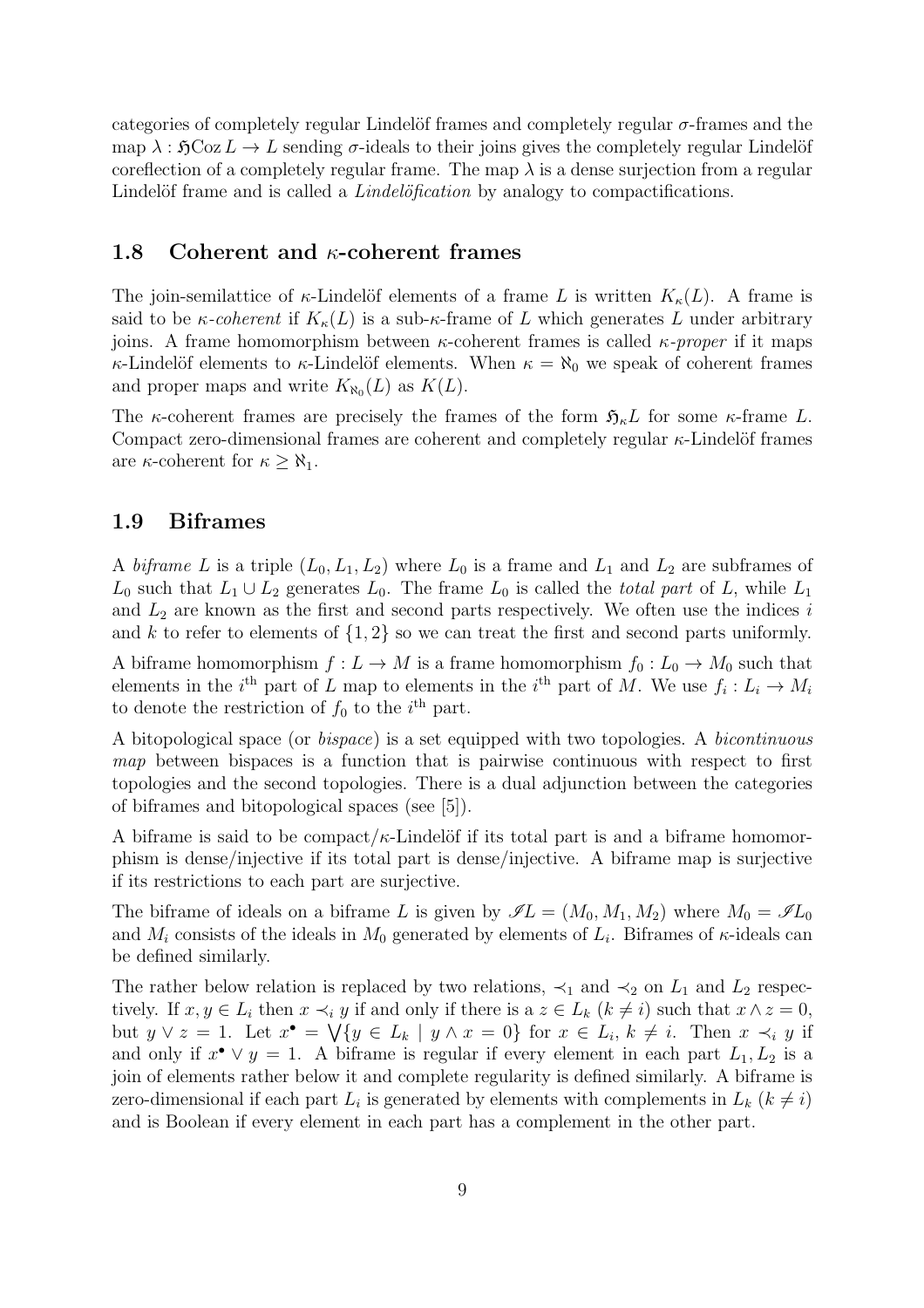A strong inclusion of biframes is defined completely analogously to strong inclusions of frames (see [\[30\]](#page-54-5) for details). As before, the biframe compactifications of a biframe  $L$ correspond bijectively with the strong inclusions on L.

A  $\sigma$ -biframe A is a triple of  $\sigma$ -frames  $(A_0, A_1, A_2)$  such that  $A_1, A_2$  are sub- $\sigma$ -frames of  $A_0$  which together generate  $A_0$  ([\[24\]](#page-54-6)). The cozero part Coz L of a biframe L is defined as  $(A_0, A_1, A_2)$  where  $A_i = (\text{Coz } L_0) \cap L_i$  and  $A_0 = \langle A_1 \cup A_2 \rangle$ , the sub- $\sigma$ -frame of  $L_0$ generated by  $A_1$  and  $A_2$ . The biframe  $\mathfrak{H}Coz L$  with the join map  $\lambda : \mathfrak{H}Coz L \to L$  is the universal Lindelöfication of a completely regular biframe  $L$ , as in the frame case.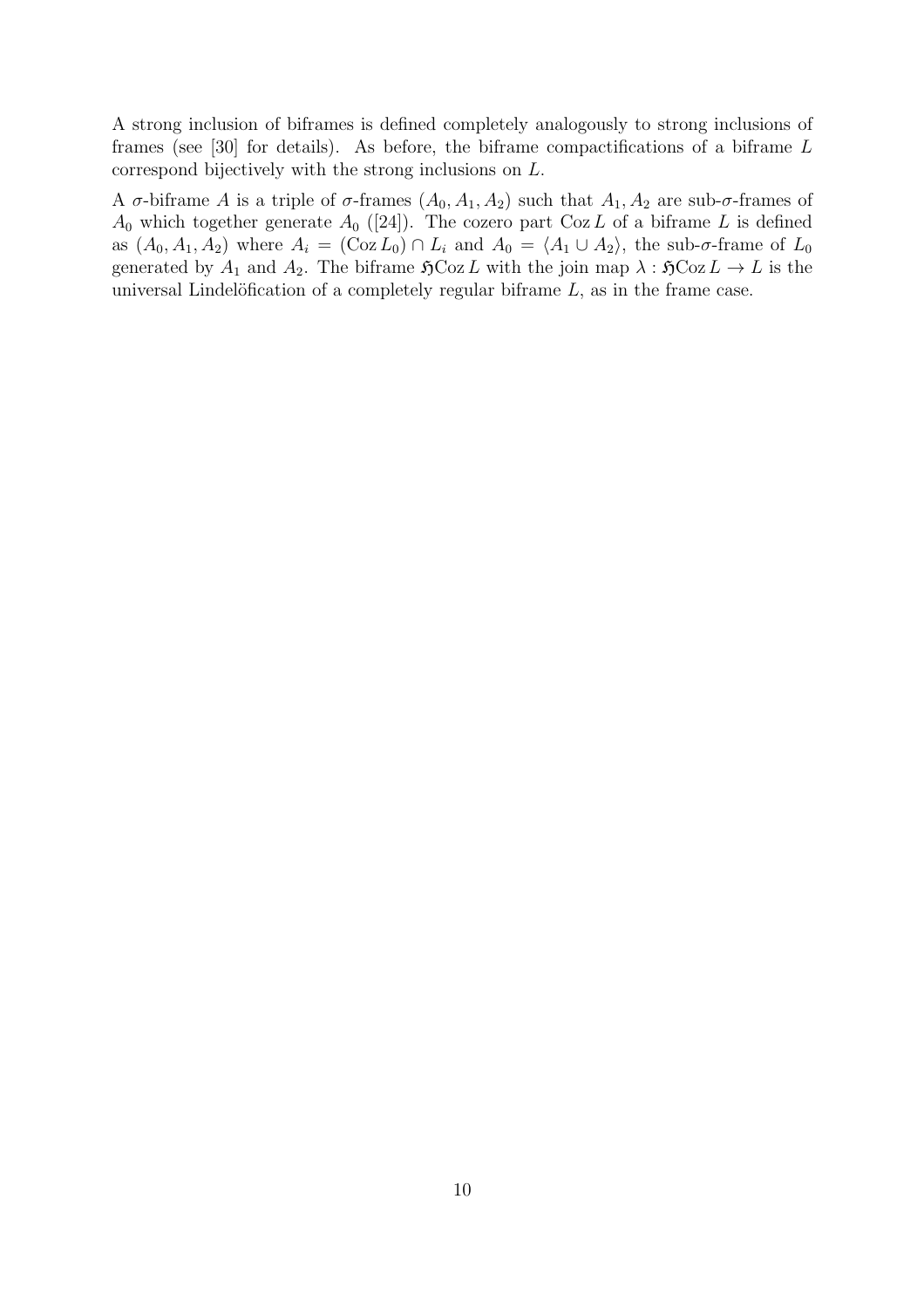# <span id="page-14-1"></span><span id="page-14-0"></span>2 Frames of congruences

## 2.1 Congruences

For any class of (potentially infinitary) algebraic structures, one might examine the nature of the congruences on those structures.

**Definition 2.1.** A *congruence* on an algebraic structure  $A$  is an equivalence relation on A that is also a subalgebra of  $A \times A$ .

*Example 1.* If A is a meet-semilattice then a congruence on A is an equivalence relation on A for which whenever  $x \sim y$  and  $x' \sim y'$ , we have  $x \wedge x' \sim y \wedge y'$ .

Example 2. If A and B are algebraic structures and  $f : A \rightarrow B$  is a homomorphism of these structures then ker  $f = \{(x, y) \in A \times A \mid f(x) = f(y)\}\$ is a congruence on A. This congruence is known as the kernel of f.

Congruences are important since we may endow the quotient set of A by a congruence C with the appropriate structure to form the *quotient object*  $A/C$  so that the canonical map sending  $x \in A$  to  $[x] \in A/C$  is a surjective homomorphism. In this way we may move freely between congruences on  $A$ , quotient algebras of  $A$  and (isomorphism classes of) surjective homomorphisms from A.

<span id="page-14-2"></span>Remark 2.2. If  $f : A \to B$  is a homomorphism, C is a congruence on A and  $f(x) = f(y)$ for all  $(x, y) \in C$ , then f factors through the quotient map  $q : A \to A/C$ .

Since quotient maps are surjections, they are immediately seen to be epimorphisms, but we can say more.

**Definition 2.3.** An extremal epimorphism is a morphism  $e : A \rightarrow B$  such that for any factorisation  $e = mf$ , where m is a monomorphism, m is in fact an isomorphism.

<span id="page-14-3"></span>**Lemma 2.4.** Let  $A$  denote the category of some variety of algebras. The extremal epimorphisms in  $\mathbb A$  are precisely the surjective homomorphisms.

*Proof.* If e is a surjection and  $e = mf$  then m is also a surjection. So if m is additionally a monomorphism, it is both a surjection and an injection and thus a bijection. Bijective homomorphisms are isomorphisms and thus surjective homomorphisms are extremal epimorphisms. Any homomorphism  $e: A \to B$  can be factored as ie' where e' is a surjection onto the image of  $e$  and  $i$  is the inclusion of the image into  $B$ . If  $e$  is an extremal epimorphism, then the inclusion  $i$  is a bijection and so  $e$  is surjective.  $\Box$ 

The set of all congruences on A, denoted here by  $\mathbb{C}A$ , may be ordered by set inclusion. Since CA is closed under arbitrary intersections, it is a complete sub-meet-semilattice of  $\mathcal{P}(A \times A)$  and thus forms a complete lattice. The top of this lattice is  $1 = A \times A$  and the bottom is  $0 = \{(x, x) | x \in A\}$ . Meets in  $\mathbb{C}A$  are simply intersections, but joins arise by generating a congruence from the union.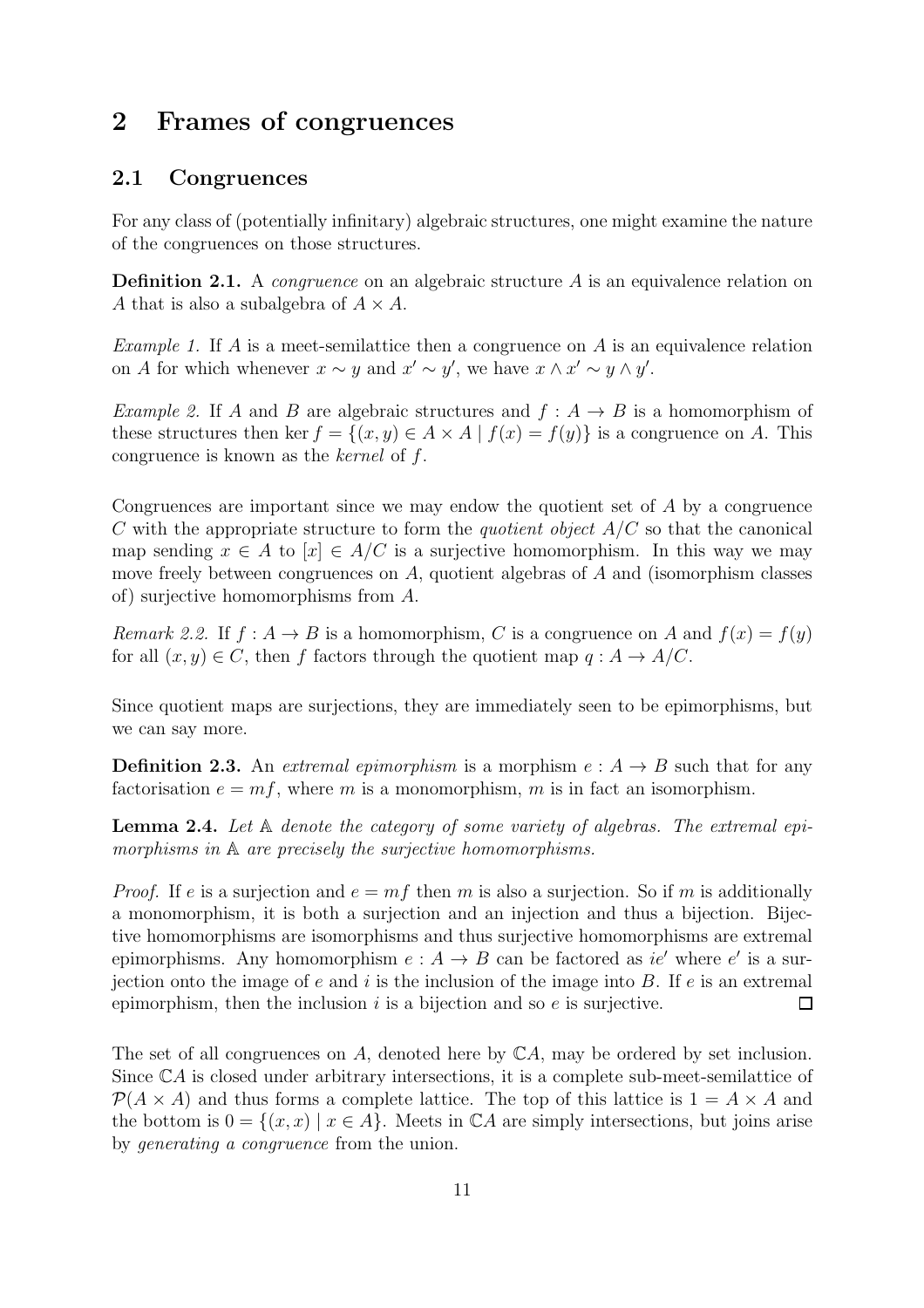**Definition 2.5.** If  $S \subseteq A \times A$  then the smallest congruence in  $\mathbb{C}A$  containing S is called the *congruence generated by* S and is denoted  $\langle S \rangle$ . If S is a singleton  $\{(x, y)\}\$ , we say  $\langle S \rangle = \langle (x, y) \rangle$  is the *principal* congruence generated by  $(x, y)$ .

<span id="page-15-2"></span>Remark 2.6. The quotients of A may also be naturally ordered such that  $A/C \leq A/D$ if the quotient map  $q : A \to A/C$  factors through the quotient map  $r : A \to A/D$ . By remark [2.2](#page-14-2) above, this is just the inverse order to that induced by the ordering on CA.

Furthermore, the induced map  $h: A/D \to A/C$  is a surjection and every surjective homomorphism from  $A/D$  is of this form. Thus, the poset of quotients of  $A/D$  is isomorphic to the poset of the quotients of A that are less than or equal to  $A/D$ .

It is often useful to define algebraic structures as quotients of free structures. This is known as defining the structure by generators and relations.

*Example 3.* The group  $D_6$  of symmetries of a regular hexagon could be described as follows. Let  $F_2$  denote the free group on the set  $\{r, t\}$ . Let C be the congruence on  $F_2$ generated by  $(r^6, 1)$ ,  $(t^2, 1)$  and  $(rt, tr^{-1})$ . Then  $D_6 \cong F_2/C$  and we may write this as  $D_6 = \langle r, t \mid r^6 = 1, t^2 = 1, rt = tr^{-1} \rangle.$ 

Any algebraic structure  $A$  can be defined in this way by generating a free structure  $F$ from all its elements and quotienting out by the kernel of the obvious morphism from  $F$ to A.

## <span id="page-15-0"></span>2.2 Lattice congruences

We now restrict ourselves to varieties of algebra that have binary operations,  $\wedge$  and  $\vee$ , which satisfy the lattice axioms. In this case, congruences can be thought of as specifying a collection of intervals such that all the elements in each interval collapse to a single element. This is made precise in the following lemma.

<span id="page-15-1"></span>**Lemma 2.7.** Let L be a lattice, let C be a congruence on L and suppose that  $(a, b) \in C$ . Then  $(a \wedge b, a \vee b) \in C$  and furthermore, if  $a \leq c \leq b$ , then  $(a, c) \in C$  and  $(c, b) \in C$ .

*Proof.* Suppose  $(a, b) \in C$ . Then  $(a, b) \wedge (b, b) = (a \wedge b, b) \in C$  and  $(a, b) \vee (a, a) =$  $(a, a \vee b) \in C$ . So  $(a \wedge b, b), (b, a), (a, a \vee b) \in C$ . Thus, by transitivity,  $(a \wedge b, a \vee b) \in C$ . If  $a \leq c \leq b$ , then  $(a, b) \vee (c, c) = (c, b) \in C$  and  $(a, b) \wedge (c, c) = (a, c) \in C$ .  $\Box$ 

In 1942, Funayama and Nakayama showed that the congruence lattices of lattices turn out to be (finitely) distributive [\[15\]](#page-53-12). In contrast, distributivity of congruence lattices of complete lattices fails spectacularly: in 1988, Grätzer showed that *every* complete lattice is isomorphic to the congruence lattice of a complete lattice [\[18\]](#page-54-7).

The distributivity result of congruence lattices does generalise in the case of distributive lattices and this is the main theorem presented in this section. First observe that since directed joins of congruences of finitary algebraic structures are simply unions, finite meets distribute over directed joins of lattice congruences. This, combined with the finite distributivity of [\[15\]](#page-53-12), implies the frame distributivity law. So the congruence lattice of a lattice, and in particular of a distributive lattice, is a frame. We will see that this result extends from distributive lattices to arbitrary κ-frames and to frames themselves.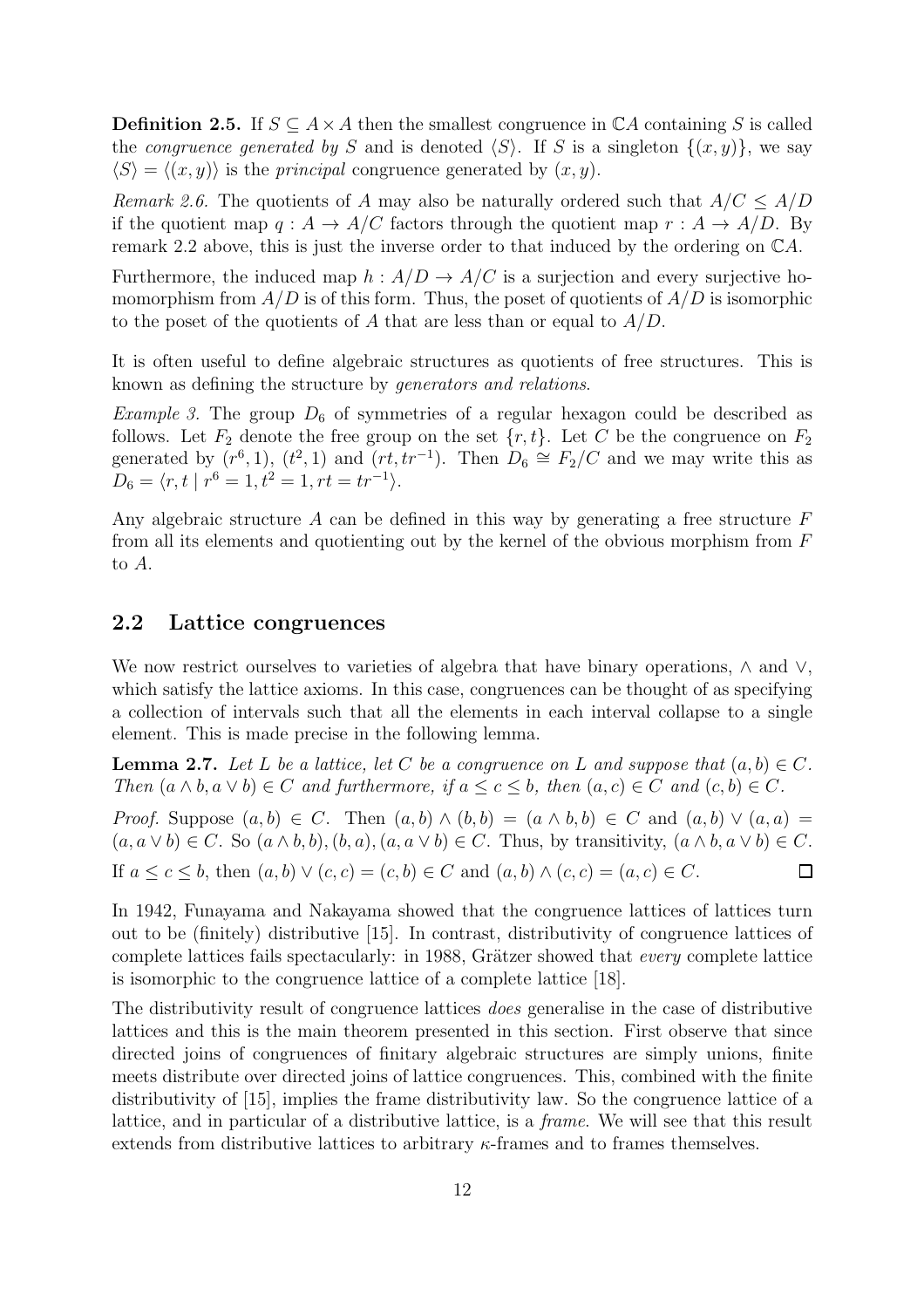#### <span id="page-16-0"></span>2.3 Frame congruences

In this subsection we take a closer look at congruences of frames. If  $C$  is a frame congruence on L and  $(a_{\alpha}, b_{\alpha}) \in C$  for all  $\alpha \in I$  then  $(\bigvee_{\alpha \in I} a_{\alpha}, \bigvee_{\alpha \in I} b_{\alpha}) \in C$ . In particular, every equivalence class [a] in  $L/C$  has a largest element:  $\mathcal{V}[a]$ .

The map  $\nu_C(a) = \max [a]$  is called a *nucleus*. Given  $\nu_C$  we can recover the congruence C as  $\{(a, b) \in L \times L \mid \nu_C(a) = \nu_C(b)\}\$ and so nuclei and congruences are in one-to-one correspondence. Nuclei are characterised in the following lemma.

**Lemma 2.8.** A function  $\nu : L \to L$  on a frame L is a nucleus if and only if it satisfies the following.

<span id="page-16-2"></span>1.  $\nu(x) > x$  (*v* is inflationary) 2.  $v \circ v = v$  (*v* is idempotent) 3.  $\nu(x \wedge y) = \nu(x) \wedge \nu(y)$  (*v* preserves binary meets)

*Proof.* ( $\Rightarrow$ ) It is straightforward to check that a nucleus  $\nu$  is monotone, inflationary and idempotent. It remains to show that  $\nu(x) \wedge \nu(y) \leq \nu(x \wedge y)$ . In the associated congruence,  $x \sim \nu(x)$  and  $x \sim \nu(y)$ . Thus,  $x \wedge y \sim \nu(x) \wedge \nu(y)$  and so  $\nu(x \wedge y) = \nu(\nu(x) \wedge \nu(y))$  from which the desired inequality follows.

 $(\Leftarrow)$  Let  $C = \{(a, b) \in L \times L \mid \nu_C(a) = \nu_C(b)\}.$  This is obviously an equivalence relation. We show it is a congruence. Closure under binary meets follows from property [3.](#page-16-2) Now take  $(a_{\alpha})_{\alpha \in I}$  in L. Since  $\nu$  is inflationary and monotone,  $\nu(\bigvee_{\alpha \in I} a_{\alpha}) \leq \nu(\bigvee_{\alpha \in I} \nu(a_{\alpha}))$ . But again by monotonicity,  $\bigvee_{\alpha \in I} \nu(a_\beta) \leq \nu\left(\bigvee_{\alpha \in I} a_\alpha\right)$ . Applying  $\nu$  to both sides and using idempotence, we obtain  $\nu\left(\bigvee_{\alpha\in I}\nu(a_{\beta})\right)\leq \nu\left(\bigvee_{\alpha\in I}a_{\alpha}\right)$ . Thus,  $\bigvee_{\alpha\in I}a_{\alpha} \sim \bigvee_{\alpha\in I}\nu(a_{\alpha})$  in  $C$  and so, by transitivity,  $C$  is closed under joins. П

The usual order on congruences corresponds to the pointwise order on nuclei. The pointwise meet of a family of nuclei can be shown to again be a nucleus and so meets can always be calculated pointwise, but joins are more complicated.

Since every equivalence class in a quotient frame has its maximum element as a canonical representative, quotient frames can be viewed as a subposet of the original frame and one can show that this poset is closed under meets in the parent frame.

Restricting the codomain of the nucleus to this subset turns the nucleus into a surjective frame map — the associated quotient map. Also notice that we can recover a nucleus from a surjective frame map h as  $h_*h$  where  $h_*$  is the right adjoint of h.

#### <span id="page-16-1"></span>2.4 Frame congruences and subspaces

Since frames were originally motivated as 'generalised' topological spaces, it is interesting to consider the relationship between frame congruences and their spatial analogue.

By lemma [2.4,](#page-14-3) quotient maps are the extremal epimorphisms in Frm. These are analogous to extremal monomorphisms in Top.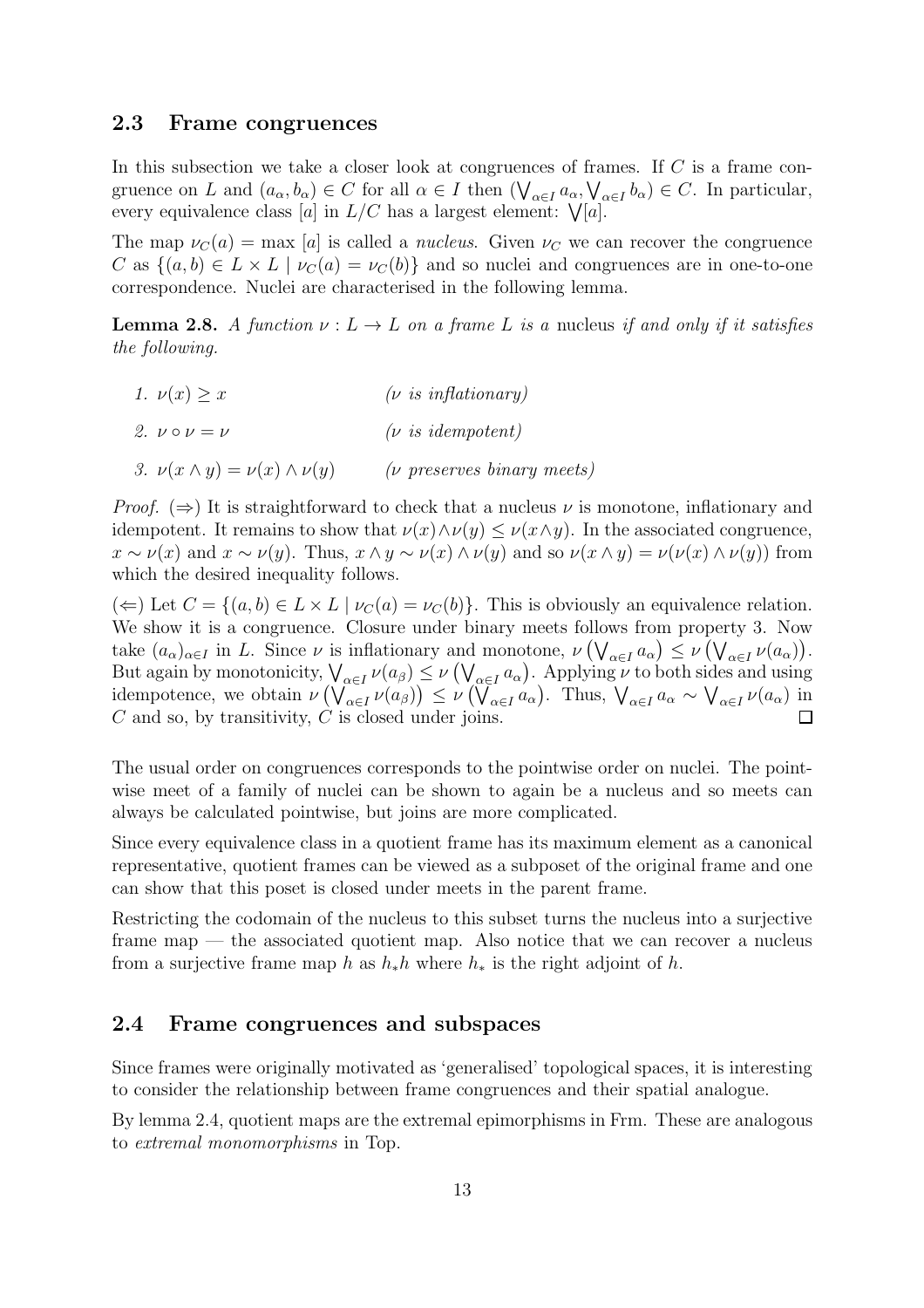#### Lemma 2.9. The extremal monomorphisms in Top are the subspace embeddings.

Proof. Recall that the monomorphisms and epimorphisms in Top are the injections and surjections respectively. Suppose  $m: X \to Y$  is an embedding and  $m = fe$  where e is an epimorphism. Since  $m$  is an injection,  $e$  is a bijection. But now recall that an embedding is *initial* — the topology on its domain is induced by the topology on its codomain. Since m is initial, so is  $e$ . Thus  $e$  is a homeomorphism and  $m$  is an extremal monomorphism.

Suppose  $m: X \to Y$  is an extremal monomorphism. We can factorise m as im' where m' is the restriction of  $m$  to its image and  $i$  is an embedding. Since  $m'$  is an epimorphism and  $m$  is extremal,  $m'$  is a homeomorphism. Thus,  $m$  is an embedding.  $\Box$ 

We often think of quotient frames as if they were subspaces and call them *sublocales*. If L is a spatial frame, its sublocales and subspaces may be compared directly. The remaining results in this section are taken from [\[26,](#page-54-4) pp. 7–8].

Let X be a topological space and  $A \subseteq X$ . Let  $i_A : A \hookrightarrow X$  be the inclusion map. The corresponding frame map  $\Omega(i_A) : \Omega(X) \to \Omega(A)$  is given by  $\Omega(i_A)(U) = U \cap A$ . Since this map is surjective, we can indeed view  $\Omega(A)$  as a quotient of  $\Omega(X)$ . On the other hand, in section [2.6](#page-21-0) we will see that there are often additional non-spatial sublocales that do not correspond to any subspace.

The congruence associated with A is  $E_A = \{(U, V) \in \Omega(X) \times \Omega(X) \mid U \cap A = V \cap A\}.$ It is easy to see that if  $A \supseteq B$  then  $E_A \leq E_B$  and more generally that  $E_{A\cup B} = E_A \wedge E_B$ . (Recall that congruences have the reverse order to sublocales.) However, it is generally not true that  $E_{A \cap B} = E_A \vee E_B$  (see example [5](#page-22-2) in section [2.6\)](#page-21-0).

The following example shows that it is possible that  $E_A \leq E_B$ , but  $B \nsubseteq A$ .

*Example 4.* Let X be the sobrification of N with the cofinite topology. That is,  $X =$  $\mathbb{N} \cup \{\omega\}$  and the non-empty open sets are the cofinite sets which contain  $\omega$ . The subsets  $\mathbb N$  and X induce the same congruence since no two open sets differ merely in whether they contain  $\omega$ .

<span id="page-17-0"></span>Fortunately, there is a large class of spaces, where the above pathology is ruled out. In particular, this class includes every  $T_1$  space.

**Definition 2.10.** A topological space X is  $T<sub>D</sub>$  if for every  $x \in X$  there is an open  $U \ni x$ such that  $U \setminus \{x\}$  is still open.

**Lemma 2.11.** A space X is  $T_D$  if and only if, for all  $A, B \subseteq X$ ,  $E_A \le E_B \implies B \subseteq A$ .

*Proof.* ( $\Rightarrow$ ) Suppose  $B \nsubseteq A$ . Then there is an  $x \in A \setminus B$ . Let U be an open set containing x with  $V = U \setminus \{x\}$  also open. Then  $(U, V) \in E_B \setminus E_A$ , so  $E_A \not\le E_B$ .

(←) Take  $x \in X$ . Since  $X \nsubseteq X \setminus \{x\}$ , we know  $E_{X\setminus\{x\}} \nsubseteq E_X$ . So there is some pair of distinct open sets  $(U, V) \in E_{X \setminus \{x\}}$ . That is,  $U \cap (X \setminus \{x\}) = V \cap (X \setminus \{x\})$ , but  $U \neq V$ . Thus, one of U and V, say U, contains x and then  $V = U \setminus \{x\}.$  $\Box$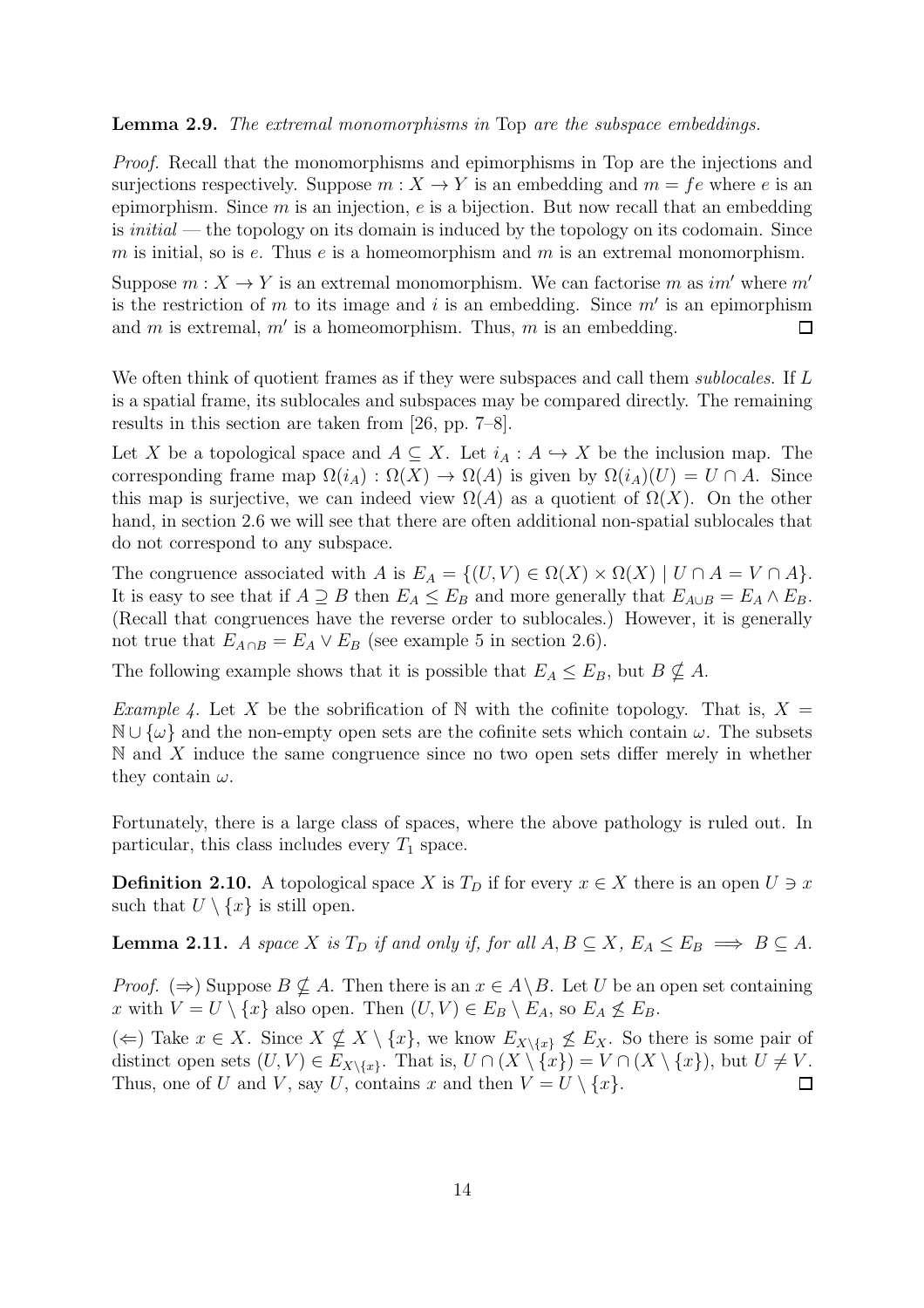#### <span id="page-18-0"></span>2.5 Closed and open congruences

From now on we will restrict our consideration to congruences of frames and  $\kappa$ -frames. Motivated by our spatial analogy, we look for congruences which we could call open or closed.

When considering a subspace S of a topological space  $(X, \tau)$ , we usually think of S as now being 'everything that exists' — in the subspace, any open set that contains  $S$  may be identified with S. If S is open in X, it is an element of  $\tau$  and we can define a congruence  $\Delta_S$  on  $\tau$  which identifies S with the top element of the frame,  $\Delta_S = \langle (S, 1) \rangle$ .

If S is a closed subspace, we cannot refer to it directly as an element of  $\tau$ , but its complement  $T = X \setminus S$  is open and so  $T \in \tau$ . Any open subset of T completely misses S and may be identified with the empty set. We obtain the congruence  $\nabla_T = \langle (0, T) \rangle$ .

Both of the above congruences are principal congruences of particularly simple forms. We are thus lead to define open and closed congruences more generally.

**Definition 2.12.** If L is a  $\kappa$ -frame and  $a \in L$ , an *open congruence* on L is a congruence of the form  $\Delta_a = \langle (a, 1) \rangle$  and a principal closed congruence is one of the form  $\nabla_a = \langle (0, a) \rangle$ .

<span id="page-18-1"></span>It is sometimes useful to have a more explicit description of open and principal closed congruences.

Lemma 2.13.  $\nabla_a = \{(x, y) \mid x \lor a = y \lor a\}$  and  $\Delta_a = \{(x, y) \mid x \land a = y \land a\}$ .

*Proof.* Let  $A = \{(x, y) \mid x \lor a = y \lor a\}$  and  $B = \{(x, y) \mid x \land a = y \land a\}$ . Clearly these are both equivalence relations. Furthermore, A and B are closed under binary meets by the distributivity of L and commutativity/idempotence respectively. Similarly, A and B are closed under  $\kappa$ -joins by commutativity/idempotence and distributivity respectively.

Since  $(0, a) \in A$ , we have  $\nabla_a \subseteq A$ .

On the other hand, suppose  $x, y \in L$  are such that  $x \vee a = y \vee a$ . Now  $(x, x) \in \nabla_a$ by reflexivity and so  $(x \vee 0, x \vee a) = (x, x \vee a) \in \nabla_a$ . Similarly,  $(y \vee a, y) \in \nabla_a$ . But  $x \vee a = y \vee a$ , so by transitivity  $(x, y) \in \nabla_a$ . Thus,  $A \subseteq \nabla_a$  and so  $\nabla_a = A$ .

The proof that  $\Delta_a = B$  is similar.

Corollary 2.14. The functions  $\nabla_{\bullet} : a \mapsto \nabla_a$  and  $\Delta_{\bullet} : a \mapsto \Delta_a$  are injective.

<span id="page-18-2"></span>The following lemma confirms suspicions about what 'identifying an element a with the top or bottom element' might mean.

**Lemma 2.15.** If  $a \in L$  then  $L/\Delta_a \cong \mathcal{L}a$  and  $L/\nabla_a \cong \uparrow a$ .

*Proof.* First notice that  $\downarrow a$  and  $\uparrow a$  are indeed  $\kappa$ -frames with the order which they inherit from L. (They are not sub- $\kappa$ -frames of L, however, since they may fail to contain 1 and 0 respectively.)

The maps  $(\bullet \wedge a): L \to \downarrow a$  and  $(\bullet \vee a): L \to \uparrow a$  are surjective  $\kappa$ -frame homomorphisms with kernels  $\Delta_a$  and  $\nabla_a$  respectively.  $\Box$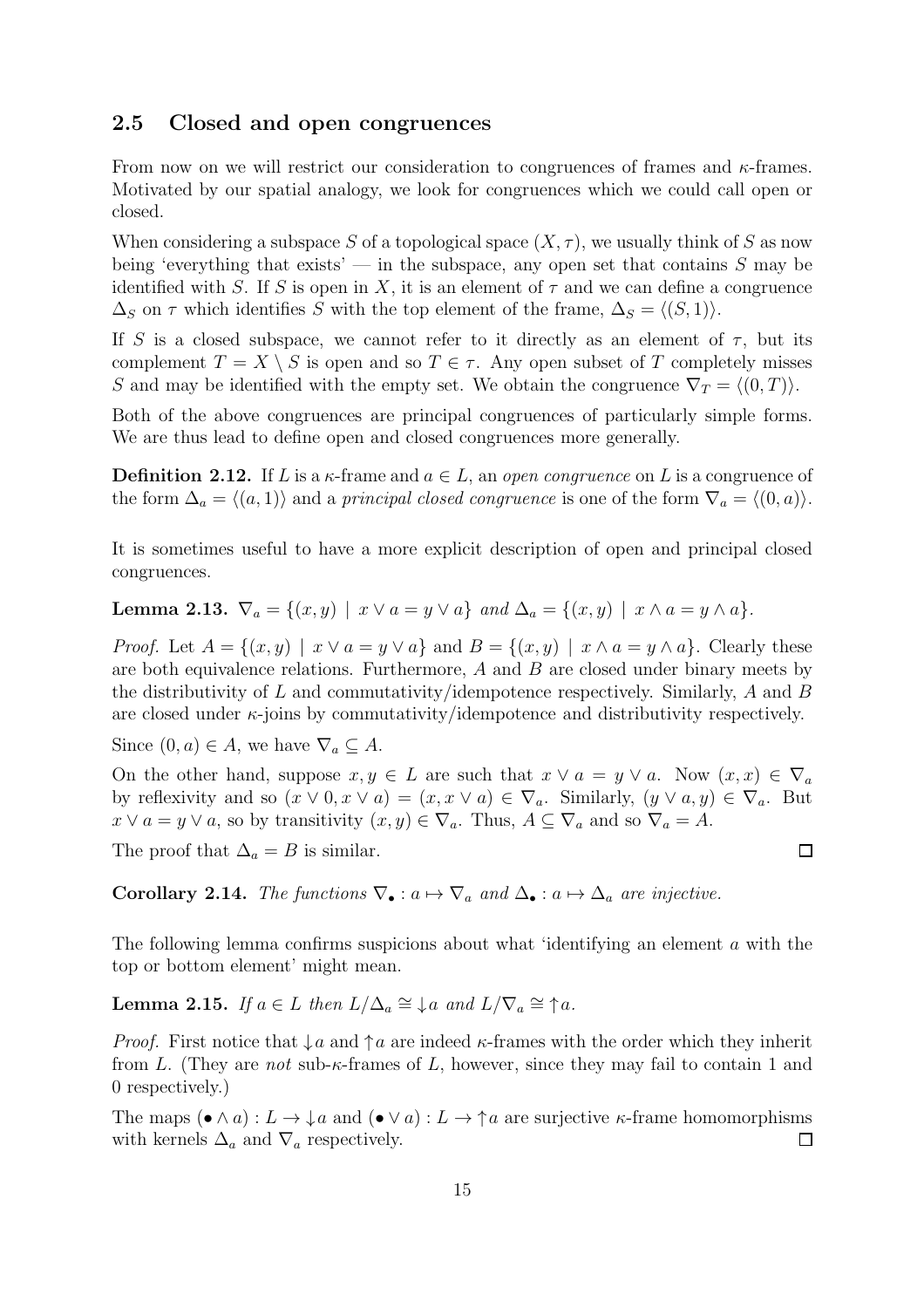<span id="page-19-1"></span>We can generalise lemma [2.13](#page-18-1) to give an expression for the binary join of one of these special congruences and an arbitrary congruence [\[14\]](#page-53-2).

**Lemma 2.16.** If  $a \in L$  and  $C \in \mathbb{C}$  then  $\nabla_a \vee C = \{(x, y) \mid (x \vee a, y \vee a) \in C\}$  and  $\Delta_a \vee C = \{ (x, y) \mid (x \wedge a, y \wedge a) \in C \}.$ 

Proof. As for lemma [2.13.](#page-18-1)

Every principal congruence can be expressed in terms of open and principal closed congruences. Consider  $\langle (a, b) \rangle$ . By lemma [2.7](#page-15-1) we may assume  $a \leq b$  without loss of generality and then apply the following lemma.

**Lemma 2.17.** Suppose  $a, b \in L$  and  $a \leq b$ . Then  $\langle (a, b) \rangle = \nabla_b \wedge \Delta_a$ .

*Proof.* Since  $0 \le a \le b$ , we get  $(a, b) \in \nabla_b$  by lemma [2.7.](#page-15-1) Similarly,  $(a, b) \in \Delta_a$ . Thus,  $(a, b) \in \nabla_b \wedge \Delta_a$  and so  $\langle (a, b) \rangle \subseteq \nabla_b \wedge \Delta_a$ .

Now suppose  $(x, y) \in \nabla_b \wedge \Delta_a$ . Then  $x \vee b = y \vee b$  and  $x \wedge a = y \wedge a$ . Notice that  $(x, x) \wedge (a, b) = (x \wedge a, x \wedge b) \in \langle (a, b) \rangle$  and similarly  $(y \wedge a, y \wedge b) \in \langle (a, b) \rangle$ . But  $x \wedge a = y \wedge a$  then gives  $(x \wedge b, y \wedge b) \in \langle (a, b) \rangle$  by transitivity.

We then have  $(x \wedge y, x \wedge y) \vee (x \wedge b, y \wedge b) = ((x \wedge y) \vee (x \wedge b), (x \wedge y) \vee (y \wedge b)) \in \langle (a, b) \rangle$ . But by distributivity of L,  $((x \wedge y) \vee (x \wedge b), (x \wedge y) \vee (y \wedge b)) = (x \wedge (y \vee b), y \wedge (x \vee b)).$ And using  $y \vee b = x \vee b$  and absorption we see this is in turn equal to  $(x, y)$  and so  $(x, y) \in \langle (a, b) \rangle$  and  $\nabla_b \wedge \Delta_a \subseteq \langle (a, b) \rangle$  as required.  $\Box$ 

<span id="page-19-2"></span>**Corollary 2.18.** Any  $A \in \mathbb{C}$ L may be written as  $A = \bigvee {\nabla_b \wedge \Delta_a \mid (a, b) \in A, a \le b}.$ 

<span id="page-19-3"></span>Corollary 2.19.  $\nabla_a$  and  $\Delta_a$  are complements in CL.

*Proof.* It is clear that  $\nabla_a \vee \Delta_a = \langle (0, a) \rangle \vee \langle (a, 1) \rangle = 1$ . Then the above lemma gives us  $\nabla_a \wedge \Delta_a = \langle (a, a) \rangle = 0.$  $\Box$ 

Remark 2.20. Once we show  $\mathbb{C}L$  is a frame, we will be able to interpret the above corollaries to mean that CL is zero-dimensional.

The next lemma is an analogue of the familiar spatial results involving the behaviour of open and closed subspaces under unions and intersections. Remember that the lattice of congruences is ordered in the reverse order of the lattice of sublocales. Joins in the congruence lattice correspond to meets of sublocales and vice versa.

<span id="page-19-0"></span>**Lemma 2.21.** Suppose  $a, b \in L$  and  $(c_{\alpha})_{\alpha \in I}$  is a family of cardinality less than  $\kappa$ . Then the following identities hold:

- i)  $\nabla_a \wedge \nabla_b = \nabla_{a \wedge b}$
- ii)  $\Delta_a \vee \Delta_b = \Delta_{a \wedge b}$
- iii)  $\bigvee_{\alpha \in I} \nabla_{c_{\alpha}} = \nabla_{\bigvee_{\alpha \in I} c_{\alpha}}$
- *iv*)  $\bigwedge_{\alpha \in I} \Delta_{c_{\alpha}} = \Delta_{\bigvee_{\alpha \in I} c_{\alpha}}$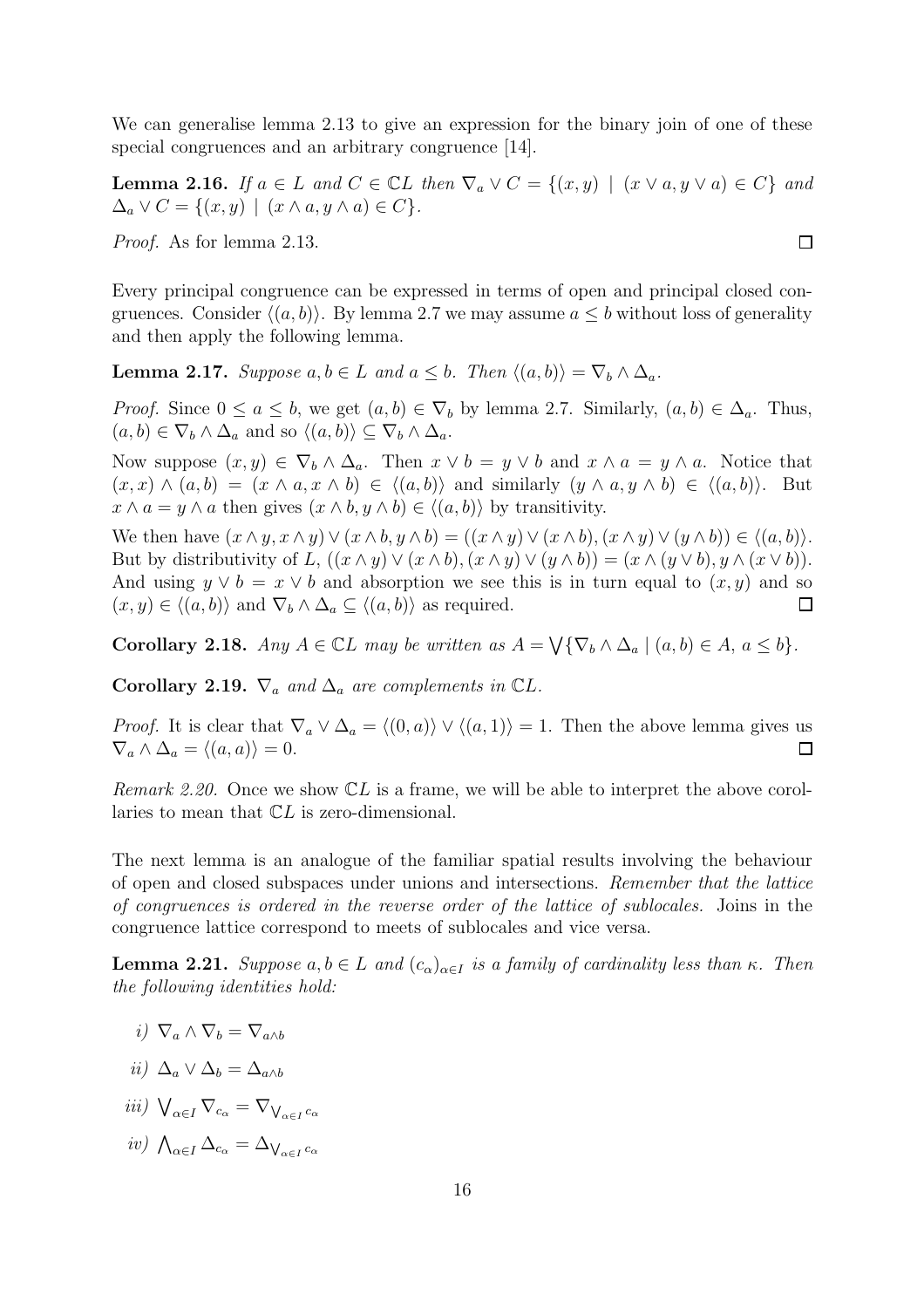*Proof.* By lemma [2.7,](#page-15-1) it is clear that  $\nabla_{\bullet}$  is order-preserving. Thus  $\nabla_a \wedge \nabla_b \geq \nabla_{a \wedge b}$ . Now let  $(x, y) \in \nabla_a \wedge \nabla_b$ . Then  $x \vee a = y \vee a$  and  $x \vee b = y \vee b$  and so  $x \vee (a \wedge b) = y$  $(x\vee a)\wedge(x\vee b)=(y\vee a)\wedge(y\vee b)=y\vee(a\wedge b)$ . Thus  $(x,y)\in\nabla_{a\wedge b}$  and  $\nabla_a\wedge\nabla_b\leq\nabla_{a\wedge b}$ . Again by lemma [2.7,](#page-15-1)  $\Delta_{\bullet}$  is order-reversing and so  $\Delta_a \vee \Delta_b \leq \Delta_{a\wedge b}$ . To show the other inequality, we need only show that  $(a \wedge b, 1) \in \Delta_a \vee \Delta_b$ . But this is clear since  $(a, 1) \in$  $\Delta_a \leq \Delta_a \vee \Delta_b$  and  $(b, 1) \in \Delta_b \leq \Delta_a \vee \Delta_b$ .

The non-trivial direction of (iii) follows from the observation that  $(0, \bigvee_{\alpha \in I} c_{\alpha}) \in \bigvee_{\alpha \in I} \nabla_{c_{\alpha}}$ since  $(0, c_{\alpha}) \in \bigvee_{\alpha \in I} \nabla_{c_{\alpha}}$  for all  $\alpha \in I$ .

For the non-trivial direction of (iv), suppose  $(x, y) \in \Delta_{c_\alpha}$  for all  $\alpha \in I$ . Then  $x \wedge c_\alpha = y \wedge c_\alpha$ and so  $x \wedge \bigvee_{\alpha \in I} c_{\alpha} = \bigvee_{\alpha \in I} x \wedge c_{\alpha} = \bigvee_{\alpha \in I} y \wedge c_{\alpha} = y \wedge \bigvee_{\alpha \in I} c_{\alpha}$ . Thus,  $(x, y) \in \Delta_{\bigvee_{\alpha \in I} c_{\alpha}}$ as required.

*Remark 2.22.* Once we show that  $CL$  is a frame, it will follow from the above lemma that  $\nabla_{\bullet}: L \to \mathbb{C}L$  is a  $\kappa$ -frame homomorphism.

In the case of  $\kappa$ -frames, principal closed congruences are only closed under joins of cardinality less than  $\kappa$ . However, it is often useful to consider arbitrary joins of principal closed congruences.

**Definition 2.23.** A congruence on a  $\kappa$ -frame is called *generalised closed* if it is a join of principal closed congruences. If I is a  $\kappa$ -ideal on a  $\kappa$ -frame, we define the generalised closed congruence  $\widetilde{\nabla}_I = \bigvee_{a \in I} \nabla_a$ .

We can use lemma [2.21](#page-19-0) to reduce any join of principal closed congruences to a  $\kappa$ -directed join. Also note that if a principal closed congruence  $\nabla_a$  is included in such a join, we might as well include any smaller principal closed congruence. But a  $\kappa$ -directed lower set is nothing but a  $\kappa$ -ideal. So every generalised closed congruence is of the form  $\nabla_I$  for some  $\kappa$ -ideal I on L.

<span id="page-20-0"></span>There are analogues of lemmas [2.13](#page-18-1) and [2.16](#page-19-1) for generalised closed congruences.

**Lemma 2.24.** If L is a  $\kappa$ -frame,  $C \in \mathbb{C}$  L and I is a  $\kappa$ -ideal on L, then  $\widetilde{\nabla}_I \vee C = \{(x, y) \mid$  $(x\vee i, y\vee i) \in C$  for some  $i \in I$ . In particular,  $\widetilde{\nabla}_I = \{(x, y) \mid x\vee i = y\vee i \text{ for some } i \in I\}.$ 

Proof. As for lemma [2.13.](#page-18-1)

**Lemma 2.25.** The map  $\tilde{\nabla}_{\bullet}$ :  $\mathfrak{H}_{\kappa}L \rightarrow \mathbb{C}L$  is injective and preserves finite meets and arbitrary joins.

*Proof.* Preservation of joins comes from the definition of  $\tilde{\nabla}_{\bullet}$ , while injectivity follows from lemma [2.24.](#page-20-0) Preservation of finite meets is shown in the same way as for  $\nabla_{\bullet}$  in lemma [2.21.](#page-19-0)  $\Box$ 

The composition of  $\tilde{\nabla}_{\bullet}$  with its right adjoint gives a map  $c\ell = \tilde{\nabla}_{\bullet} \circ (\tilde{\nabla}_{\bullet})_*$ , which is of some interest. The map  $cl : CL \to CL$  assigns a congruence to the largest generalised closed congruence which it contains. Thus, again recalling the inverted order of  $CL$ , it is an analogue of the topological closure operator and it is easy to see that it is monotone, deflationary and idempotent and that it preserves finite meets, as expected.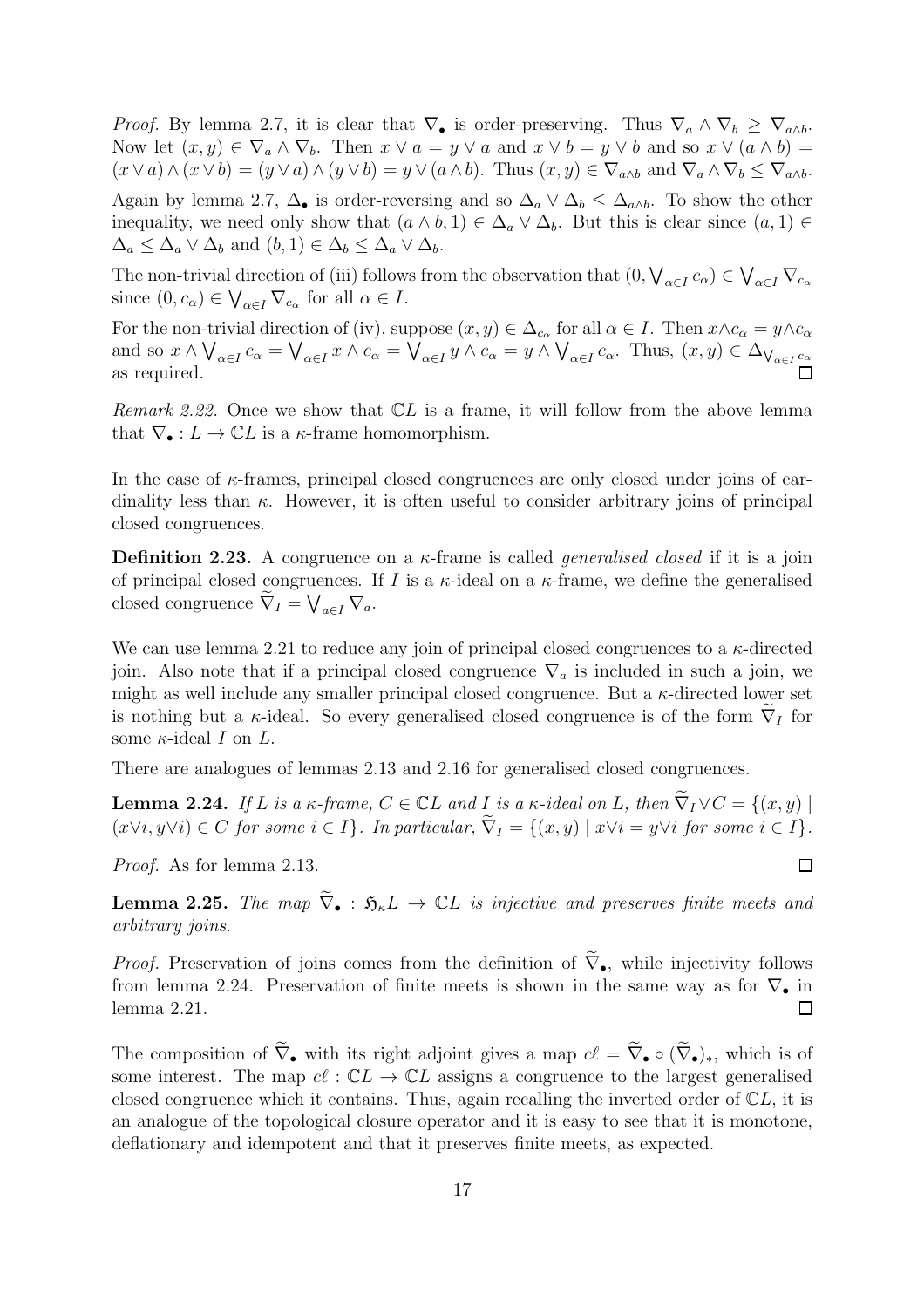**Definition 2.26.** If C is a congruence,  $cl(C)$  is called the *(generalised) closure* of C.

<span id="page-21-1"></span>We take a look at how closed congruences behave in quotient  $\kappa$ -frames.

**Lemma 2.27.** Let L be a  $\kappa$ -frame and  $L/C$  a quotient of L. If  $[a] \in L/C$ , then  $(L/C)/\nabla_{[a]} \cong L/(C \vee \nabla_a)$  in a natural way.

*Proof.* Consider the congruence A on L induced by  $(L/C)/\nabla_{[a]}$ . By lemma [2.13,](#page-18-1) we have that  $(x, y) \in A$  if and only if  $[x] \vee [a] = [y] \vee [a]$ . That is, if  $(x \vee a, y \vee a) \in C$ . But this just means that  $(x, y) \in C \vee \nabla_a$  by lemma [2.16.](#page-19-1)  $\Box$ 

<span id="page-21-3"></span>Corollary 2.28. If  $a, b \in L$ , then  $\nabla_a \vee C = \nabla_b \vee C$  if and only if  $(a, b) \in C$ .

Remark 2.29. Recall from remark [2.6](#page-15-2) that there is a correspondence between quotients of  $L/C$  and quotients of L by congruences lying above C. The above shows that this correspondence preserves closed congruences.

<span id="page-21-2"></span>**Corollary 2.30.** Suppose  $A \geq C \in \mathbb{C}$ . The closure of A in  $\mathbb{C}(L/C)$  corresponds to  $C \vee c\ell(A)$  in  $\mathbb{C}L$ .

## <span id="page-21-0"></span>2.6 Dense congruences

We are now in a position to discuss what it means for a congruence to be dense.

**Definition 2.31.** Suppose  $C, D \in \mathbb{C}$  and  $D \leq C$ . We say C is dense in D if  $cl(C) \leq D$ . We say  $C$  is *dense* if it is dense in 0.

This definition is quickly seen to be compatible with our notion of dense maps.

**Lemma 2.32.** A congruence  $C \in \mathbb{C}$  is dense if and only if the corresponding quotient map  $h: L \rightarrow L/C$  is a dense  $\kappa$ -frame homomorphism.

*Proof.* Simply observe that  $h(a) = 0 \iff (0, a) \in C \iff \nabla_a \leq C$ .  $\Box$ 

Remark 2.33. An element a of a frame L is called dense if  $a^* = 0$ . An element  $a \in L$  is dense if and only if  $\Delta_a$  is a dense congruence.

<span id="page-21-4"></span>The following generalisation then follows from corollary [2.30.](#page-21-2)

**Corollary 2.34.** A congruence  $C \in \mathbb{C}$  is dense in D (where  $D \leq C$ ) if and only if the canonical map  $h: L/D \to L/C$  is dense.

We will now present a result originally due to Isbell [\[21\]](#page-54-8) and generalised in [\[22\]](#page-54-0) which has no analogue in classical topology.

**Lemma 2.35.** Every  $\kappa$ -frame L has a largest dense congruence,  $\mathfrak{D}_L$ .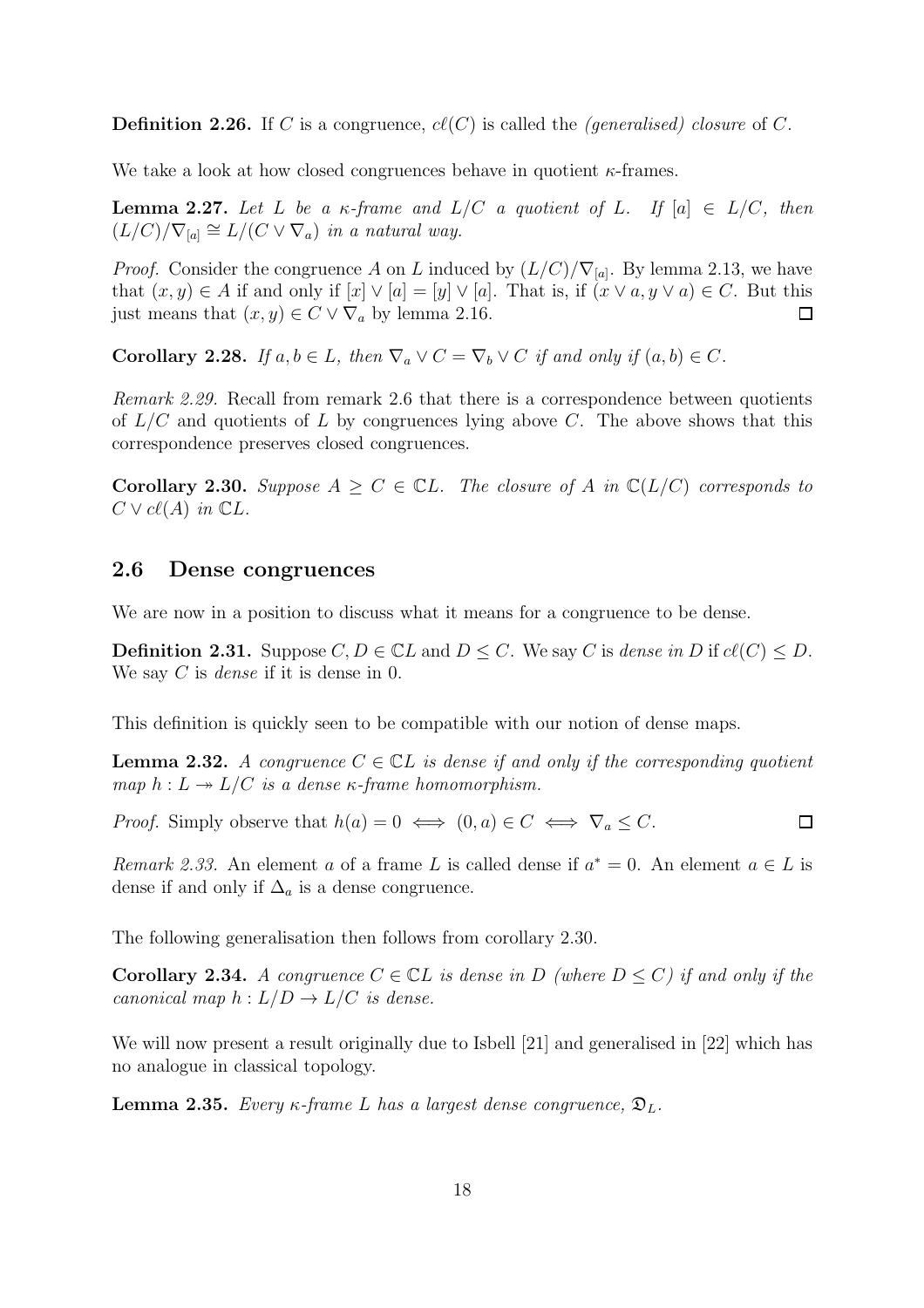*Proof.* Let  $\mathfrak{D} = \{(a, b) \mid a \wedge x = 0 \iff b \wedge x = 0 \text{ for all } x \in L\}$ . It is routine to check that this is an congruence relation on L.

Notice that  $\mathfrak D$  is dense, since if  $(0, a) \in \mathfrak D$  then  $0 \wedge a = 0$  implies  $a = a \wedge a = 0$ . Now suppose  $C \nless \mathfrak{D}$ . We show C is not dense.

Take  $(a, b) \in C \setminus \mathfrak{D}$  with  $a \leq b$ . There is some  $x \in L$  such that  $a \wedge x = 0$ , but  $b \wedge x = c > 0$ . But then  $(0, c) = (a \wedge x, b \wedge x) \in C$ , so  $\nabla_c \leq C$  and C is not dense.  $\Box$ 

<span id="page-22-3"></span>**Corollary 2.36.** For every  $\kappa$ -ideal I on L, there is a largest congruence  $\partial_I$  dense in  $\tilde{\nabla}_I$ . Under the correspondence of remark [2.6,](#page-15-2)  $\partial_I$  in  $\mathbb{C}L$  corresponds to  $\mathfrak{D}$  in  $\mathbb{C}(L/\tilde{\nabla}_I)$ . More explicitly,  $\partial_I = \{(a, b) \mid a \wedge x \in I \iff b \wedge x \in I \text{ for all } x \in L\}.$ 

<span id="page-22-4"></span>Corollary 2.37.  $\partial_I = \{(a, b) | \downarrow a \rightarrow I = \downarrow b \rightarrow I\}$  where  $\rightarrow$  denotes the Heyting arrow in  $\mathfrak{H}_{\kappa}I$ .

<span id="page-22-2"></span>*Example 5.* The space of real numbers  $\mathbb{R}$  with the usual topology has both the rationals  $\mathbb{Q}$  and the irrationals  $\mathbb{Q}^c$  as dense subspaces, but these share no points in common. The locale  $\Omega(\mathbb{R})/\mathfrak{D}$  is contained in both of these and thus has no points at all. But since  $\Omega(\mathbb{R})/\mathfrak{D}$  is dense in  $\mathbb{R}$ , it is certainly not trivial.

The congruences of the form  $\partial_I$  are another important class of congruences.

**Definition 2.38.** A congruence of the form  $\partial_I$  will be called a *clear* congruence. If I is a principal ideal  $\downarrow a$  we sometimes write  $\partial_I$  as  $\partial_a$ .

The assignment  $I \mapsto \partial_I$  is not as well behaved as  $\tilde{\nabla}_{\bullet}$  and  $\Delta_{\bullet}$ . It is injective and reflects order, but the following example shows it is not monotone.

*Example 6.* The chain  $\mathcal{F} = \{0, a, 1\}$  is the frame of opens of the Sierpinski space. The clear congruences  $\partial_0$  and  $\partial_a$  correspond to the open and closed points respectively, so  $\partial_0$ and  $\partial_a$  are incomparable.

<span id="page-22-0"></span>The clear congruences generate the congruence lattice under meets.

Lemma 2.39. Every congruence is a meet of clear congruences.

*Proof.* Take  $C \in \mathbb{C}L$ . Certainly,  $C \leq \bigwedge \{ \partial_I \mid \partial_I \geq C, I \in \mathfrak{H}_{\kappa}L \}$ . Now suppose  $(a, b) \notin C$ . We may assume  $a < b$  and we need a  $\kappa$ -ideal I such that  $\partial_I \geq C$  and  $(a, b) \notin \partial_I$ .

Let  $\widetilde{\nabla}_I = cl(\nabla_a \vee C)$ . Then  $\nabla_a \vee C$  is dense in  $\widetilde{\nabla}_I$  and so  $\nabla_a \vee C$  is smaller than the largest congruence dense in  $\tilde{\nabla}_I$ . Thus,  $\partial_I \geq \nabla_a \vee C \geq C$ . Also,  $\nabla_a \leq \tilde{\nabla}_I$  and so  $a \in I$ .

Suppose  $b \in I$  as well. Then  $(a, b) \in \tilde{\nabla}_I \leq \nabla_a \vee C$ . So  $(a, b) = (a \vee a, a \vee b) \in C$ . This is a contradiction and so  $b \notin I$ . But then  $(a, b) \notin \partial_I$  by corollary 2.36. a contradiction and so  $b \notin I$ . But then  $(a, b) \notin \partial_I$  by corollary [2.36.](#page-22-3)

Quotients of a  $\kappa$ -frame by clear congruences have a special form.

<span id="page-22-1"></span>**Definition 2.40.** A  $\kappa$ -frame L is called *clear* (or *d-reduced* [\[22\]](#page-54-0)) if  $\mathfrak{D}_L = 0$  in CL.

**Lemma 2.41.** The quotient  $L/C$  is clear if and only if the congruence C is clear.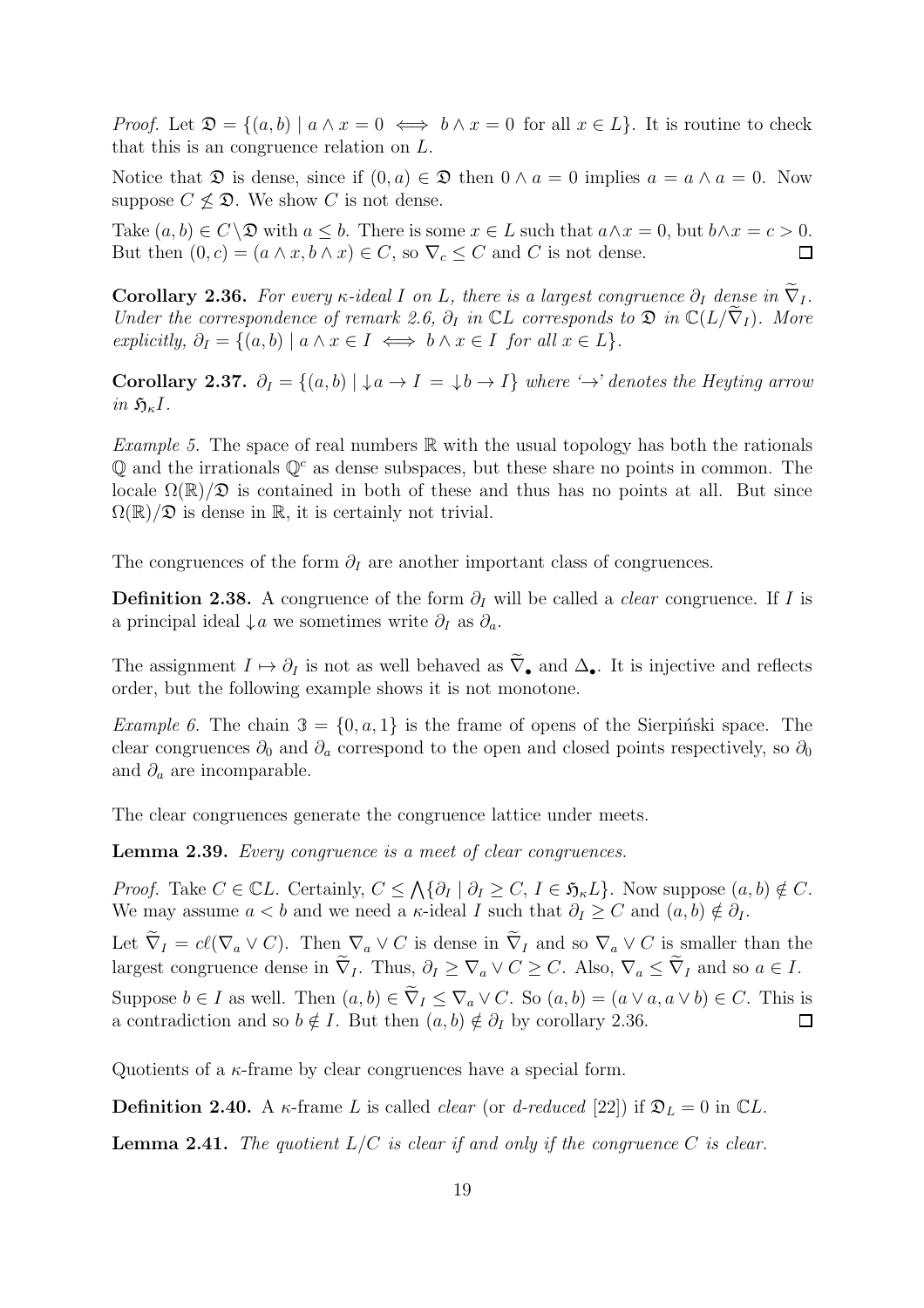<span id="page-23-2"></span>Proof. Simply apply corollary [2.30.](#page-21-2)

**Lemma 2.42.** A  $\kappa$ -frame L is clear if and only if no two distinct principal ideals on L have the same pseudocomplement in  $\mathfrak{H}_{\kappa}L$ .

<span id="page-23-0"></span>Proof. Apply corollary [2.37.](#page-22-4)

Corollary 2.43. A frame is clear if and only if it is Boolean.

*Proof.* Suppose L is a clear frame. For frames,  $(\downarrow a)^* \in \mathfrak{H}_{\infty}L$  is again principal and so  $\downarrow a \vee (\downarrow a)^*$  is principal. But we also have  $(\downarrow a \vee (\downarrow a)^*)^* = (\downarrow a)^* \wedge (\downarrow a)^{**} = 0$ . Obviously,  $(\downarrow 1)^* = 0$  and so  $(\downarrow a \vee (\downarrow a)^*) = 1$  by lemma [2.42.](#page-23-2) So every principal ideal, and thus every element of L, has a complement.

Conversely, suppose L is Boolean. Then every principal ideal of L is complemented and so pseudocomplements are clearly unique.  $\Box$ 

We are now in a position to prove the following characterisation of clear  $\kappa$ -frames.

**Theorem 2.44.** A  $\kappa$ -frame L is clear if and only if it is isomorphic to a generating sub-κ-frame of a Boolean frame.

*Proof.* Suppose L is clear and consider the map  $g: L \to \mathfrak{H}_{\kappa} L/\mathfrak{D}_{\mathfrak{H}_{\kappa} L}$  given by the composition  $L \xrightarrow{\downarrow} \mathfrak{H}_{\kappa}L \to \mathfrak{H}_{\kappa}L/\mathfrak{D}_{\mathfrak{H}_{\kappa}L}$ . The frame  $\mathfrak{H}_{\kappa}L/\mathfrak{D}_{\mathfrak{H}_{\kappa}L}$  is Boolean by corollary [2.43](#page-23-0) and is generated by the image of L under q since  $\mathfrak{H}_{\kappa}L$  is generated by the image of L and the quotient map is surjective. Finally, we show that q is injective. Take  $x, y \in L$ . By corollary [2.37,](#page-22-4)  $[\downarrow x] = [\downarrow y]$  if and only if  $(\downarrow x)^* = (\downarrow y)^*$ . But by lemma [2.42,](#page-23-2)  $(\downarrow x)^*$  and  $(\downarrow y)^*$  are distinct if x and y are.

Now suppose L is a sub- $\kappa$ -frame of a complete Boolean algebra B and that L generates B under arbitrary joins. Let  $a \in L$  and consider  $a^c \in B$ . Suppose  $b \in L$ ,  $b \le a^c \in B$ . Then  $b \wedge a = 0$  and so  $b \in (\downarrow a)^* \in \mathfrak{H}_{\kappa}L$ . Conversely, if  $b \in (\downarrow a)^*$  then  $b \wedge a = 0$  and so  $b \leq a^c$ . Thus  $(\downarrow a)^* = \downarrow a^c \cap L$ . Since L generates  $B, a^c = \bigvee (\downarrow a)^* \in B$ . So for any  $a, b \in L$ ,  $(\downarrow \! a)^* = (\downarrow \! b)^*$  only if  $a^c = b^c$  only if  $a = b$ . Thus, L is clear.  $\Box$ 

*Example 7.* Let  $M$  be the lattice of subsets of  $N$  that are either finite or equal to  $N$ . Since M is a generating sublattice of  $2^{\mathbb{N}}$ , it is a clear distributive lattice by theorem [2.44.](#page-23-1)

Consider the ideal I of elements of M which represent sets that do not contain the natural number 2. This is the pseudocomplement of the principal ideal generated by  $\{2\}$ . The quotient lattice  $M/\tilde{\nabla}_I$  consists of three elements, namely [Ø], [{2}] and [N], and is isomorphic to the 3-element frame 3. Thus, quotients of clear  $\kappa$ -frames may fail to be clear.

#### **Lemma 2.45.** Every quotient of a  $\kappa$ -frame L is clear if and only if L is Boolean.

*Proof.* ( $\Leftarrow$ ) A quotient of a Boolean  $\kappa$ -frame is Boolean and Boolean  $\kappa$ -frames are clear. (⇒) Let  $a \in L$ . We will show that a has a complement. Consider  $\Delta_a \in \mathbb{C}L$  and let  $\widetilde{\nabla}_I = cl(\Delta_a)$ . But  $\widetilde{\nabla}_I$  is clear so  $\widetilde{\nabla}_I = \partial_I$  and thus  $\widetilde{\nabla}_I = \Delta_a$ .

Now  $\nabla_a \vee \widetilde{\nabla}_I = 1$  and so  $(0, 1) \in \nabla_a \vee \widetilde{\nabla}_I$ . So  $(a, 1) \in \widetilde{\nabla}_I$  and  $a \vee i = 1$  for some  $i \in I$ . But then  $\nabla_a \vee \nabla_i = 1$  and also  $\nabla_a \wedge \nabla_i = 0$  since  $\nabla_i \leq \tilde{\nabla}_I$ . Thus *i* is the complement of *a* in *L* and *L* is Boolean. a in L and L is Boolean.

<span id="page-23-1"></span> $\Box$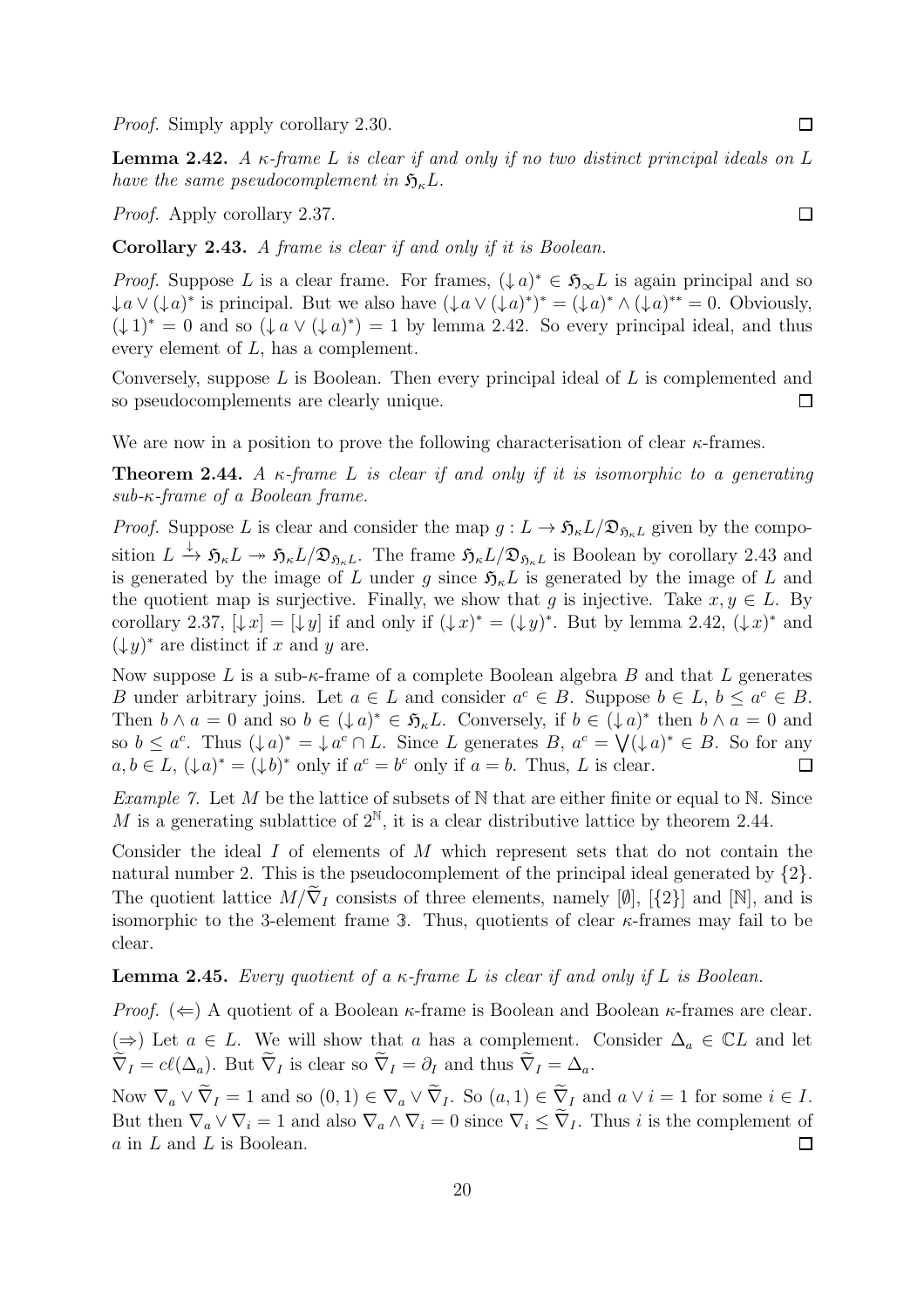#### <span id="page-24-0"></span>2.7 Congruence  $\kappa$ -frames

By corollaries [2.18](#page-19-2) and [2.19,](#page-19-3) the complete lattice of congruences on a  $\kappa$ -frame L is generated by the principal closed congruences and their complements. Lemma [2.21](#page-19-0) shows that the principal closed congruences give a mapping of L into the congruence lattice that preserves finite meets and  $\kappa$ -joins. Let us consider the freest possible  $\kappa$ -frame which satisfies these properties.

**Definition 2.46.** Let  $\mathfrak{C}L$  be the  $\kappa$ -frame generated by the symbols  $\nabla_a$  and  $\Delta_a$  for each  $a \in L$ , subject to relations ensuring that the map  $a \mapsto \nabla_a$  is a  $\kappa$ -frame homomorphism and that  $\nabla_a \wedge \Delta_a = 0$  and  $\nabla_a \vee \Delta_a = 1$  for all  $a \in L$ .

**Lemma 2.47.** The map  $\nabla_{\bullet} : a \mapsto$  $\overline{a}$ <sup>a</sup> is an epimorphism.

*Proof.* It is clearly a  $\kappa$ -frame homomorphism. Now suppose  $f, g : \mathfrak{C} \to M$  and that  $f \nabla_{\bullet} = g \nabla_{\bullet}$ . Then  $f(\nabla_a) = g(\nabla_a)$  for all  $a \in L$ . Also,  $f(\Delta_a) = f(\nabla_a)^c = g(\nabla_a)^c$ .  $q(\Delta_a)$ . So f and g agree on the generators of  $\mathfrak{C}L$  and thus they agree everywhere.

<span id="page-24-1"></span>The  $\kappa$ -frame  $\mathfrak{C}L$ , together with the homomorphism  $\triangledown_{\bullet}$ , is readily seen to satisfy a universal property.

**Lemma 2.48.** If L and M are  $\kappa$ -frames and f is a  $\kappa$ -frame homomorphism with image lying in BM, the Boolean algebra of complemented elements of M, then there is a unique  $\kappa$ -frame homomorphism  $\bar{f}$  making the following diagram commute.



Furthermore,  $\nabla_{\bullet}: L \to \mathfrak{C}L$  is essentially unique amongst all morphisms  $g: L \to N$  which satisfy the universal property above and for which the image of g lies in BN.

*Proof.* We can define a map  $\tilde{f}$  from the free frame on L generated by  $\nabla_a$  and  $\Delta_a$  by  $f(\nabla_a) = f(a)$  and  $f(\Delta_a) = f(a)^c$ . This factors through  $\mathfrak{C}L$  by remark [2.2](#page-14-2) to give the  $f(\sqrt{a}) = f(a)$  and  $f(\Delta a) = f(a)$ . This factors through  $\mathbb{C}^D$  by remarkeed since  $\mathbb{V}_{\bullet}$  is an epimorphism.

Now suppose  $q: L \to N$  satisfies the conditions above. We apply the universal properties Now suppose  $g: E \to N$  satisfies the conditions<br>of  $\nabla$ , and g in turn to give the diagram below.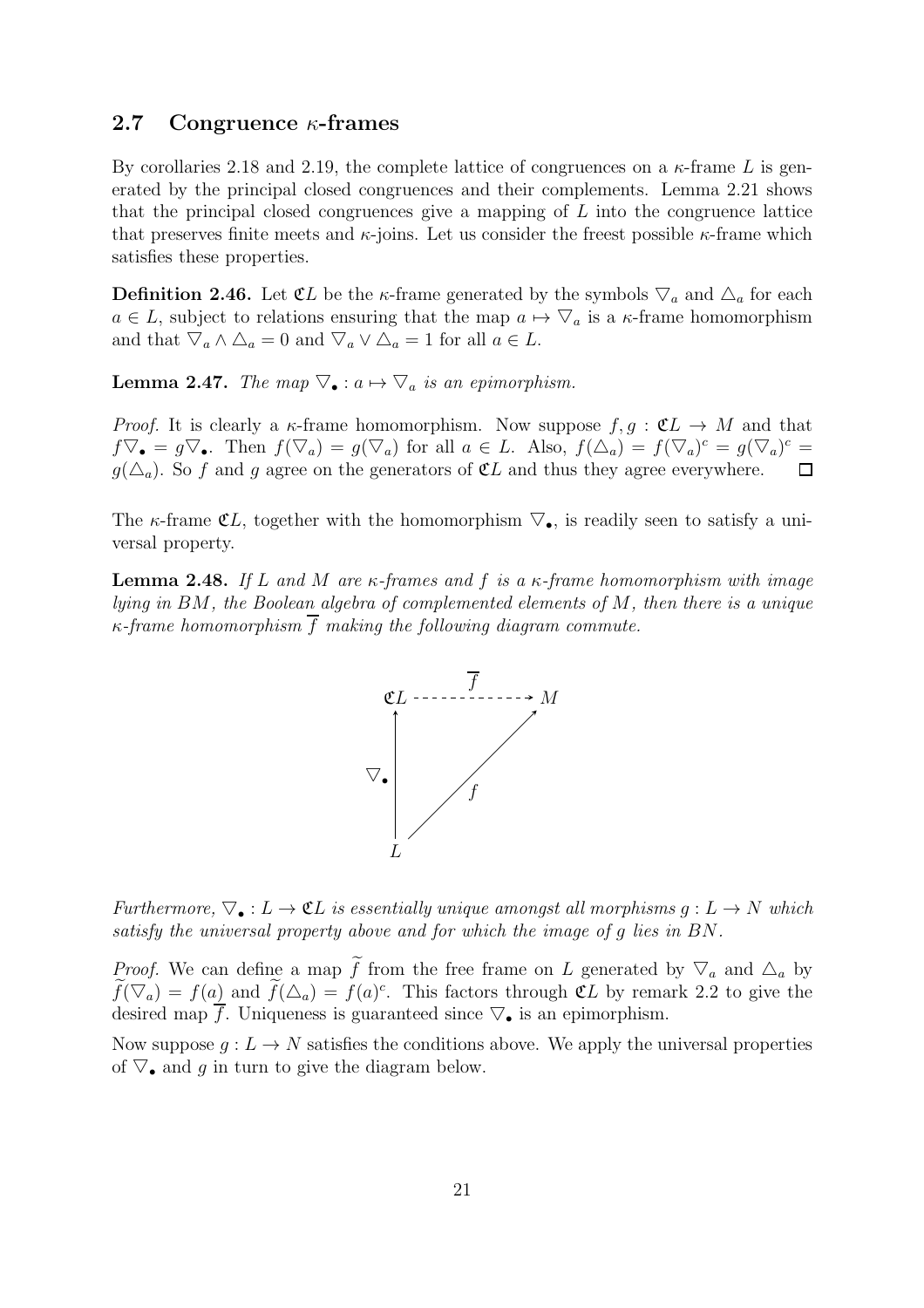

Composing the induced maps  $N \to \mathfrak{C}L$  and  $\mathfrak{C}L \to N$  gives a map  $N \to N$  making the outer triangle commute, which must therefore be the identity by uniqueness. Hence,  $rs = 1_N$ . Similarly, composing in the opposite direction gives  $sr = 1_{\mathfrak{C}L}$ . So  $r : \mathfrak{C}L \cong N$ and  $g = r \circ \nabla_{\bullet}$ , which proves the result.  $\Box$ 

<span id="page-25-0"></span>**Lemma 2.49.** The map  $\nabla_{\bullet}$  is a monomorphism.

*Proof.* Take  $a, b \in L$  with  $a < b$ . Then  $(0, a) \in \partial_a$ , but  $(0, b) \notin \partial_a$  and so  $q: L \twoheadrightarrow L/\partial_a$ distinguishes a and b. Now by theorem [2.44,](#page-23-1) we can embed  $L/\partial_a$  in a Boolean frame B. The composite morphism  $f: L \to B$  then separates a and b. Since B is Boolean, f B. The composite morphism  $f: L \to D$  then separates a and b. Since B is Boolean, f factors through  $\nabla_{\bullet}: L \to \mathfrak{C}L$  by the universal property and so  $\nabla_{\bullet}$  also distinguishes a and b. Thus,  $\nabla_{\bullet}$  is injective.  $\Box$ 

Remark 2.50. The universal property of  $\nabla_{\bullet}$  turns  ${\mathfrak{C}}$  into a functor and  $\nabla_{\bullet}$  into a natural transformation  $\nabla : \mathbb{1} \to \mathfrak{C}$ . If  $f : L \to M$  then we obtain  $\mathfrak{C}f$  from the universal property applied to  $\nabla_{\bullet} f$  as shown in the diagram.



Functoriality follows easily by composing two such diagrams for  $f: L \to M$  and  $g: M \to$ N and using commutativity together with uniqueness of the map  $\nabla_{\bullet} fg$ .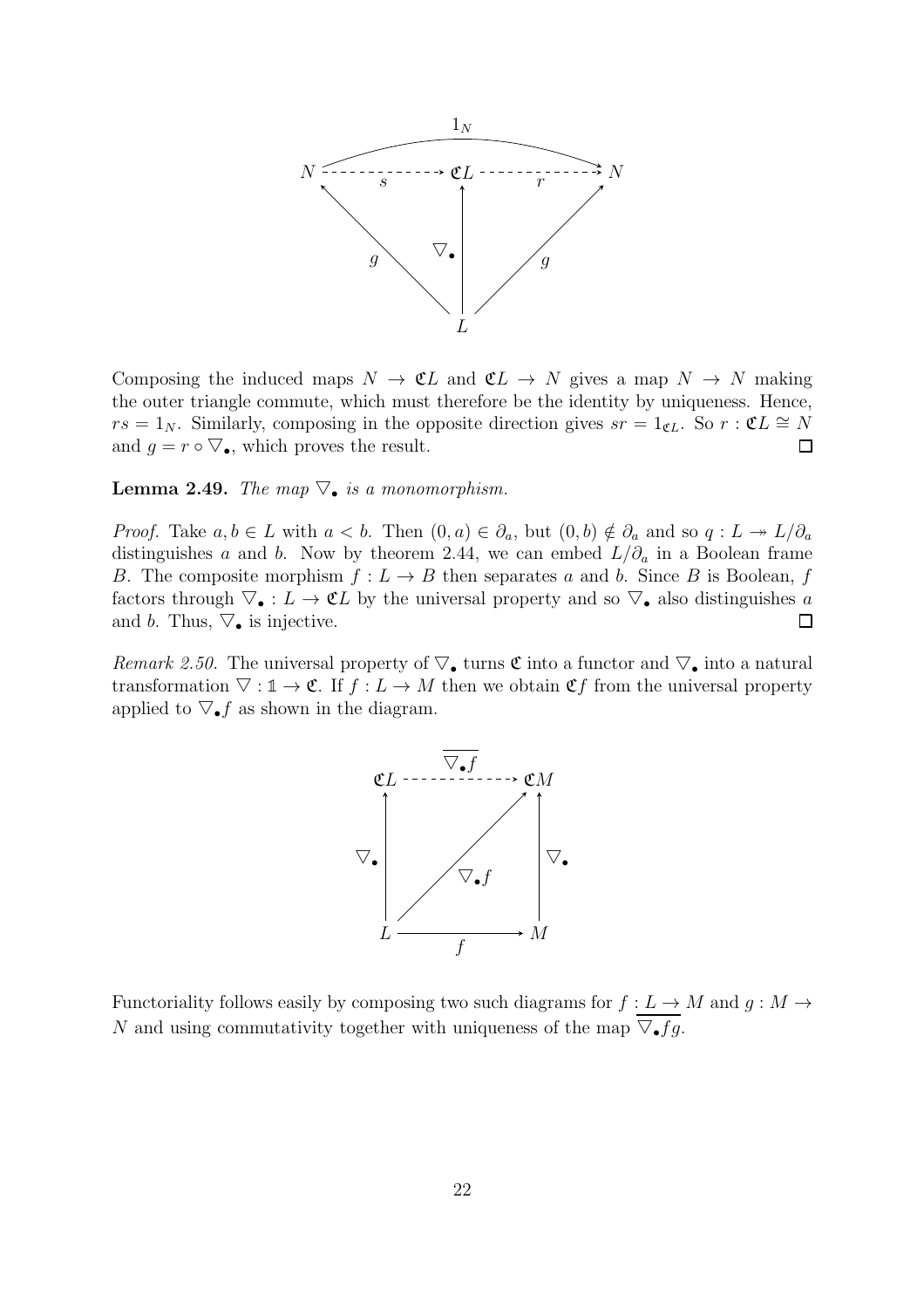

The  $\kappa$ -frame CL is in fact strongly related to the lattice of  $\kappa$ -frame congruences of L. Remark [2.6](#page-15-2) tells us that if  $C$  is a congruence on  $L$ , congruences on  $L/C$  correspond bijectively to those congruences on L lying above C. Once we show  $CL$  is a frame, this will mean that congruences on L correspond to closed congruences on  $CL$  by lemma [2.15.](#page-18-2) With this idea in mind, we now relate congruences on  $L$  to generalised closed congruences on  $CL$ . The proof follows that of Madden in [\[22\]](#page-54-0).

<span id="page-26-0"></span>**Theorem 2.51.** There is an order isomorphism between the lattice of congruences on L and the lattice of generalised closed congruences on  $\mathfrak{C}L$ .

*Proof.* We wish to lift congruences on L to congruences on  $CL$ . A natural way to do this is to map the congruence C on L to the congruence  $\overline{C}$  on  $\mathfrak{C}L$  generated by the set {( 。<br>、 a,  $(\nabla_b) | (a, b) \in C$ . Since  $(\nabla_a \sim$ ノ<br>一  $_b$  if and only if 0  $\sim$  $\frac{1}{\sqrt{2}}$  $(\nabla_b) \mid (a, b) \in C$ . Since  $\nabla_a \sim \nabla_b$  if and only if  $0 \sim \nabla_b \wedge \Delta_a$ , we find that  $C = \langle (0, \nabla_b \wedge \Delta_a) \mid (a, b) \in C \rangle$ , which is clearly generalised closed.

There is another way we might lift congruences on L to  $\mathfrak{C}L$ . If  $C \in \mathbb{C}L$ , we may apply  $\mathfrak C$  to the quotient map  $q: L \twoheadrightarrow L/C$ . This gives a surjection  $\mathfrak{C}q: \mathfrak{C}L \rightarrow \mathfrak{C}(L/C)$  and we denote the corresponding congruence by  $\mathfrak{C}(C)$ . In fact, we will show that  $\mathfrak{C}(C)$  and C coincide in corollary [2.58,](#page-27-2) but we only need a weaker result here. Observe that  $(\nabla_a, \nabla_b) \in \mathfrak{C}(C) \iff$  $\mathfrak{C} q($  $\frac{1}{\sqrt{2}}$  $(a) = \mathfrak{C}q($  $(\nabla_b) \iff \nabla_{q(a)} =$  $\frac{1}{\sqrt{2}}$  $\mathfrak{C}q(\nabla_a) = \mathfrak{C}q(\nabla_b) \iff \nabla_{q(a)} = \nabla_{q(b)} \iff q(a) = q(b) \iff (a, b) \in C \text{ (using }\n\text{lemma 2.49 for the third equivalence). So } \overline{C} \leq \mathfrak{C}(C) \text{ and } (\nabla_a, \nabla_b) \in \overline{C} \iff (a, b) \in C.$  $\mathfrak{C}q(\nabla_a) = \mathfrak{C}q(\nabla_b) \iff \nabla_{q(a)} = \nabla_{q(b)} \iff q(a) = q(b) \iff (a, b) \in C \text{ (using }\n\text{lemma 2.49 for the third equivalence). So } \overline{C} \leq \mathfrak{C}(C) \text{ and } (\nabla_a, \nabla_b) \in \overline{C} \iff (a, b) \in C.$  $\mathfrak{C}q(\nabla_a) = \mathfrak{C}q(\nabla_b) \iff \nabla_{q(a)} = \nabla_{q(b)} \iff q(a) = q(b) \iff (a, b) \in C \text{ (using }\n\text{lemma 2.49 for the third equivalence). So } \overline{C} \leq \mathfrak{C}(C) \text{ and } (\nabla_a, \nabla_b) \in \overline{C} \iff (a, b) \in C.$  $\overline{\phantom{0}}$  $(b) \in C \iff (a, b) \in C.$ Thus the map  $C \mapsto \overline{C}$  is injective.

On the other hand,  $\mathfrak{C}L$  is generated by elements of the form  $\Delta_a \wedge$  $\overline{a}$  $\mathbf{b}$  and so every generalised closed congruence on  $\mathfrak{C}L$  is generated by pairs of the form  $(0, \Delta_a \wedge \nabla_b)$  and thus by pairs of the form  $(\nabla_a, \nabla_b)$ . Such a generalised closed congruence corresponds to the congruence on L generated by the corresponding pairs of the form  $(a, b)$ .

So the map  $C \mapsto \overline{C}$  is bijective. It also clearly preserves joins and thus it gives an order isomorphism from  $\mathbb{C}L$  to  $\mathfrak{H}_{\kappa} \mathfrak{C}L$ .  $\Box$ 

**Corollary 2.52.** The lattice of congruences on a  $\kappa$ -frame is a frame. Furthermore,  $\mathbb{C}$ can be made into a functor with  $\mathbb{C} \cong \mathfrak{H}_{\kappa} \circ \mathfrak{C}$ .

<span id="page-26-1"></span>Corollary 2.53. The congruence frame of a  $\kappa$ -frame is  $\kappa$ -Lindelöf.

Remark 2.54. The  $\kappa$ -frame  $\mathfrak{C}L$  can now be viewed as a sub- $\kappa$ -frame of  $\mathbb{C}L$ . Elements of  $CL$  correspond to congruences on L generated by fewer than  $\kappa$  generators. For this **EVALUATE:** COTE SPOND TO CONGLUENCES ON *L* generated by lewer than *κ* generators. For this reason, **C**L is called the *congruence*  $\kappa$ -*frame* of *L*. Since  $\nabla$  and  $\Delta$  are simply restrict of  $\nabla_{\bullet}$  and  $\Delta_{\bullet}$ , we will henceforth represent them by the same symbols.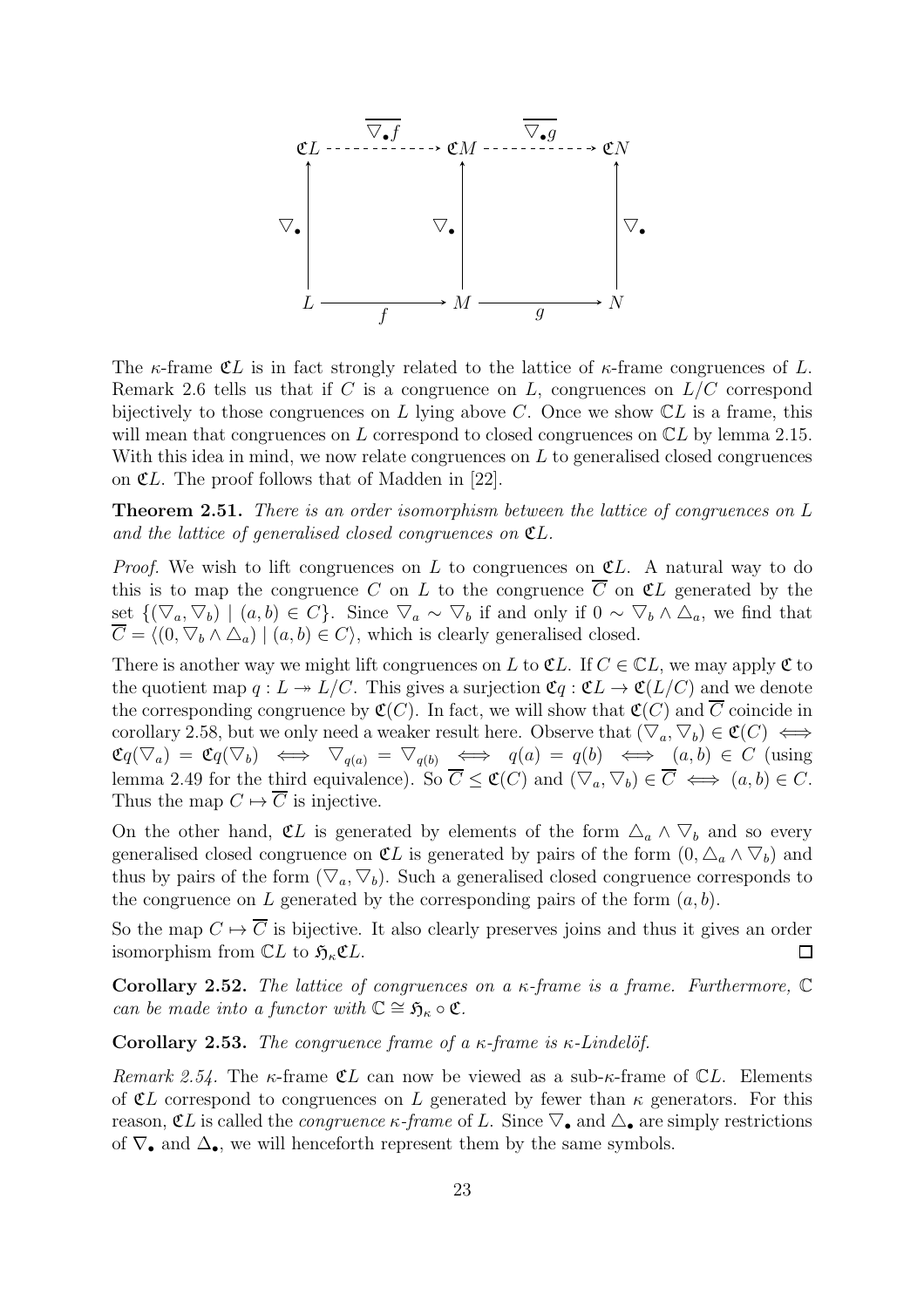Notice that the lift congruence  $\overline{C}$  from theorem [2.51](#page-26-0) may be expressed as the join of principal closed congruences  $\nabla_A$  for each congruence  $A \leq C$  with fewer than  $\kappa$  generators. In the case that L is a frame,  $\overline{C} = \nabla_C$ . We will abuse notation and write  $\overline{C} = \widetilde{\nabla}_C$  in general.

We recap the properties of the congruence lattice in light of the fact that it is a frame.

**Proposition 2.55.** The congruence lattice of a  $\kappa$ -frame L is a zero-dimensional frame  $CL$  and the map  $\nabla : \mathfrak{H}_k L \to \mathbb{C}L$  is an injective frame homomorphism. Furthermore, if  $C \in \mathbb{C}$ L then  $\mathbb{C}(L/C)$  is canonically isomorphic to  $\mathbb{C}L/\nabla_C$ .

We would like to be able to present a similar result for congruence  $\kappa$ -frames, but the last claim is not immediate. We will need to use a result from section [4.3](#page-49-0) relating the congruences on a  $\kappa$ -frame L and the congruences on the frame of  $\kappa$ -ideals on L.

**Proposition 2.56.** The lattice of the congruences on a  $\kappa$ -frame L that have fewer than κ generators is a zero-dimensional  $\kappa$ -frame  $\mathfrak{C}L$  and the map  $\nabla_{\bullet}: L \to \mathfrak{C}L$  is an injective  $\kappa$ -frame homomorphism. Furthermore, if  $C \in \mathfrak{C}L$  then  $\mathfrak{C}(L/C)$  is canonically isomorphic to  $\mathfrak{C}L/\overline{\nabla}_C$ .

*Proof.* For the final claim, note that  $\mathfrak{H}_{\kappa} \mathfrak{C}(L/C) \cong \mathfrak{H}_{\kappa} \mathfrak{C}(L/\nabla_{\mathcal{C}} \cong \mathfrak{H}_{\kappa}(\mathfrak{C}L/\nabla_{\mathcal{C}})$  by proposi-tion [2.55](#page-27-3) and lemma [4.30.](#page-49-1) Thus we obtain  $\mathfrak{C}(L/C) \cong \mathfrak{C}(L/\widetilde{\nabla}_C)$  as required.  $\Box$ 

<span id="page-27-1"></span>We now examine how congruences lift from  $L$  to  $\mathfrak{C}L$  in more detail.

**Lemma 2.57.** If L and M are  $\kappa$ -frames and  $\varphi : \mathfrak{C}L \to M$  is a homomorphism, then  $cl(\ker \varphi) = \nabla_{\ker(\varphi \circ \nabla_{\bullet})}.$ 

Proof. Observe the following sequence of equivalences.

$$
(0, \Delta_a \wedge \nabla_b) \in \ker \varphi \iff (\nabla_a, \nabla_b) \in \ker \varphi
$$
  

$$
\iff (a, b) \in \ker (\varphi \circ \nabla_{\bullet})
$$
  

$$
\iff (\nabla_a, \nabla_b) \in \widetilde{\nabla}_{\ker(\varphi \circ \nabla_{\bullet})}
$$
  

$$
\iff (0, \Delta_a \wedge \nabla_b) \in \widetilde{\nabla}_{\ker(\varphi \circ \nabla_{\bullet})}
$$

<span id="page-27-2"></span>Since congruences of the form  $\Delta_a \wedge \nabla_b$  generate  $\mathfrak{C}L$ , the result follows.

**Corollary 2.58.** If  $f : L \to M$  is a  $\kappa$ -frame homomorphism then  $cl(\ker(\mathfrak{C}f)) = \widetilde{\nabla}_{\ker f}$ . Furthermore,  $\ker(\mathfrak{C}f) = \widetilde{\nabla}_{\ker f}$  if f is surjective.

<span id="page-27-3"></span><span id="page-27-0"></span> $\Box$ 

*Proof.* For the first part, simply recall that  $\nabla_{\bullet} \circ f = \mathfrak{C} f \circ \nabla_{\bullet}$  from the definition of  $\mathfrak{C} f$ and then notice that ker( $\nabla_{\bullet} \circ f$ ) = ker f since  $\nabla_{\bullet}$  is injective.

Now suppose  $f: L \twoheadrightarrow L/C$  is a quotient map. By proposition [2.56,](#page-27-0)  $\mathfrak{C}(L/C) \cong \mathfrak{C}(L/\widetilde{\nabla}_C)$ . The composition of this isomorphism with  $\mathfrak{C}f$  gives a map from  $\mathfrak{C}L$  to  $\mathfrak{C}L/\widetilde{\nabla}_C$  whose kernel is readily seen to be  $\nabla_C$ .  $\Box$ 

*Example 8.* The above surjectivity requirement is necessary. Let  $M$  be the complete atomic Boolean algebra with  $\mathbb{R}$  atoms, L the frame of opens of R and  $f: L \hookrightarrow M$  the usual inclusion map. The above corollary shows that  $\mathbb{C}f$  is dense. However, it fails to be injective. Every subframe of the frame  $\mathbb{C}M \cong M$  is spatial (see lemma [2.59\)](#page-28-2), but in section [4.1](#page-44-1) we will show that  $CL$  is spatial if and only if every quotient of L is spatial. Since  $L/\mathfrak{D}$  is a non-spatial quotient of L,  $\mathbb{C}L$  is non-spatial and so f cannot be injective.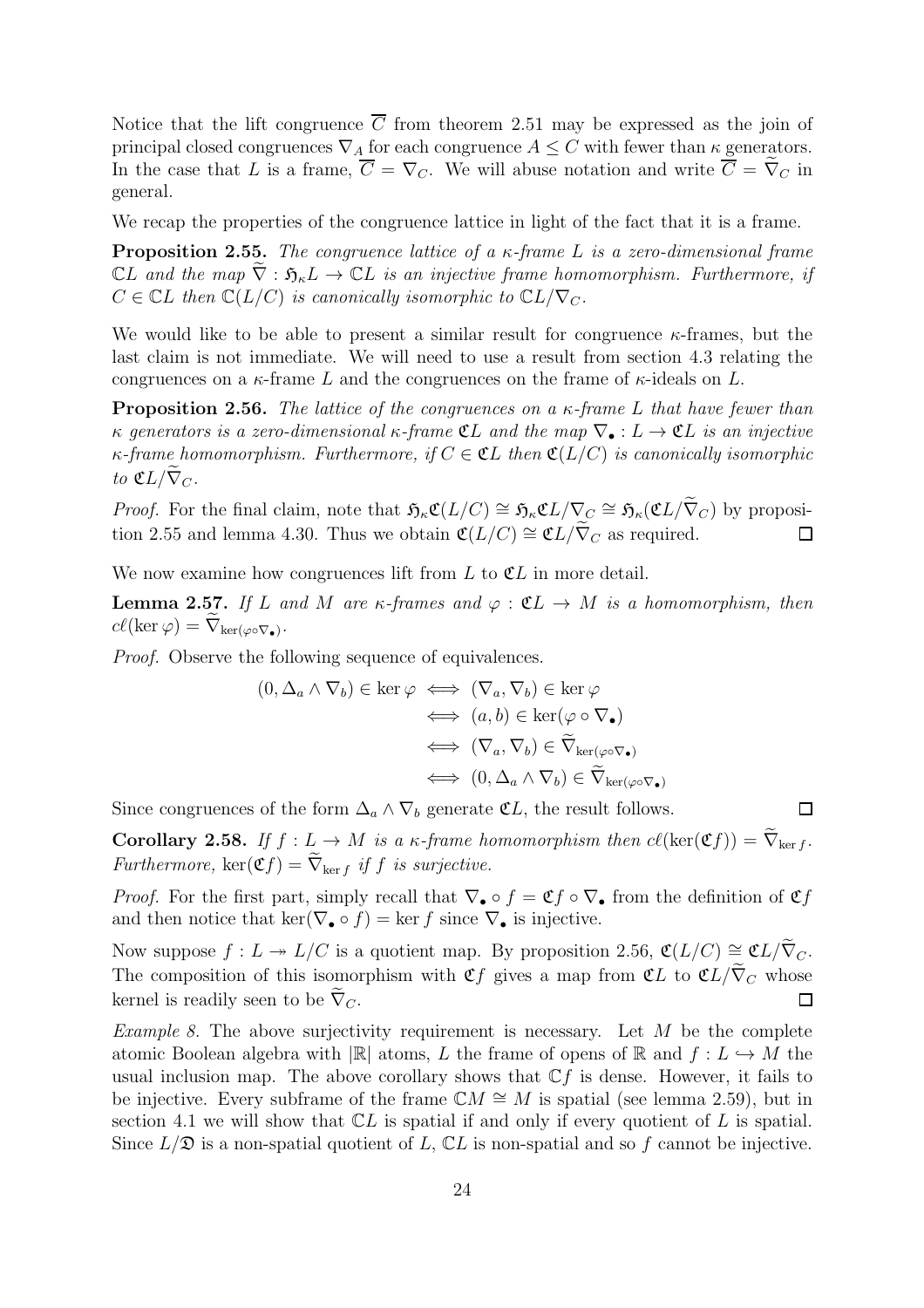#### <span id="page-28-0"></span>2.8 The congruence tower

We constructed  $CL$  by freely adjoining complements to a  $\kappa$ -frame L. We might think of the functor  $\mathfrak C$  as making L 'more Boolean', but  $\mathfrak C$ L is seldom Boolean itself. Repeated application of  $\mathfrak C$  (taking colimits at limit ordinals) leads to a transfinite sequence  $\mathfrak{C}L, \mathfrak{C}^2L, \mathfrak{C}^3L, \ldots$  which is known as the *congruence tower* of L.

<span id="page-28-2"></span>The next lemma shows that if a Boolean  $\kappa$ -frame is reached, the sequence stabilises.

**Lemma 2.59.**  $\nabla_{\bullet}: L \to \mathfrak{C}L$  is an isomorphism if and only if L is Boolean.

*Proof.* If L is Boolean then the identity map on L factors through  $\nabla_{\bullet}$ . So  $\nabla_{\bullet}$  is a split monomorphism as well as an epimorphism and thus an isomorphism.

If  $\nabla_{\bullet}: L \to \mathfrak{C}L$  is an isomorphism then every  $a \in L$  has a complement  $(\nabla_{\bullet})^{-1}(\Delta_a)$  and so  $L$  is Boolean.  $\Box$ 

In the case of  $\kappa$ -frames (but not frames!), Madden showed in [\[22\]](#page-54-0) that the congruence tower eventually yields a Boolean  $\kappa$ -frame after at most  $\kappa$ -many operations. The resulting  $\kappa$ -frame  $\mathfrak{B}L$  is the *Boolean reflection* of L and any  $\kappa$ -frame homomorphism from L to a Boolean  $\kappa$ -frame factors uniquely through the canonical map  $d: L \to \mathfrak{B}L$ .

Such a Boolean reflection might fail to exist for frames. If  $L$  is the free frame on  $N$  then  $\mathfrak{B}L$  would be the free complete Boolean algebra on N, but Hales [\[19\]](#page-54-9) and Gaifman [\[16\]](#page-53-13) showed that no such object exists. Thus, the transfinite sequence of iterated congruence frames of a frame may never stabilise.

The congruence tower can also be used to characterise epimorphisms of frames and  $\kappa$ frames. A  $\kappa$ -frame homomorphism  $f: L \to M$  is an epimorphism if and only if  $\mathfrak{B} f$  is a surjection. A frame homomorphism  $f: L \to M$  is an epimorphism if and only if there is an ordinal  $\alpha$  such that the image of  $\mathbb{C}^{\alpha} f$  in  $\mathbb{C}^{\alpha} M$  contains the image of the canonical map  $\nabla^{\alpha}$  from M to  $\mathfrak{C}^{\alpha}M$ . These characterisations were shown in [\[22\]](#page-54-0) and [\[23\]](#page-54-10) respectively.

## <span id="page-28-1"></span>2.9 Clear congruences on frames

In section [2.10,](#page-29-0) we will answer the question of which frames have a Boolean congruence frame, but before we can do that we will need to know some more about clear congruences on frames.

Clear congruences on frames are slightly better behaved than clear congruences on  $\kappa$ frames. Since frames are clear if and only if they are Boolean, the correspondence between quotients and congruences means that if  $L$  is a frame, any congruence lying above a clear congruence in  $\mathbb{C}L$  is itself clear. We will restrict our consideration to frame congruences for the rest of the section.

When  $L$  is a frame, the the largest dense congruence  $\mathfrak D$  corresponds to the nucleus  $a \mapsto a^{**}$ . Elements of the form  $a^{**}$  are called *regular elements* of L and  $L/\mathfrak{D}$  can be thought of as the complete Boolean algebra of regular elements of L. We might ask which congruences lie above  $\mathfrak{D}$ .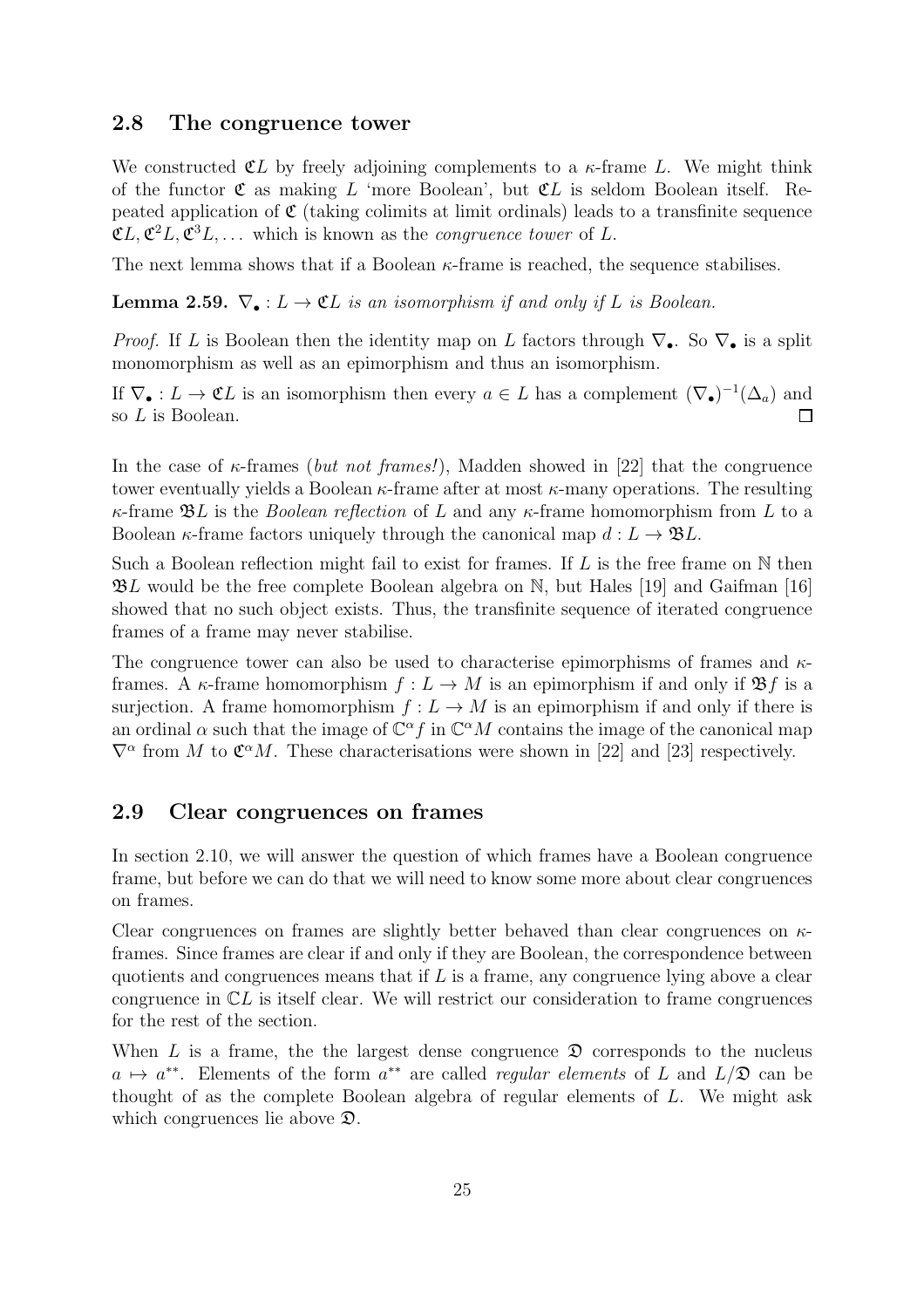The following lemma gives an easy way to compute  $\mathfrak{D} \vee C$  for any congruence  $C \in \mathbb{C}L$ . One surprising consequence is that  $\mathfrak{D} \vee C$  only depends on the closure of C. This was first shown by Beazer and Macnab in [\[8\]](#page-53-14).

<span id="page-29-3"></span>**Lemma 2.60.** If  $C \in \mathbb{C}$  and  $cl(C) = \nabla_a$  then  $\mathfrak{D} \vee C = \partial_{a^{**}}$ .

*Proof.* By corollary [2.28,](#page-21-3)  $cl(\mathfrak{D} \vee \nabla_a) = \nabla_{a^{**}}$  and so  $\mathfrak{D} \vee \nabla_a = \partial_{a^{**}}$  since  $\mathfrak{D} \vee \nabla_a$  is clear. We thus have  $\mathfrak{D} \leq \partial_{a^{**}} \leq \mathfrak{D} \vee C \leq \mathfrak{D} \vee \partial_a$  and we need only show  $\partial_a \leq \partial_{a^{**}}$ .

Let  $(x, y) \in \partial_a$ . We may assume  $x \leq y$  without loss of generality. Now suppose  $x \wedge z \leq a^{**}$ for some  $z \in L$ . Then  $x \wedge z \wedge a^* \leq 0 \leq a$  and so  $y \wedge z \wedge a^* \leq a$  since  $(x, y) \in \partial_a$ . But then  $y \wedge z \wedge a^* \leq a \wedge a^* = 0$  and so  $y \wedge z \leq a^{**}$ . Thus  $(x, y) \in \partial_{a^{**}}$  as required.  $\Box$ 

Remark 2.61. In a similar way one can show that  $\partial_b \vee \nabla_a = \partial_{(a\rightarrow b)\rightarrow b}$  whenever  $b \leq a$ .

Remark 2.62. Notice that while the map  $\partial_{\bullet}$  does not even preserve order, the map  $a \mapsto$  $\partial_{a^{**}}$  is actually a frame homomorphism from L to  $\uparrow \mathfrak{D} \subseteq \mathbb{C}L$ .

<span id="page-29-0"></span>**Corollary 2.63.** The congruences lying above  $\mathfrak D$  form a frame isomorphic to  $L/\mathfrak D$ .

#### 2.10 Boolean congruence frames

<span id="page-29-2"></span>We can now tackle the characterisation of the frames  $L$  for which  $\mathbb{C}L$  is Boolean. Such frames are called scattered [\[27\]](#page-54-1).

Lemma 2.64. A frame M is Boolean if and only if it has no nontrivial dense elements.

*Proof.* The forward implication is trivial. Suppose  $M$  has no nontrivial dense elements and consider an element  $a \in M$ . Certainly,  $a \wedge a^* = 0$ . But  $a \vee a^*$  is a dense element of M, since  $(a \vee a^*)^* = a^* \wedge a^{**} = 0$ . But then  $a \vee a^* = 1$  and so a is complemented.  $\Box$ 

Remark 2.65. A dense congruence is not the same as a dense element of  $CL$ . Rather, dense elements of  $CL$  are called *rare* congruences. They were first discussed in [\[27\]](#page-54-1) using localic terminology. Lemma [2.64](#page-29-2) implies that  $CL$  is Boolean if and only if  $L$  has no nontrivial rare congruences.

<span id="page-29-1"></span>**Lemma 2.66.** A congruence  $C \in \mathbb{C}$  is rare if and only if whenever  $a, b \in L$  and  $a < b$ , there exists a pair  $(c, d) \in C$  with  $a \leq c < d \leq b$ .

*Proof.* A congruence C is rare if and only if C meets every nonzero element of  $\mathbb{C}L$ . Since principal congruences generate  $\mathbb{C}L$ , it is enough to consider meets with these and so C is rare if and only if  $C \wedge \langle (a, b) \rangle \neq 0$  whenever  $a < b$ . Hence C is rare if whenever  $a < b$ there are  $x, y \in L$ ,  $x < y$  such that  $(x, y) \in C \cap \langle (a, b) \rangle$ .

(←) If  $(c, d) \in C$  with  $a \leq c < d \leq b$  then certainly  $(c, d) \in C \cap \langle (a, b) \rangle$ .

( $\Rightarrow$ ) Suppose we have  $(x, y) \in C \cap \langle (a, b) \rangle$  with  $x < y$ . Then  $(x, y) \notin \langle (a, b) \rangle^c = \nabla_a \vee \Delta_b$ . So  $(x \vee a) \wedge b \neq (y \vee a) \wedge b$ . So letting  $c = (x \vee a) \wedge b$  and  $d = (y \vee a) \wedge b$ , we have  $a \leq c < d \leq b$  and  $(c, d) \in C$  as required.  $\Box$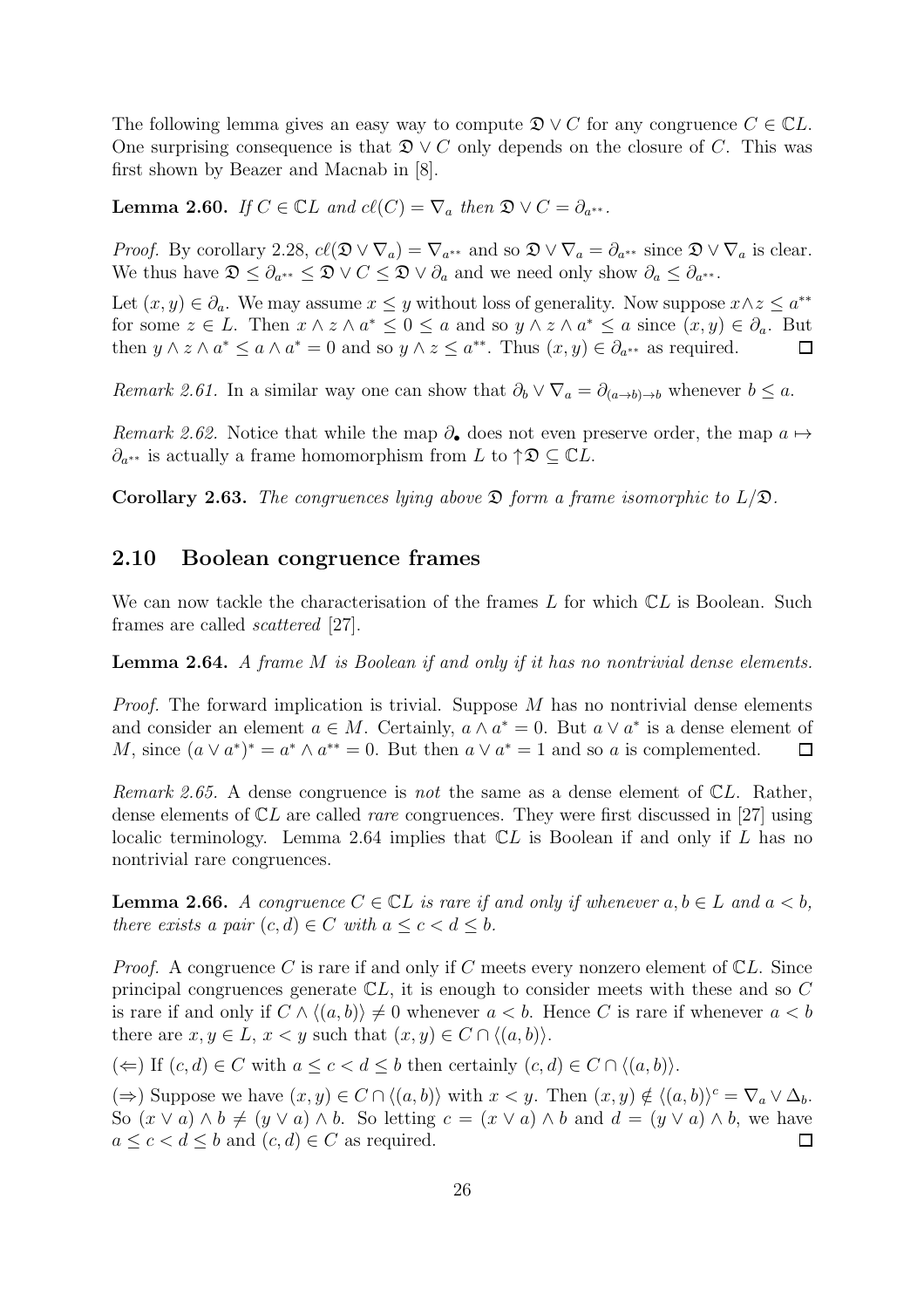As an application of the above characterisation, we may prove the following.

**Corollary 2.67.** Suppose L is a complete chain. Then  $CL$  is Boolean if and only if L is well-ordered.

Proof. By lemma [2.64,](#page-29-2) we may instead show there are no nontrivial rare congruences on L if and only if L is well-ordered.

 $(\Leftarrow)$  Suppose L is well-ordered and let C be a rare congruence on L. Suppose  $C \neq 1$ . Let  $x = \sqrt{0/c} < 1$ . Then the set  $S = \{y \in L \mid y > x\}$  is non-empty and therefore has a least element s. Since C is rare, there exists a pair  $(a, b) \in C$  such that  $x \le a \le b \le s$ . Since  $a < s$ , we have  $a \notin S$  and so  $a = x$ . Then  $(0, a) \in C$  and  $(a, b) \in C$  means  $(0, b) \in C$ . But  $b > x$ . So this is a contradiction and thus  $C = 1$ .

(⇒) Conversely, suppose  $S \subseteq L$  is a nonempty set without a least element and let  $y = \bigwedge S$ . Then we claim that  $\partial_y = \{(a, b) \mid a \leq y \iff b \leq y\}$  is rare. We need only show that whenever  $y < x$  there is a  $z \in L$  such that  $y < z < x$ . But since  $x > y$ , there is a  $z \in S$  with  $z < x$  and certainly  $y < z$ .  $\Box$ 

The next lemma, taken from [\[27\]](#page-54-1), shows that we only need to consider the clear congruences in order to show CL is Boolean.

Lemma 2.68. CL is Boolean if and only if every clear congruence is complemented.

*Proof.* Let C be a rare congruence and let  $\nabla_a = c\ell(C)$ . Then  $\nabla_a \leq C \leq \partial_a$ . So  $\partial_a$  is also rare. But  $\partial_a$  rare and complemented means  $\partial_a = 1$ . So  $a = 1$  and therefore  $C = 1$ . Thus,  $CL$  is Boolean by lemma [2.64.](#page-29-2)  $\Box$ 

The final piece of the puzzle is to characterise when the clear congruences are complemented. This was shown by Beazer and Macnab in [\[8\]](#page-53-14).

**Theorem 2.69.** The congruence  $\partial_a$  is complemented if and only if there is a least  $b \in L$ with  $b \ge a$  and  $(b, 1) \in \partial_a$ .

*Proof.* (⇒) Suppose  $\partial_a$  has a complement C. Moving to the quotient  $L/\nabla_a$ , we get that  $\mathfrak{D}_{L/\nabla_a}$  and  $C = [C]_{L/\nabla_a}$  are complements. Now by lemma [2.60,](#page-29-3)  $\mathfrak{D}_{L/\nabla_a} \vee C =$  $\mathfrak{D}_{L/\nabla_a} \vee cl(C)$ . But C is the smallest congruence B for which  $\mathfrak{D}_{L/\nabla_a} \vee B = 1$ , so  $C = cl(C)$ . Thus  $\mathfrak{D}_{L/\nabla_a}$  is an open congruence and so  $[1]_{\mathfrak{D}_{L/\nabla_a}}$  has a least element  $[b] \in L/\nabla_a$ . Then  $a \vee b$  is a well-defined element of L satisfying our requirements.

(←) Suppose there is a smallest  $b \ge a$  such that  $(b, 1) \in \partial_a$ . We show  $\partial_a = \nabla_a \vee \Delta_b$ . We always have  $\nabla_a \leq \partial_a$  and  $\Delta_b \leq \partial_a$  since  $(b, 1) \in \partial_a$ . Now let  $(x, y) \in \partial_a$  with  $x \leq y$ . We need  $(x \vee a) \wedge b = (y \vee a) \wedge b$ .

Choose z as large as possible so that  $x \wedge z \leq a$  and consider  $x \vee z$ . Let  $w \in L$  be such that  $(x \vee z) \wedge w \leq a$ . Then  $(x \wedge w) \vee (z \wedge w) \leq a$  and so  $x \wedge w \leq a$  and  $z \wedge w \leq a$ . From the former,  $w \leq z$ , and then from the latter,  $w = z \wedge w \leq a$ . Thus,  $(x \vee z, 1) \in \partial_a$  and so  $b \leq x \vee z$ .

Let  $\overline{x} = x \vee a$  and  $\overline{y} = y \vee a$ . Notice that and  $y \wedge z \le a$  since  $(x, y) \in \partial_a$  and that  $z \ge a$ . So  $a \leq z \wedge \overline{y} \leq a$  and  $x \leq x \wedge \overline{y} \leq x \vee a$ . Now  $\overline{x} = (x \wedge \overline{y}) \vee (z \wedge \overline{y}) = (x \vee z) \wedge \overline{y}$ . So we have  $b \wedge \overline{x} = b \wedge (x \vee z) \wedge \overline{y} = b \wedge \overline{y}$ , as required.  $\Box$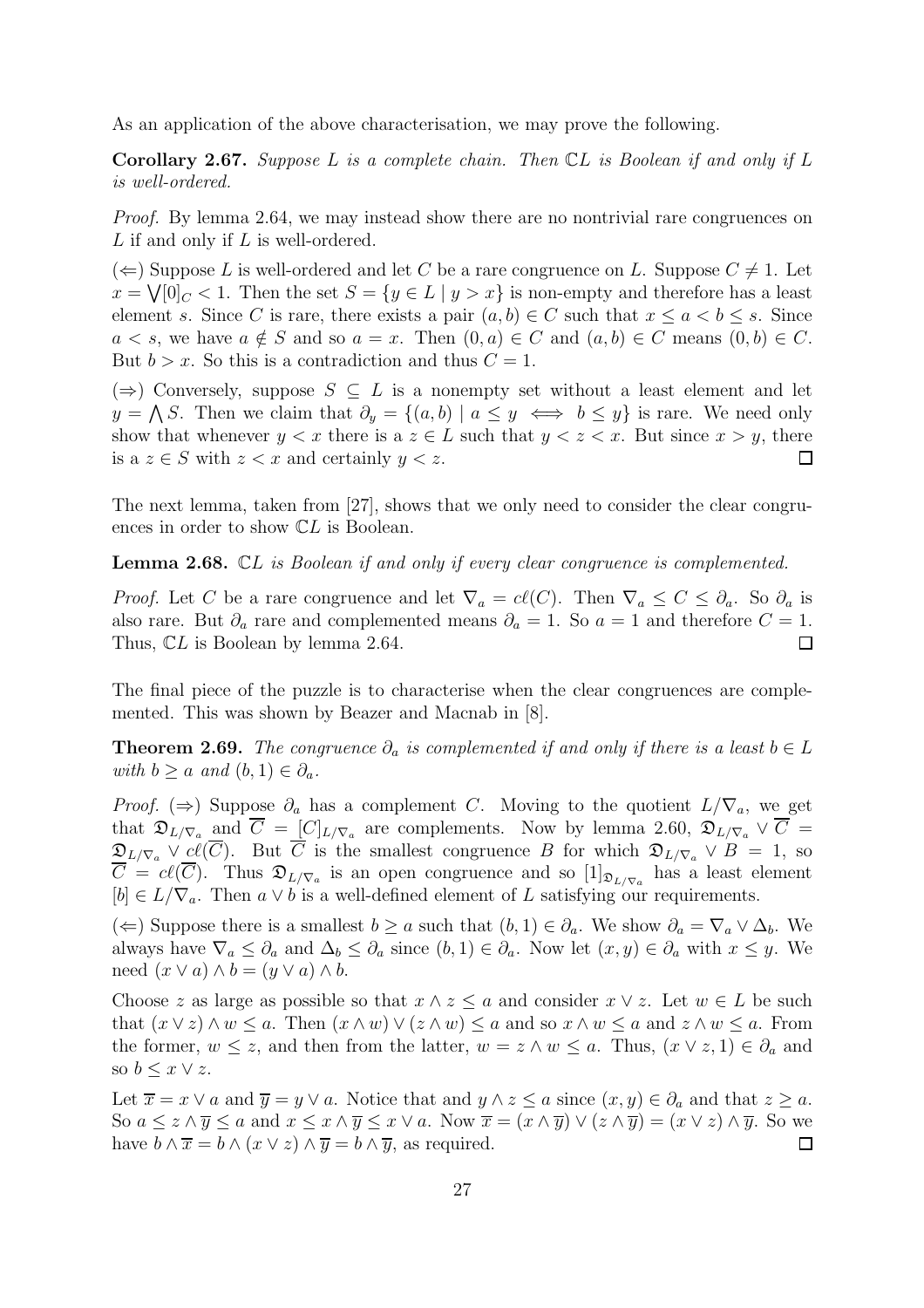Corollary 2.70. Every complemented clear congruence is a join of an open congruence and a closed congruence.

Corollary 2.71. The congruence frame of a frame L is Boolean if and only if for every  $a \in L$ , there is a smallest  $b \in L$  with  $b \ge a$  and  $(b, 1) \in \partial_a$ .

The characterisations of the frames L for which  $\mathbb{C}^2 L$ ,  $\mathbb{C}^3 L$  and  $\mathbb{C}^4 L$  are Boolean can be found in [\[27\]](#page-54-1).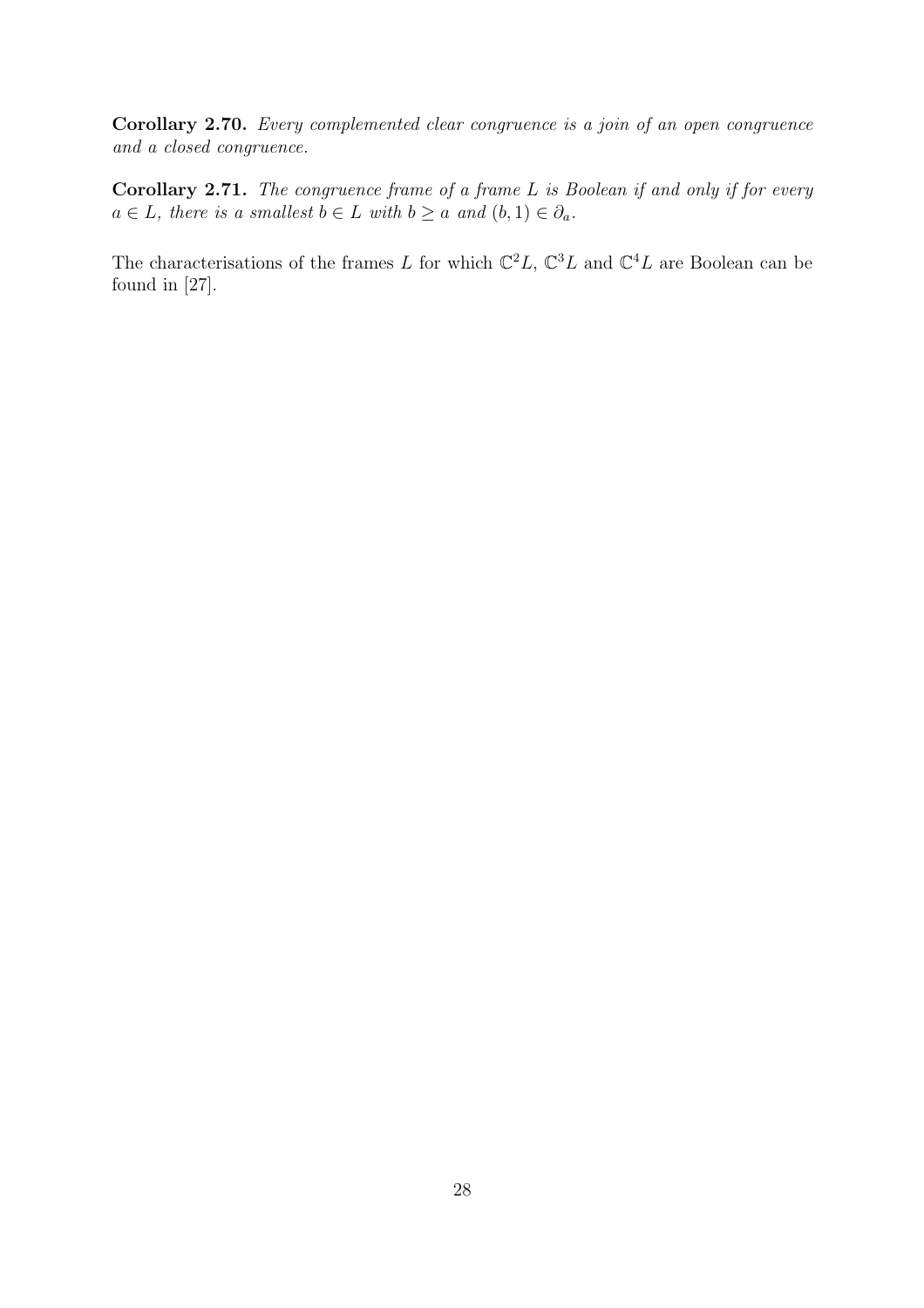# <span id="page-32-1"></span><span id="page-32-0"></span>3 Strictly zero-dimensional biframes

## 3.1 Congruence biframes

Congruence frames have a natural biframe structure [\[14\]](#page-53-2).

**Definition 3.1.** Suppose L is a frame or  $\kappa$ -frame. Let  $\nabla L$  be the subframe of  $\mathbb{C}L$  consisting of the generalised closed congruences and let  $\Delta L$  be the subframe of  $\mathbb{C}L$  generated by the principal open congruences. Then  $\mathbb{C}L = (\mathbb{C}L, \nabla L, \Delta L)$  is called the *congruence* biframe of L.

Notice that if  $f: L \to M$  is a  $\kappa$ -frame homomorphism, then  $\mathbb{C} f$  maps principal closed congruences to principal closed congruences and principal open congruences to principal open congruences. Thus  $\mathbb{C} f$  is a biframe homomorphism and the congruence functor can be viewed as mapping into the category of biframes.

The congruence biframe is zero-dimensional:  $\nabla L$  is generated by principal closed congruences, which have complements in  $\Delta L$ , and  $\Delta L$  is generated by the principal open congruences, which have complements in  $\nabla L$ . If we restrict to the case of frames, we can say even more.

**Definition 3.2.** A biframe  $L = (L_0, L_1, L_2)$  is *strictly zero-dimensional* if every element  $a \in L_1$  is complemented in  $L_0$  with its complement lying in  $L_2$  and furthermore these complements generate  $L_2$ . We will call L a strictly zero-dimensional biframe over  $L_1$ .

*Remark 3.3.* The original definition in [\[4\]](#page-53-3) allowed the roles of  $L_1$  and  $L_2$  above to be interchanged, but as has become standard, we will fix the chirality.

The congruence biframe of a frame is strictly zero-dimensional. We may view the congruence functor as mapping from the category of frames to the category of strictly zero-dimensional biframes (and biframe homomorphisms), Str0DBiFrm. The resulting functor  $\mathbb{C} : \text{Frm} \to \text{Str0DBiFrm}$  is then fully faithful, since any map from a strictly zerodimensional biframe is determined by its action on the first part. Thus  $\mathbb C$  gives a (slightly non-standard) embedding of the category of frames into the category of biframes.

<span id="page-32-2"></span>The current section is largely motivated by the following rather satisfactory characterisation of C.

**Proposition 3.4.** Let  $\mathfrak{P}$  : Str0DBiFrm  $\rightarrow$  Frm be the functor that takes the first part of a strictly zero-dimensional biframe. Then  $\mathbb{C} : \text{Frm} \to \text{Str} 0DBi \text{Frm}$  is left adjoint to  $\mathfrak{P}$ .

Proof. This fact is simply a re-imagining of the usual universal property of lemma [2.48.](#page-24-1) Let  $L$  be a frame and  $M$  a strictly zero-dimensional biframe. Suppose we have a frame homomorphism  $f: L \to \mathfrak{P}M$ . Then every element in the image of f has a complement in  $M_0$  and thus there is a unique  $\overline{f} : \mathbb{C}L \to M$  making the diagram below commute.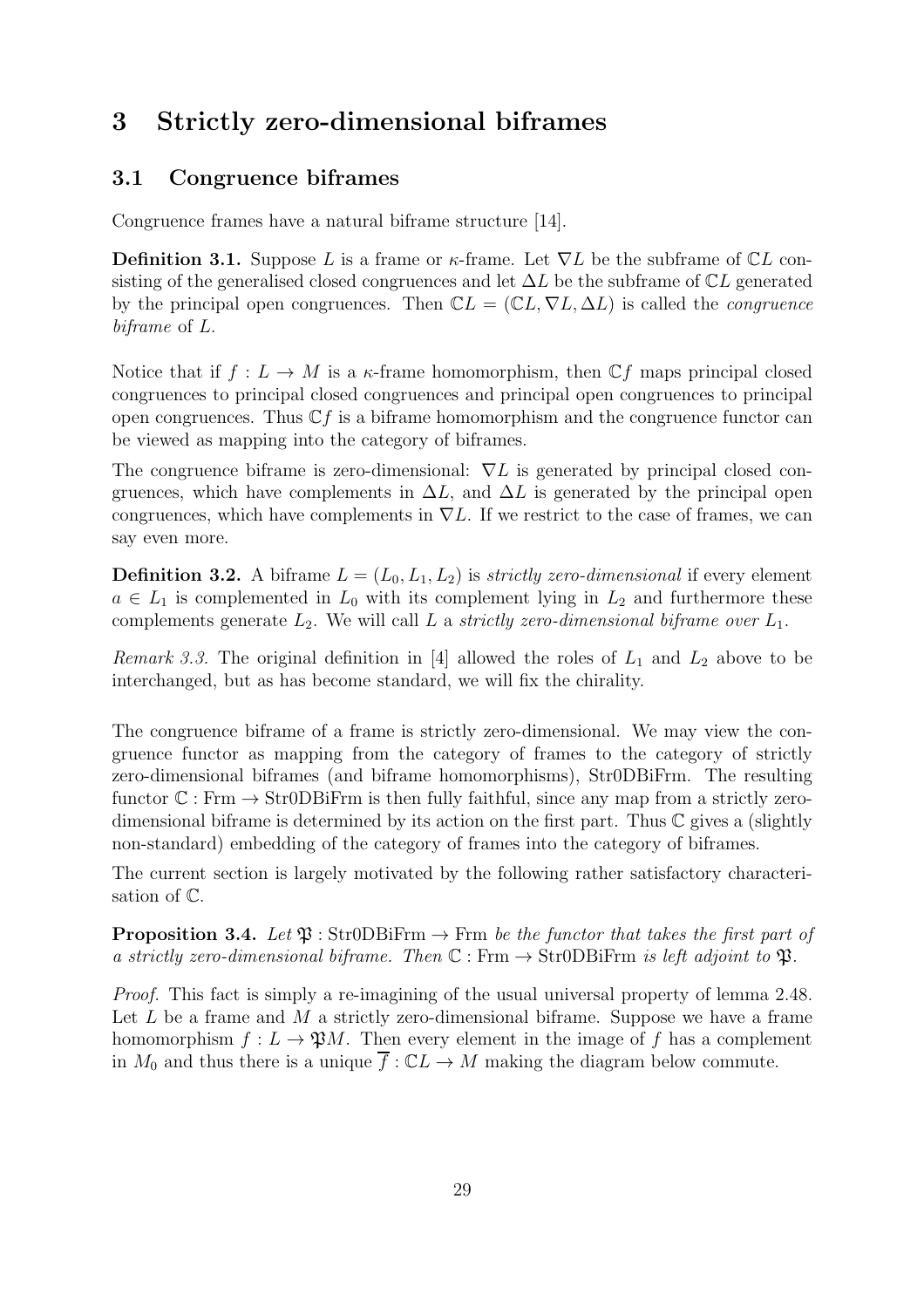

The commutativity of the diagram ensures that  $\overline{f}$  maps  $\nabla L$  into  $M_1$ . Then  $\overline{f}$  maps  $\Delta L$ into  $M_2$  since these subframes are both generated by the complements of elements in the first parts. So  $\overline{f}$  is a biframe homomorphism and  $\mathbb C$  satisfies the universal property of the left adjoint of  $\mathfrak{B}$ .  $\Box$ 

Corollary 3.5. The category of congruence biframes is a coreflective subcategory of the category Str0DBiFrm. We will call this the congruential coreflection of a strictly zerodimensional biframe.

Remark 3.6. In section [2.7,](#page-24-0) the congruence frame was described as the frame obtained by freely adjoining complements to every element in a given frame. In this spirit, strictly zero-dimensional biframes are obtained from their first parts by adjoining complements in a potentially more general way. Proposition [3.4](#page-32-2) then justifies our previous claim by showing that  $CL$  is the free strictly zero-dimensional biframe over  $L$ .

## <span id="page-33-0"></span>3.2 Characterisations of strictly zero-dimensional biframes

We may use the congruence biframe to completely characterise strictly zero-dimensional biframes over a given frame  $L$ . It is perhaps surprising that the total parts of the strictly zero-dimensional biframes over  $L$  depend only on the total part of  $\mathbb{C}L$ .

**Theorem 3.7.** The strictly zero-dimensional biframes over L are precisely the dense quotients of CL.

*Proof.* Let M be a strictly zero-dimensional biframe over L and let  $\chi : \mathbb{C}L \to M$  be its congruential coreflection. Consider the following diagram.

<span id="page-33-1"></span>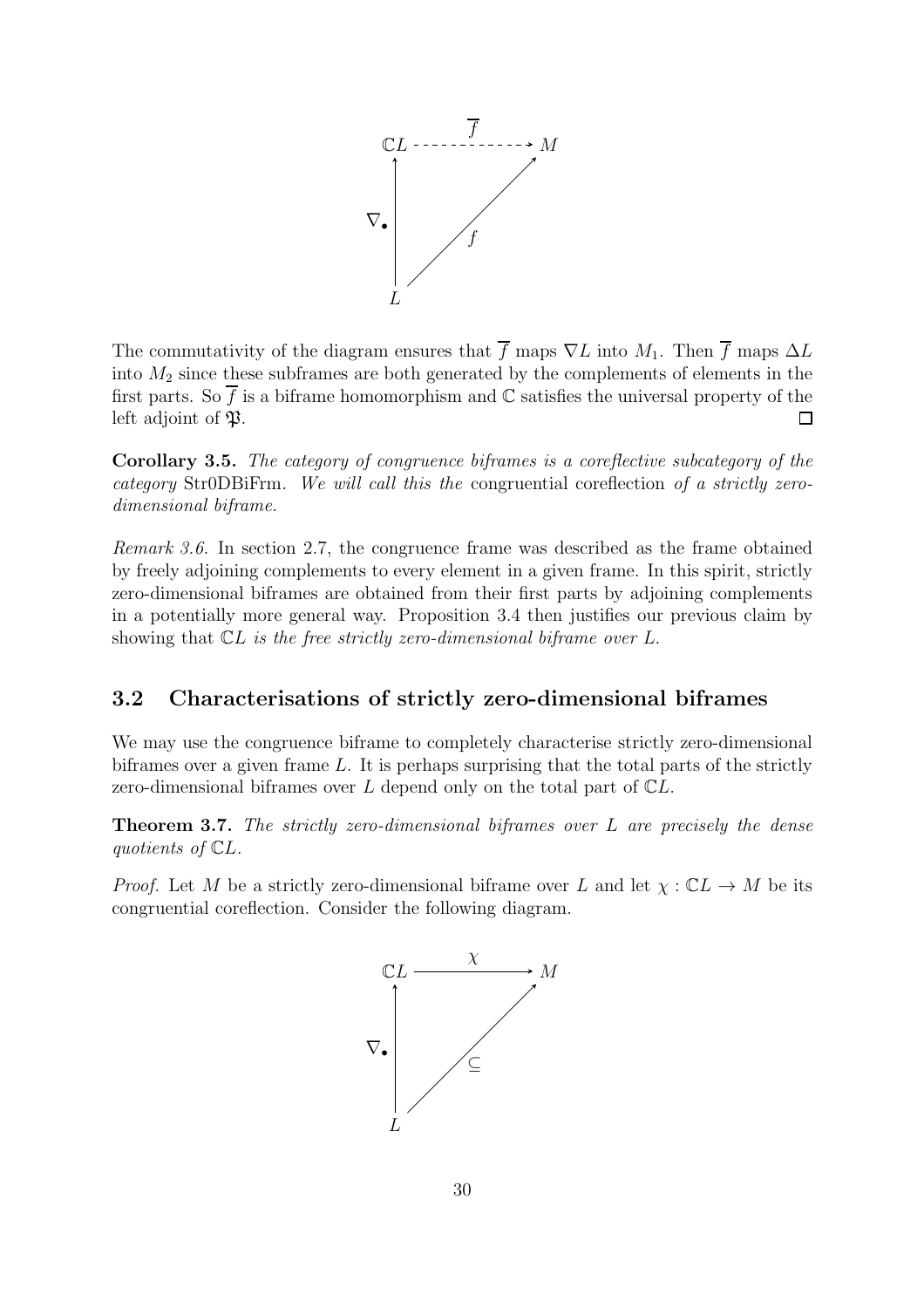By commutativity of the diagram, every element  $a \in L \subseteq M$  is  $\chi(\nabla_a)$ . Since  $\nabla_a$  has a complement in  $\mathbb{C}L$ , every element  $a^c \in M$  for  $a \in L$  is also in the image of  $\chi$ . But such elements generate  $M_2$  since M is strictly zero-dimensional. Thus  $\chi_1$ ,  $\chi_2$  and  $\chi_0$  are surjective.

Now by lemma [2.57,](#page-27-1)  $c\ell(\ker \chi) = \nabla_{\ker(\chi \circ \nabla_{\bullet})} = \nabla_{\ker(\zeta)} = 0$  and so  $\chi$  is dense.

Conversely, if  $\chi : \mathbb{C}^L \to M$  is a dense quotient,  $\mathfrak{P}_\chi$  is injective by the same reasoning and so  $M_1 \cong L$ . The complements of elements of  $\nabla L$  map to complements of elements of  $M_1$  under  $\chi$  and these generate  $M_2$  since the former generate  $\Delta L$ . Thus, M is strictly zero-dimensional.  $\Box$ 

Corollary 3.8. The poset of (isomorphism classes of) strictly zero-dimensional biframes over L, ordered in the natural way, is dually isomorphic to the frame  $\mathbb{C}^2 L/\Delta_{\mathfrak{D}_{CL}}$ . The congruence frame  $CL$  is the largest strictly zero-dimensional biframe over L, while  $CL/\mathfrak{D}_{CL}$ is the smallest.

Definition 3.9. A strictly zero-dimensional biframe is called *discrete* if its total part is Boolean.

<span id="page-34-0"></span>**Corollary 3.10.** A strictly zero-dimensional biframe over L is discrete if and only if it is isomorphic to  $\mathbb{C}L/\mathfrak{D}_{\mathbb{C}L}$ .

*Proof.* First notice that  $\mathbb{C}L/\mathfrak{D}_{\mathbb{C}L}$  is Boolean since  $\mathfrak{D}_{\mathbb{C}L}$  is clear. Now suppose  $\mathbb{C}L/C$  is a strictly zero-dimensional biframe over L with Boolean total part. Then  $C = \partial_c$  for some  $c \in \mathbb{C}L$ . But  $\partial_c \leq \mathfrak{D}$  then implies  $c = 0$  since  $\partial_{\bullet}$  reflects order.  $\Box$ 

<span id="page-34-1"></span>Corollary 3.11. There is a unique strictly zero-dimensional biframe over L if and only if  $CL$  is a Boolean frame (i.e. if  $L$  is scattered).

If the congruence biframe of L is the 'free strictly zero-dimensional biframe over  $L'$ , then a 'free strictly zero-dimensional biframe' would be the congruence biframe of a free frame. As one might hope, every strictly zero-dimensional biframe is a quotient of a free strictly zero-dimensional biframe.

Lemma 3.12. Every strictly zero-dimensional biframe is a quotient of a free strictly zero-dimensional biframe. Congruence biframes are precisely the closed quotients of free strictly zero-dimensional biframes.

*Proof.* Let L be a frame. Then L is a quotient of a free frame,  $L \cong F/C$ . Applying the functor C we find  $\mathbb{C}L \cong \mathbb{C}F/\nabla_C$  and so  $\mathbb{C}L$  is a closed quotient of  $\mathbb{C}F$ . The converse holds since  $\mathbb{C}F/\nabla_C \cong \mathbb{C}(F/C)$  for any closed congruence  $\overline{\nabla}_C$ .

Now let M be a strictly zero-dimensional biframe. Then M is a dense quotient of  $\mathbb{C}M_1$ , which is a closed quotient of some  $\mathbb{C}F$ . So M is a quotient of  $\mathbb{C}F$ .  $\Box$ 

Corollary 3.13. A frame is isomorphic to the total part of a strictly zero-dimensional biframe if and only if it is a quotient of the congruence frame of a free frame. It is isomorphic to the congruence frame of a frame if and only if this quotient may be taken to be closed.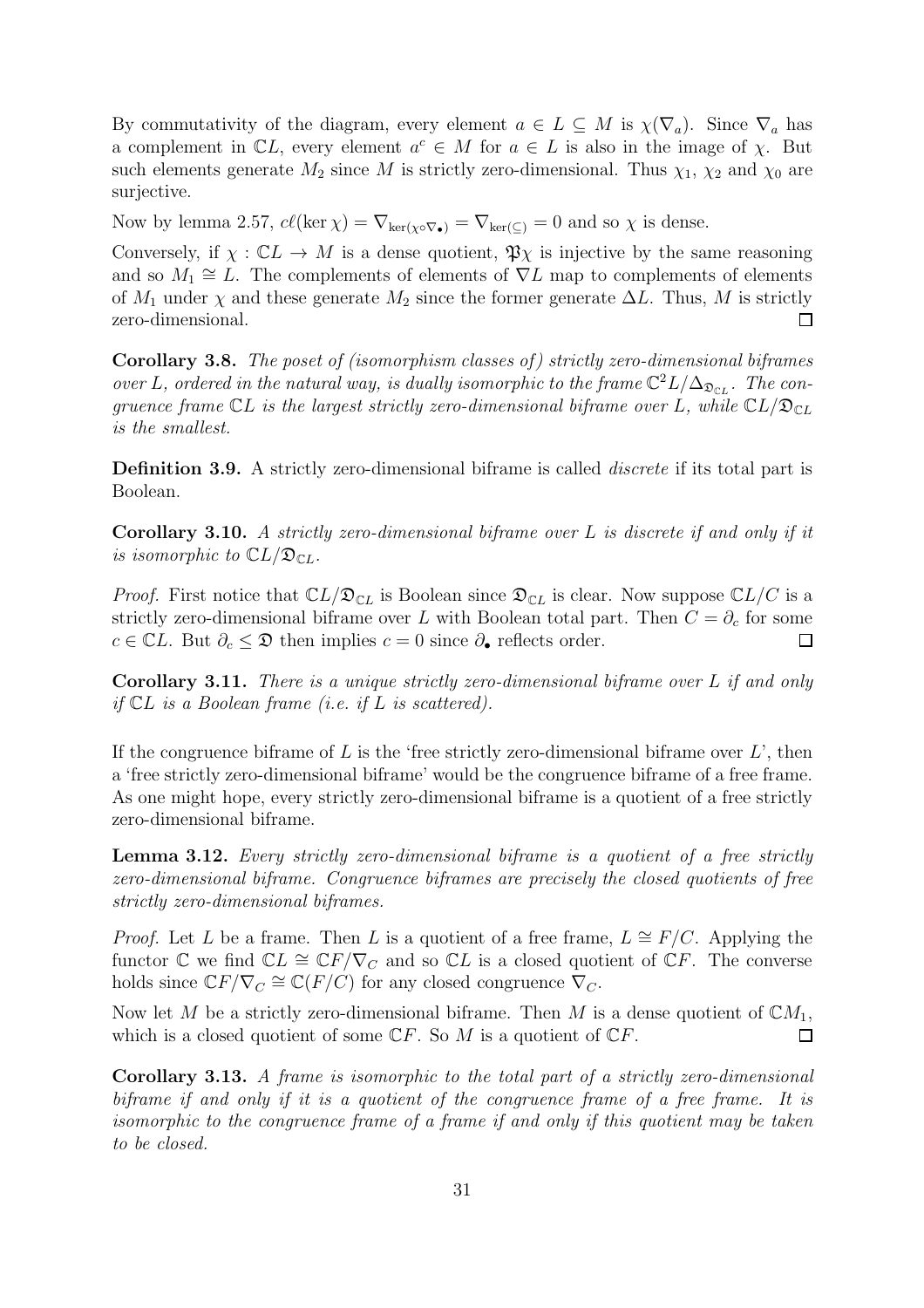As a corollary, we also obtain a result reminiscent of the classical construction of the Stone-Cech compactification.

Corollary 3.14. Suppose L is a strictly zero-dimensional biframe and is isomorphic to the biframe  $\mathbb{C}F/C$  for some free frame F and some congruence C on  $\mathbb{C}F$ . Then the congruential coreflection of L is given by  $CF/c\ell(C)$  together with the obvious map.

Proof. This follows directly from the argument above and the fact that every quotient may be factored into closed quotient followed by a dense quotient.  $\Box$ 

#### <span id="page-35-0"></span>3.3 Compact strictly zero-dimensional biframes

<span id="page-35-1"></span>A result of [\[6\]](#page-53-15) states that every compact congruence frame is the congruence frame of a Noetherian frame. In fact, every compact strictly zero-dimensional biframe is of this form.

Lemma 3.15. Every compact strictly zero-dimensional biframe is the congruence biframe of a Noetherian frame.

*Proof.* Let L be a compact strictly zero-dimensional biframe. Every element of  $L_1$  is complemented and thus compact in  $L_0$ . Hence  $L_1$  is a Noetherian frame. By theorem [3.7,](#page-33-1) the coreflection  $\chi : \mathbb{C}L_1 \to L$  is a dense quotient. But a dense frame homomorphism from a regular frame to a compact frame is injective and so  $\chi$  is an isomorphism.  $\Box$ 

**Corollary 3.16.** The functors  $\mathbb C$  and  $\mathfrak P$  restrict to an equivalence between the category of Noetherian frames and the category of compact strictly zero-dimensional biframes.

Remark 3.17. The above equivalence can alternatively be viewed as a restriction of the equivalence between the category of coherent frames and the category of compact zerodimensional biframes, which is itself a restriction of the equivalence described in [\[3\]](#page-53-16) between the categories of stably continuous frames and compact regular biframes. We will briefly describe the former equivalence.

#### Aside: Coherent frames and the patch biframe

The patch biframe  $PL$  of a coherent frame L is a sub-biframe of  $CL$  with first part  $\nabla L$  and second part generated by  $\{\Delta_c \mid c \in K(L)\}\$ . It can be shown to be compact and zero-dimensional. Furthermore, if  $f: L \to M$  is a proper map of coherent frames,  $\mathbb{C} f$  restricts to a map  $P f : PL \rightarrow PM$ turning P into a functor from the category of coherent frames and proper frame homomorphisms to the category of compact zero-dimensional biframes. On the other hand, the first part of a compact zero-dimensional biframe is coherent and the functors  $P$  and  $\mathfrak P$  give an equivalence of categories.

When  $L$  is Noetherian, every element is compact and every frame map is proper and so  $P$  and  $\mathbb C$  coincide.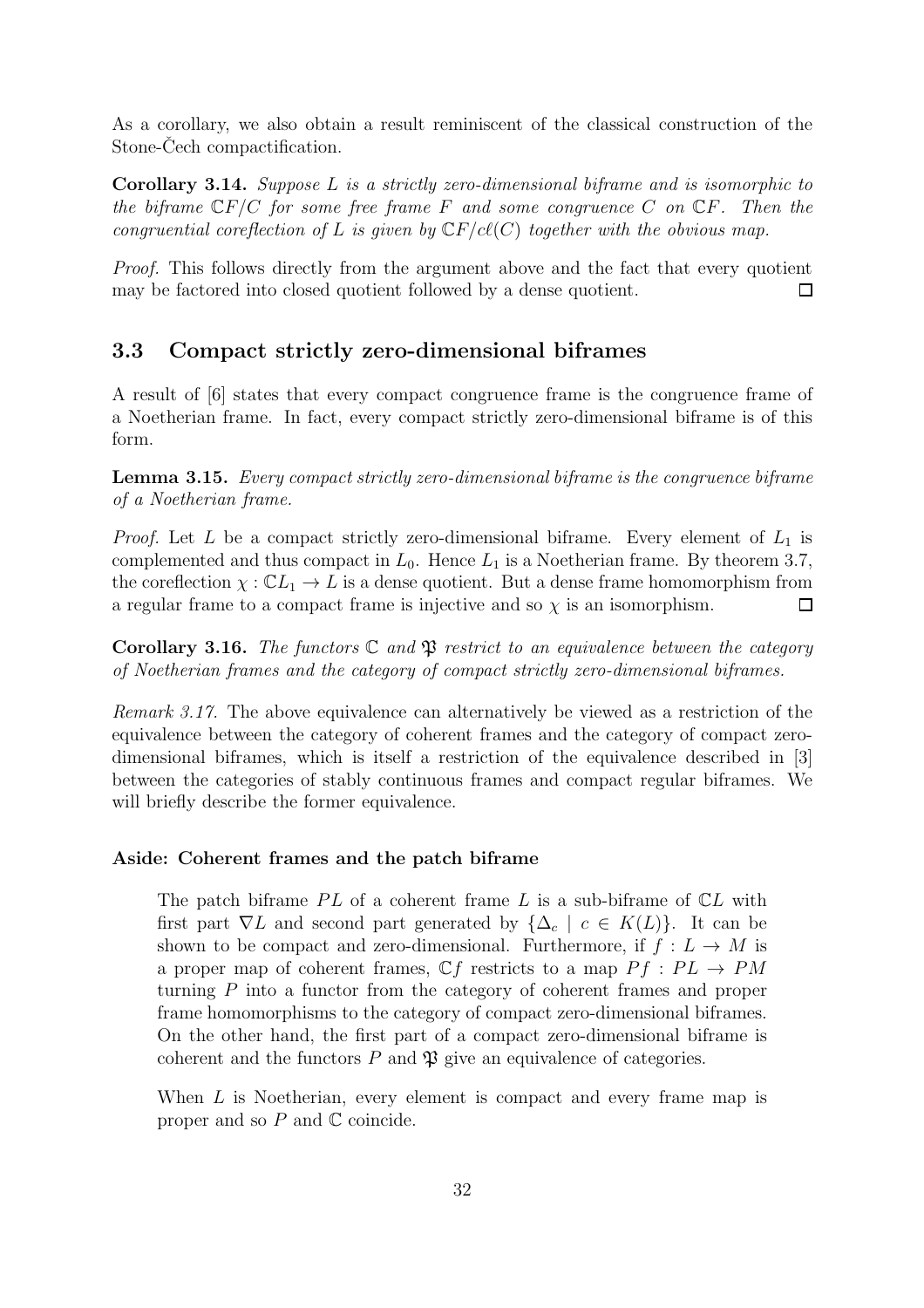The equivalence involving stably continuous frames and the one involving coherent frames are both mentioned in [\[29,](#page-54-2) pp. 19–21]. But when restricting further to Noetherian frames, the target category is incorrectly given as the category of compact Boolean biframes, instead of the compact strictly zero-dimensional biframes as we have shown above. This mistake led to the conclusion that there are infinite compact Boolean biframes, in contrast to the situation with frames. While this is not entirely relevant to our current interests, we will take this opportunity to set the record straight. The proof uses ideas from theorem 1.14, theorem 4.28 and theorem 6.4 in [\[28\]](#page-54-3).

<span id="page-36-2"></span>Proposition 3.18. Under the assumption of the Axiom of Dependent Choice, every compact Boolean biframe is finite.

*Proof.* Suppose M is a compact Boolean biframe. Then  $M \cong \mathbb{C}L$  for some Noetherian frame  $L$  by lemma [3.15.](#page-35-1) We show that  $L$  is finite.

Assuming dependent choice, Noetherian frames are spatial. (By dependent choice, L is Noetherian if and only if every non-empty subset of L has a maximal element. Now suppose  $b \nleq a$  and consider the set S of all  $c \in L$  such that  $a \leq c$  and  $b \nleq c$ . This set is non-empty since  $a \in S$  and thus S has a maximal element p. To show L is spatial, we must show that p is prime. Suppose  $x, y \nleq p$ . Without loss of generality we may assume  $x, y > p$ . Then  $x, y \notin S$  and since  $x, y > p \ge a$ , we must have  $x, y \ge b$ . But then  $x \wedge y \ne p$ and so  $p$  is prime.)

Since  $\mathbb{C}L$  is Boolean, complementation gives an order-reversing isomorphism between  $\nabla L$ and  $\Delta L$ . Similarly to before  $\Delta L$  is also a Noetherian frame and thus so is  $L^{op}$ . Therefore, L satisfies the descending chain condition.

Notice that since  $L$  is spatial,  $L$  is finite if and only if  $L$  has a finite set of primes. Denote this set by P. By the above P satisfies both the descending chain condition and the ascending chain condition. So by theorem 1.14 of [\[28,](#page-54-3) p. 17] (which uses dependent choice), P is finite if it contains no infinite antichains.

Let A be an infinite antichain in P. By countable choice, A has an countably infinite subset which we index as  $a_0, a_1, a_2, \ldots$  The sequence  $a_0, a_0 \wedge a_1, a_0 \wedge a_1 \wedge a_2, \ldots$  must stabilise since L satisfies the descending chain condition. Thus there is some  $n \in \mathbb{N}$  for which  $a_0 \wedge a_1 \wedge \cdots \wedge a_n \le a_{n+1}$ . Now since  $a_{n+1}$  is prime,  $a_k \le a_{n+1}$  for some  $k \le n$ . But this contradicts the fact that A is an antichain. Thus no infinite antichains can exist.  $\Box$ 

<span id="page-36-1"></span>*Example 9.* We provide an example of a Lindelöf strictly zero-dimensional biframe that is not congruential. We will use many results from section [4,](#page-44-0) but we present the example here to contrast with the lemma [3.15.](#page-35-1) Let L be the *chain* of reals in the interval  $[0, 1]$ with the usual order. Since  $L$  is hereditarily Lindelöf,  $CL$  is Lindelöf by lemma [4.18.](#page-47-0) Notice that  $\mathfrak{D}_L = \{(0,0)\} \cup \{(x,y) \mid x,y>0\} = \langle (x,y) \mid x,y \in (0,1] \cap \mathbb{Q} \rangle$ . So  $\mathfrak{D}_L$ is countably generated and thus cozero by lemma [4.27.](#page-49-2) It is also rare by lemma [2.66.](#page-29-1) Therefore  $\mathbb{C}L/\Delta_{\mathfrak{D}_L}$  is a nontrivial dense Lindelöf quotient of  $\mathbb{C}L$  by corollary [4.34.](#page-51-0)

#### <span id="page-36-0"></span>3.4 Strictly zero-dimensional biframes of congruences

Let M be a strictly zero-dimensional biframe and  $\chi : \mathbb{C}M_1 \to M$  its congruential coreflection. Every element  $a \in M_0$  may be associated with a congruence  $\chi_*(a)$  on  $M_1$ , where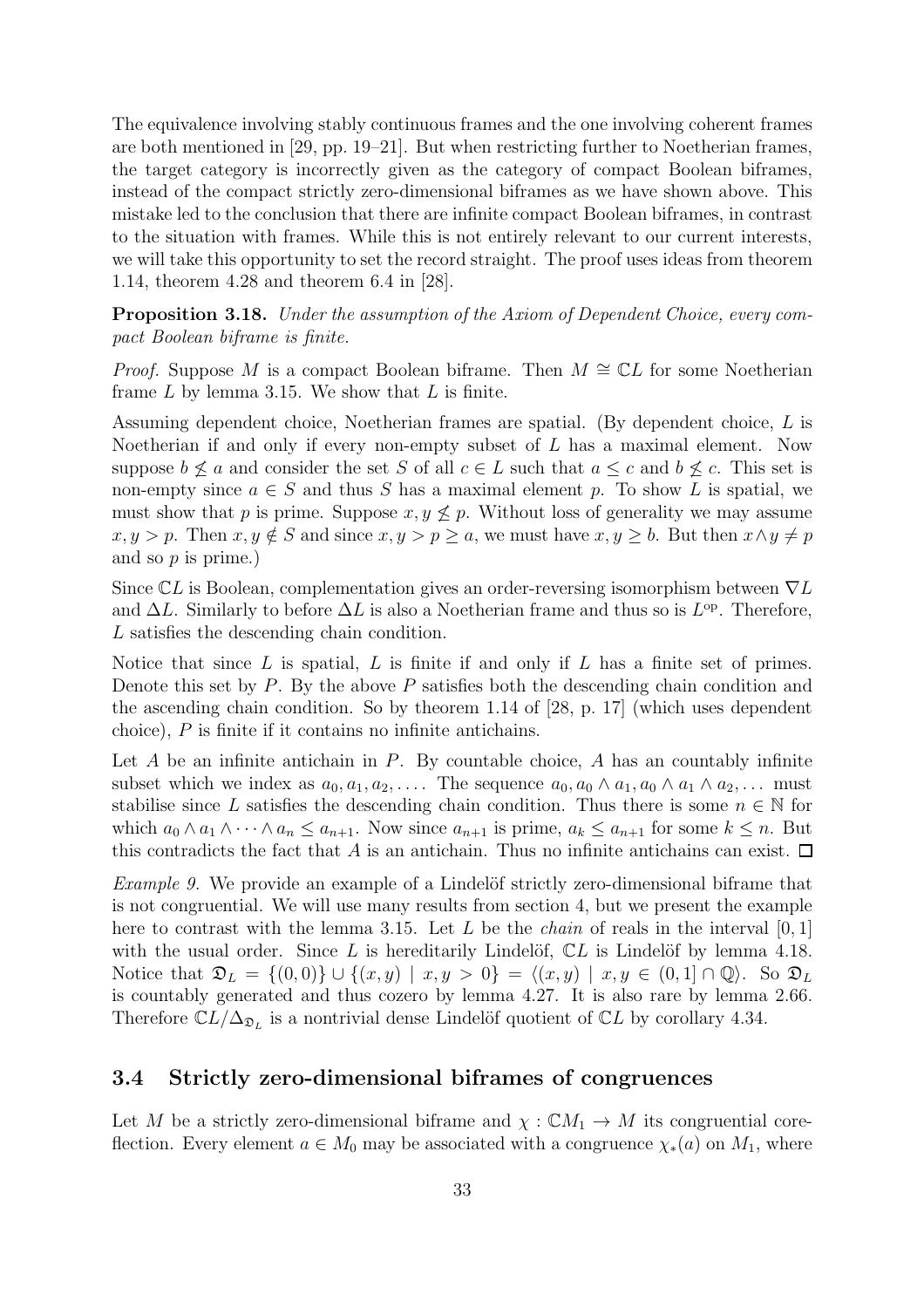$\chi_*$  is the right adjoint of  $\chi$ . In this way, we may view the elements of any strictly zerodimensional biframe as certain congruences on the first part, although the correspondence does not generally preserve joins.

We now take a look at the smallest strictly zero-dimensional biframe over L. The congruence  $\mathfrak{D}_{\mathbb{C}L}$  corresponds to the nucleus  $\chi_*\chi: C \mapsto C^{**}$ .

**Definition 3.19.** A congruence C on a frame L is called *smooth* if it is a regular element of  $\mathbb{C}L$ . That is, if  $C = C^{**}$  in  $\mathbb{C}L$ .

<span id="page-37-1"></span>**Lemma 3.20.** The image of  $CL/\mathfrak{D}$  under  $\chi_*$  is the set of smooth congruences on L.

Remark 3.21. In this way, we may consider  $CL/\mathfrak{D}$  itself to be the 'biframe of smooth congruences' on L.

The following well-known result allows us to relate the sets of congruences associated with different strictly zero-dimensional biframes.

**Lemma 3.22.** Let  $\nu$  and  $\mu$  be nuclei on a frame L and let fix  $\nu$  denote the set of fixedpoints of  $\nu$ . Then  $\nu \leq \mu$  implies fix  $\mu \subseteq$  fix  $\nu$ .

*Proof.* Assume  $\nu \leq \mu$  and suppose  $a = \mu(a)$ . Observe that  $a \leq \nu(a) \leq \mu(a) \leq a$  and thus  $a = \nu(a)$ . П

<span id="page-37-2"></span>**Corollary 3.23.** If M is a strictly zero-dimensional biframe and  $\chi : CM_1 \rightarrow M$  is its congruential reflection, then the image  $\chi_*(M)$  contains every smooth congruence on  $M_1$ .

One can think of strictly zero-dimensional biframes as frames equipped with a prescribed frame of congruences. For this interpretation to make sense, we would hope that the extremal epimorphisms from a strictly zero-dimensional biframe L are in one-to-one correspondence with the elements of its total part and that these give quotients of the first part by congruences in  $fix(\chi_*\chi)$ .

<span id="page-37-0"></span>**Lemma 3.24.** A morphism  $f: L \to M$  in Str0DBiFrm is monic if and only if it is dense if and only if  $\mathfrak{P}f$  is injective.

*Proof.* The functor  $\mathfrak P$  reflects monomorphisms since it is faithful and preserves monomorphisms since it is a right adjoint.

Let  $\chi : \mathbb{C}L_1 \to L$  be the congruential coreflection of L. If f is dense, then so is  $f\chi$ since  $\chi$  is also dense. If f is not dense, then neither is  $f\chi$  since  $\chi$  is surjective. Now by lemma [2.57,](#page-27-1)  $f\chi$  is dense if and only if  $\mathfrak{P}(f\chi) = \mathfrak{P}f$  is injective.  $\Box$ 

**Lemma 3.25.** A morphism  $f: L \to M$  in Str0DBiFrm is an extremal epimorphism if and only if it is a closed quotient.

*Proof.* Suppose f is an extremal epimorphism. Factorise f as st where s is dense and t is a closed quotient. Then since  $f$  is extremal,  $s$  is an isomorphism and thus  $f$  is a closed quotient.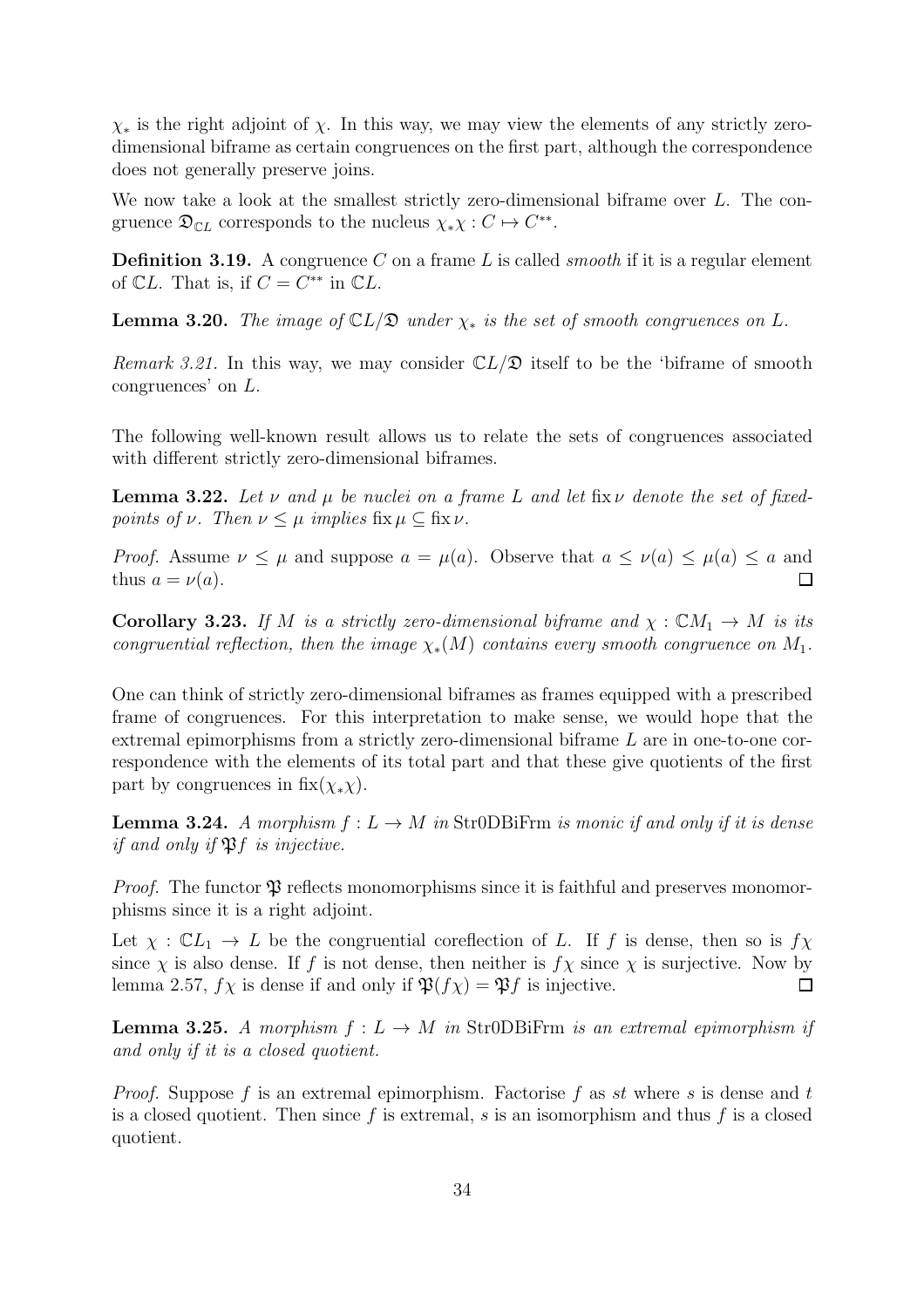Conversely suppose f is a closed quotient and  $f = mq$  where m is a dense. We may factorise g as hg' where g' is a closed surjection and h is dense, so that  $f = m'g'$  where  $m' = mh$ .

Evidently m' is dense and ker  $f \geq \ker g'$ . It follows that  $c\ell(\ker f) = \ker g'$  by corol-lary [2.34.](#page-21-4) But ker f is closed and so ker  $f = \ker g'$  and m' is an isomorphism. Thus, m is a split epimorphism. But m is already a monomorphism and therefore an isomorphism.  $\Box$ 

<span id="page-38-1"></span>**Lemma 3.26.** If M is a strictly zero-dimensional biframe over L and  $a \in M$  then  $M/\nabla_a$ is a strictly zero-dimensional biframe over  $L/\chi_*(a)$ .

*Proof.* Suppose  $M \cong \mathbb{C}L/D$ . Then  $M/\nabla_a \cong \mathbb{C}L/(D \vee \nabla_{\chi_*(a)})$  by lemma [2.27](#page-21-1) and  $c\ell(D\vee\nabla_{\chi_*(a)})=\nabla_{\chi_*(a)}$  by corollary [2.28.](#page-21-3) Thus,  $M/\nabla_a$  is a dense quotient of  $\mathbb{C}L/\nabla_{\chi_*(a)}\cong$  $\mathbb{C}(L/\chi_*(a)).$  $\Box$ 

There is another different way to view strictly zero-dimensional biframes as frames of congruences, which comes from examining how the congruence frame of a subframe relates to the congruence frame on the parent frame. The isomorphism  $\mathbb{C}(L/C) \cong \mathbb{C}L/\nabla_C$  gives a simple relationship between the congruence frame on a quotient frame and the congruence frame on the parent frame. The behaviour of congruence frames on subframes is more nuanced.

Let  $\iota: L \hookrightarrow M$  be an inclusion of frames. Then  $\mathbb{C}\iota$  is dense by lemma [3.24,](#page-37-0) but it needn't be injective. So the image of  $\mathbb{C}\iota$  in  $\mathbb{C}M$  is a strictly zero-dimensional biframe over L, but it needn't be congruential.

**Definition 3.27.** If  $\iota: L \hookrightarrow M$  is an inclusion of frames, we call  $\text{Im}(\mathbb{C}\iota)$  the strictly zero-dimensional biframe over L induced by the inclusion  $\iota: L \hookrightarrow M$ .

**Definition 3.28.** We say a biframe  $M = (M_0, M_1, M_2)$  is a sub-biframe of a biframe L if  $M_0 \subseteq L_0$ ,  $M_1 \subseteq L_1$  and  $M_2 \subseteq L_2$ .

Note that the strictly zero-dimensional sub-biframes of a strictly zero-dimensional biframe N are in one-to-one correspondence with the subframes of  $\mathfrak{P}N$ . In the above situation,  $\text{Im}(\mathbb{C}\ell)$  is a strictly zero-dimensional sub-biframe of  $\mathbb{C}M$ . We can thus view the elements of this strictly zero-dimensional biframe as congruences (and even compute joins in the usual way) — but they are congruences on M instead of L. In fact, every strictly zerodimensional biframe may be expressed in this way.

Lemma 3.29. Every strictly zero-dimensional biframe is induced by an some inclusion.

*Proof.* Suppose  $L = (L_0, L_1, L_2)$  is a strictly zero-dimensional biframe. Then inclusion of frames  $L_1 \hookrightarrow L_0$  induces L as strictly zero-dimensional sub-biframe of  $\mathbb{C}L_0$ .  $\Box$ 

#### <span id="page-38-0"></span>3.5 Skula biframes

Congruence frames have a spatial analogue, the Skula topology [\[32\]](#page-54-11), which will be of importance in section [4.1.](#page-44-1)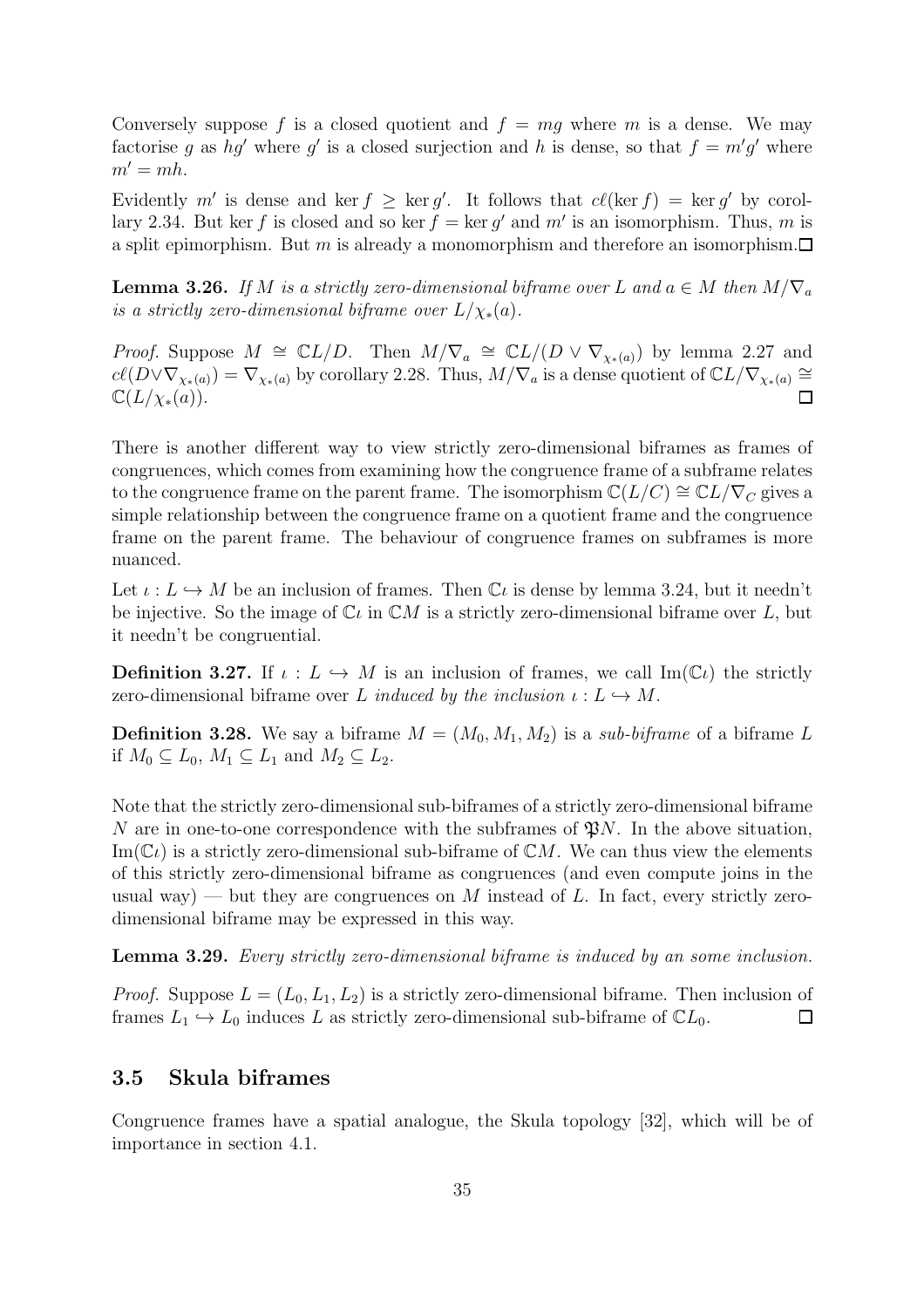**Definition 3.30.** If  $(X, \tau)$  is a topological space, the *Skula modification* of X is the space  $(X, \sigma)$  where  $\sigma$  is the topology generated by the sets in  $\tau$  and their complements.

This construction is functorial, since any continuous function between topological spaces is also continuous with respect to their Skula modifications.

Remark 3.31. Recalling definition [2.10,](#page-17-0) we notice that the Skula modification of a  $T_D$ space is discrete. In fact, the spaces with discrete Skula modification are precisely the  $T_D$  spaces.

The Skula modification of  $(X, \tau)$  is associated with a natural bitopological structure  $(X, \tau, v)$ , where v is the topology on X generated by taking the closed sets in  $(X, \tau)$  as basic open sets [\[4\]](#page-53-3). Then the Skula topology  $\sigma$  is the join of these two topologies on X.

Whenever  $(X, \tau)$  is  $T_0$ , the Skula modification is zero-dimensional and  $T_0$  and so  $(X, \tau, \nu)$ is a sober bispace and may thus be recovered from the biframe  $(\sigma, \tau, v)$ , which is strictly zero-dimensional.

**Definition 3.32.** The biframe  $(\sigma, \tau, v)$  is called the *Skula biframe* of the space  $(X, \tau)$ . The corresponding functor is denoted by  $Sk : Top^{op} \to Str0DBiFrm$ .

**Proposition 3.33.** The functor  $Sk : Top_0^{\text{op}} \to Str0DBiFrm$  gives a dual equivalence of categories between the  $T_0$  topological spaces and the spatial strictly zero-dimensional biframes.

<span id="page-39-1"></span>It it possible to rephrase the above construction frame theoretically. The following lemma is immediate.

**Lemma 3.34.** If  $(X, \tau)$  is a topological space, then SkX is the strictly zero-dimensional biframe over  $\tau$  induced by the inclusion  $\tau \subseteq 2^X$ .

We may consider the Skula biframe of a frame  $L$  by taking the Skula biframe of its spectrum  $\Sigma L$ . The resulting biframe  $Sk\Sigma L$  is then a strictly zero-dimensional biframe over the spatial reflection  $\Omega \Sigma L$ .

<span id="page-39-0"></span>**Lemma 3.35.** If L is a frame,  $Sk\Sigma L$  is the spatial reflection of  $CL$ . Furthermore, the functors  $\text{Sk}\Sigma$  and  $\Omega\Sigma\mathbb{C}$  are naturally isomorphic.

*Proof.* Let  $\sigma : \mathbb{C}L \to \Omega \Sigma \mathbb{C}L$  be the spatial reflection of  $\mathbb{C}L$ . Since  $\Omega \Sigma L$  is a quotient of L, SkΣL is a (spatial) quotient of  $\mathbb{C}L$  and thus factors through  $\sigma$  to give  $\varphi : \Omega \Sigma \mathbb{C}L \to \text{Sk}\Sigma L$ .

Any subframe of a spatial frame is spatial and so the first part of  $\Omega \Sigma CL$  is spatial. But  $\Omega \Sigma L$  is the largest spatial quotient of L and so  $\mathfrak{P} \varphi$  is an isomorphism and  $\Omega \Sigma \mathbb{C} L$  is strictly zero-dimensional over  $\Omega \Sigma L$ .

Now since  $\Omega \Sigma \mathbb{C}L$  is spatial, we may embed it in a complete atomic Boolean algebra  $B = 2^X$ . We let  $\iota : \Omega \Sigma \mathbb{C}L \hookrightarrow \mathbb{C}B$ . Then  $\mathfrak{P}_i : \Omega \Sigma L \hookrightarrow B$  and  $\Omega \Sigma \mathbb{C}L$  is the strictly zero-dimensional biframe over  $\Omega \Sigma L$  induced by  $\mathfrak{P}_l$ . But by lemma [3.34](#page-39-1) the same is true of SkX where X is endowed with the topology Im( $\mathfrak{P}_l$ ). Finally, Sk $X \cong Sk\Sigma L$  since the Skula modification commutes with the  $T_0$  reflection of spaces. Thus,  $\varphi$  is an isomorphism.

We now show naturality. Since  $\mathfrak P$  is faithful,  $\varphi_L : \Omega \Sigma \mathbb C L \to \mathbb S k \Sigma L$  is natural if and only if  $\mathfrak{P}\varphi_L$  is natural. Consider the following diagram.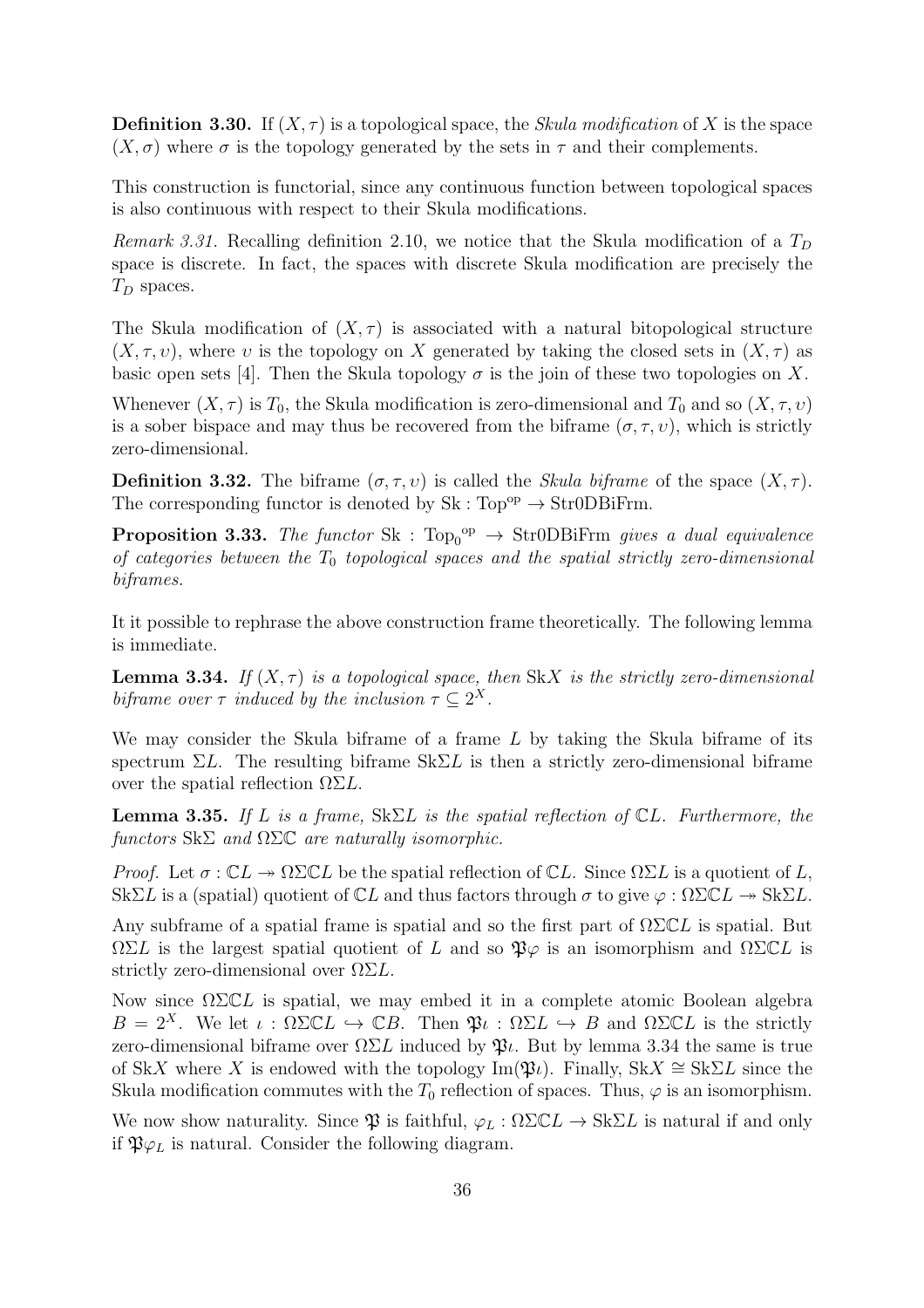

We must show the right face commutes. The front and back faces commute by the definition of  $\varphi$ , the left and top faces commute by the naturality of  $\sigma$  and  $\mathfrak{P}\sigma\mathbb{C}$  respectively and the bottom face commutes since  $\Omega\Sigma$  and  $\mathfrak{P}Sk\Sigma$  are equal identically. So we have  $\mathfrak{P}Sk\Sigma f \circ \mathfrak{P}\varphi_L \circ \mathfrak{P}\sigma_{\mathbb{C}L} = \mathfrak{P}Sk\Sigma f \circ id_{\Omega\Sigma L} \circ \sigma_L = id_{\Omega\Sigma M} \circ \Omega\Sigma f \circ \sigma_L = id_{\Omega\Sigma M} \circ \sigma_M \circ f =$  $\mathfrak{P}_{\varphi_M} \circ \mathfrak{P}_{\sigma_{CM}} \circ f = \mathfrak{P}_{\varphi_M} \circ \mathfrak{P}_{\Omega} \Sigma \mathbb{C} f \circ \mathfrak{P}_{\sigma_{CL}}$ . Thus  $\mathfrak{P}Sk\Sigma f \circ \mathfrak{P}_{\varphi_L} = \mathfrak{P}_{\varphi_M} \circ \mathfrak{P}_{\Omega} \Sigma \mathbb{C} f$  since  $\mathfrak{P}\sigma_{\mathbb{C}L}$  is an epimorphism and so  $\mathfrak{P}\varphi_L$  is natural.  $\Box$ 

Remark 3.36. Take note that the image of a closed congruence  $\nabla_a$  under  $\sigma$  corresponds to an open set in the topology  $\Sigma L$  under the above correspondence. So while we have been thinking of  $Sk\Sigma L$  as the frame of Skula-open sets in  $\Sigma L$ , it might be better to think of it as the frame of Skula-closed sets in  $\Sigma L$  ordered by reverse inclusion. Indeed, the results of section [4.1](#page-44-1) allow us to conclude that the Skula-closed sets in  $\Sigma L$  are in correspondence with the spatial quotients of L.

Remark 3.37. We can use the Skula biframe to easily conclude some of the results of [\[20\]](#page-54-12). Note that these results explicitly involve non-sober spaces and sobrification. The Skula biframe allows us to distinguish between a non-sober  $T_0$  space and its sobrification, which is impossible with the usual pointfree approach.

The subspaces of a sober space X which have X as their sobrification are in one-toone correspondence with the dense spatial quotients of  $\mathcal{S}k X$  (since these have the same first part). Recall that  $T_0$  space Y is  $T_D$  if and only if SkY is a discrete strictly zero-dimensional biframe. So by corollary [3.10,](#page-34-0) X is the sobrification of a  $T<sub>D</sub>$  space if and only if  $\mathbb{C}\Omega X/\mathfrak{D}$  is spatial and such a  $T_D$  space is unique if it exists.

<span id="page-40-0"></span>We now describe how the Skula biframe relates to the discrete strictly zero-dimensional biframe.

**Lemma 3.38.** Let  $S = \text{ker}(\mathbb{C}L \rightarrow \text{Sk}\Sigma L)$ . The following equivalences hold.

- $S \leq \mathfrak{D}$  if and only if L is spatial.
- S is clear if and only if  $\Sigma L$  is  $T_D$ .
- $S = \mathfrak{D}$  if and only if L is the frame of opens of a sober  $T_D$  space.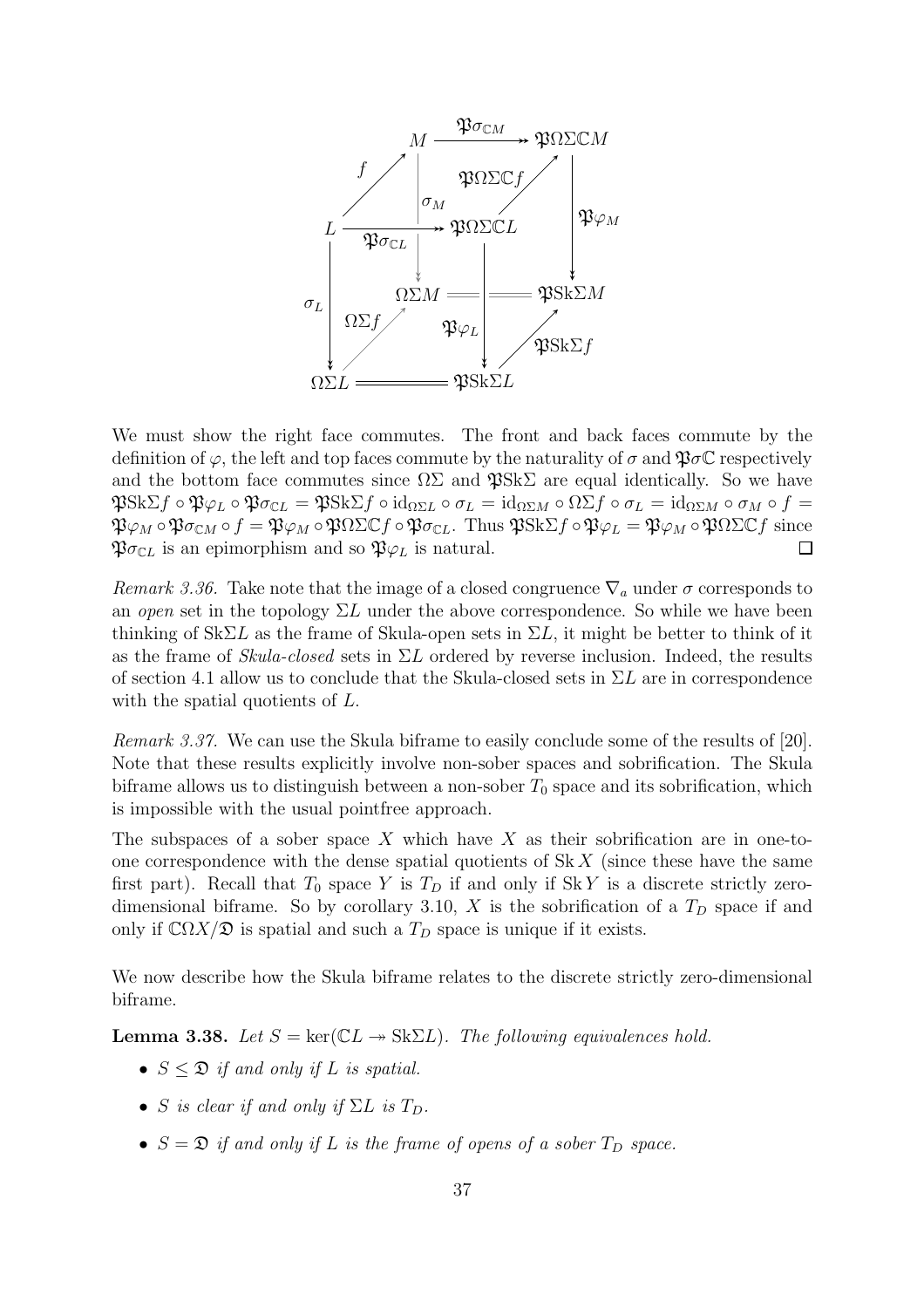*Proof.* The first equivalence follows from  $Sk\Sigma L$  being strictly zero-dimensional over  $\Omega \Sigma L$ . For the second equivalence, note that  $\Sigma L$  is  $T_D$  if and only if  $Sk\Sigma L$  is discrete if and only if S is clear. The third equivalence is immediate from the first two.  $\Box$ 

### <span id="page-41-0"></span>3.6 Which morphisms lift?

The largest strictly zero-dimensional biframe over a frame (the congruence biframe) is functorial. The same cannot be said of the smallest strictly zero-dimensional biframe (the discrete strictly zero-dimensional biframe). We will see that only some morphisms  $f: L \to M$  lift to morphisms  $\overline{f}: \mathbb{C}L/\mathfrak{D} \to \mathbb{C}M/\mathfrak{D}$ . Classifying these morphisms is an interesting problem.

**Lemma 3.39.** A morphism  $f: L \to M$  lifts to a morphism  $\overline{f}: CL/\mathfrak{D} \to CM/\mathfrak{D}$  if and only if ker f is smooth and the strictly zero-dimensional sub-biframe in  $CM/\mathfrak{D}$  generated by Im f is discrete.

*Proof.* Suppose  $\overline{f}: \mathbb{C}L/\mathfrak{D} \to \mathbb{C}M/\mathfrak{D}$ . Factorise  $\overline{f}$  as  $\mathbb{C}L/\mathfrak{D} \stackrel{q}{\to} N \stackrel{\iota}{\hookrightarrow} \mathbb{C}M/\mathfrak{D}$ , where q is a surjection and  $\iota$  is an injection. Since  $\mathbb{C}L/\mathfrak{D}$  is discrete, so is N and q is a closed quotient. Now by lemma [3.26,](#page-38-1)  $\ker(\mathfrak{P}(\mathfrak{F})) = \ker(\mathfrak{P}(\mathfrak{P})$  is smooth and N is clearly a strictly zero-dimensional sub-biframe of M generated by  $\text{Im}(\mathfrak{P} \overline{f}) = \text{Im } f$ .

Conversely, suppose  $f: L \to M$  has smooth kernel and Im f generates a strictly zerodimensional sub-biframe of  $\mathbb{C}M/\mathfrak{D}$ . Factorise f as  $L \stackrel{r}{\rightarrow} P \stackrel{j}{\hookrightarrow} M$ . Since ker r is smooth, we may view it as an element of  $\mathbb{C}L/\mathfrak{D}$  by remark [3.21](#page-37-1) and  $(\mathbb{C}L/\mathfrak{D})/\nabla_{\ker r}$  is strictly zero-dimensional over P by lemma [3.26.](#page-38-1) Now since  $\mathbb{C}L/\mathfrak{D}$  is discrete,  $(\mathbb{C}L/\mathfrak{D})/\nabla_{\ker r}$  is also discrete and isomorphic to  $\mathbb{C}P/\mathfrak{D}$  by corollary [3.10.](#page-34-0) The quotient map  $\mathbb{C}L/\mathfrak{D} \to$  $(\mathbb{C}L/\mathfrak{D})/\nabla_{\ker r}$  thus gives a lift for r. Now by the assumption there is an inclusion of  $\mathbb{C}P/\mathfrak{D}$  into  $\mathbb{C}M/\mathfrak{D}$  and this gives a lift for j. Composing these gives a lift for f as required.  $\Box$ 

<span id="page-41-1"></span>*Example 10.* Let X be the sobrification of N with the cofinite topology and let L be its frame of opens. There is a closed congruence  $\partial_{p_n}$  for every closed point  $n \in X$ . But the non-closed point  $\omega \in X$  corresponds to the rare congruence  $\partial_{p_{\omega}}$ . So the quotient maps  $L \twoheadrightarrow L/\partial_{p_n} \cong 2$  lift to maps  $\mathbb{C}L/\mathfrak{D} \to 2$ , giving points in  $\mathbb{C}L/\mathfrak{D}$ , but the map  $L \to L/\partial_{\omega}$ does not lift and  $\omega$  is not a point of  $\mathbb{C}L/\mathfrak{D}$ . This is related to the fact that  $\omega$  was not a point in the original  $T_D$  space N.

Also, of interest are the morphisms  $f: L \to M$  that will lift to morphisms between any strictly zero-dimensional biframes over  $L$  and  $M$ . We say such morphisms lift *absolutely*. The next lemma gives a characterisation of these morphisms, though it is not completely satisfactory since we still need to mention the congruence functor.

**Lemma 3.40.** A morphism  $f: L \to M$  lifts absolutely if and only if ker f is smooth and the (frame) image of  $\mathbb{C}$ f is Boolean.

*Proof.* It suffices to check that f lifts to a morphism from  $CL/\mathfrak{D}$  to  $CM$ . So we require  $\ker(\mathbb{C}f) \geq \mathfrak{D}$ . This is equivalent to  $\ker(\mathbb{C}f) = \partial_C$  for some smooth congruence C on L by lemma [2.60.](#page-29-3)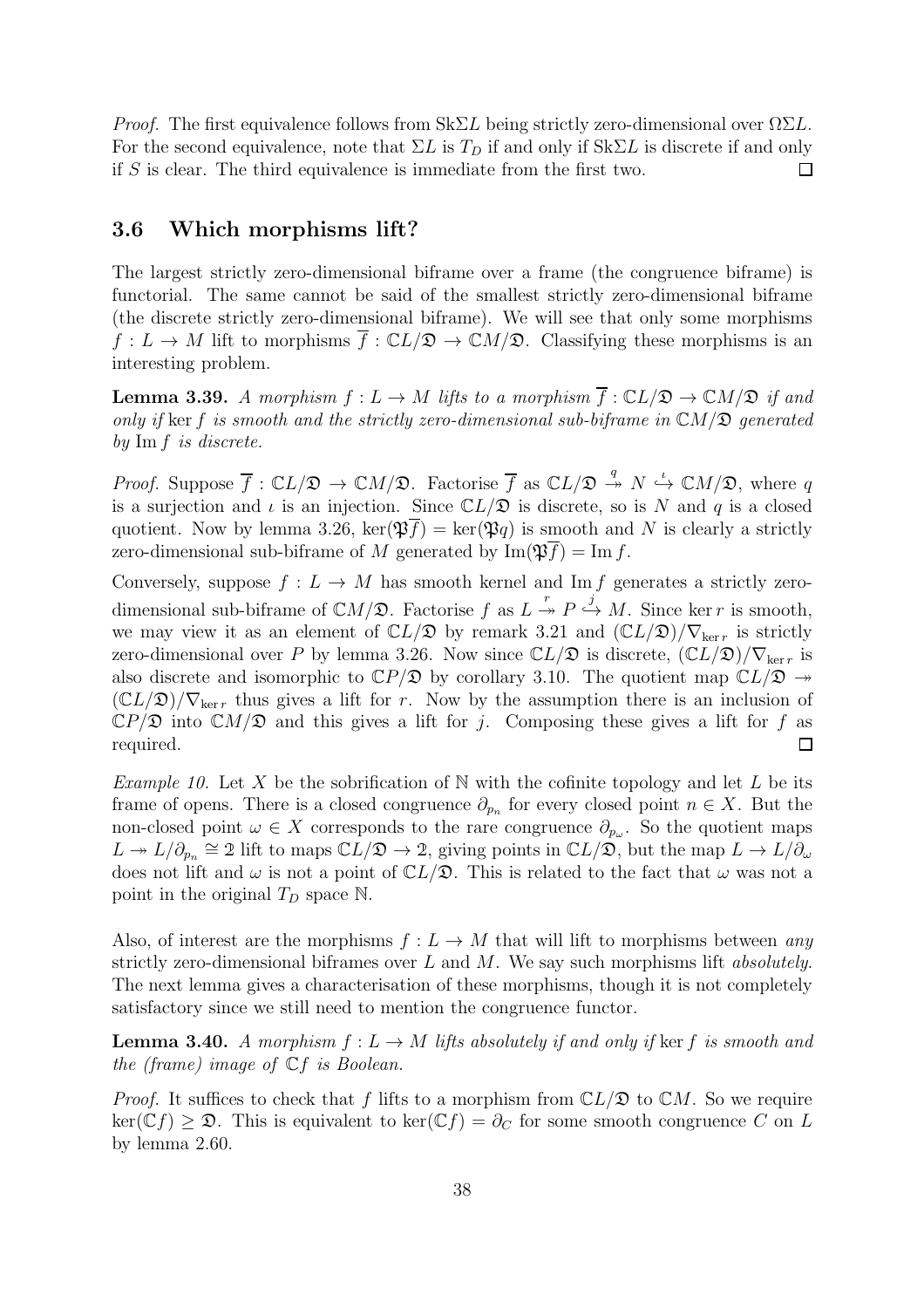Now notice that ker( $\mathbb{C}f$ ) =  $\partial_C$  if and only if  $cl(\ker(\mathbb{C}f)) = \nabla_C$  and ker( $\mathbb{C}f$ ) is clear. That is, if ker  $f = C$  and  $\mathbb{C}L/\ker(\mathbb{C}f) \cong \text{Im}(\mathbb{C}f)$  is Boolean.  $\Box$ 

Corollary 3.41. For a morphism  $f: L \to M$  to lift absolutely, it is sufficient for ker f to be smooth and Im f to be scattered.

*Proof.* Simply notice that  $\text{Im}(\mathbb{C}f)$  is a strictly zero-dimensional biframe over Im f. The result then follows from corollary [3.11.](#page-34-1)  $\Box$ 

#### <span id="page-42-0"></span>3.7 Clear elements

Let M be a strictly zero-dimensional biframe over L and let  $\chi : \mathbb{C}^L \to M$  be its congruential coreflection. By analogy to congruence frames we call elements of  $L$  the *closed* elements of M and we may define a function  $c\ell : M \to M$  so that  $c\ell(a)$  is the largest closed element below a. As before this map is monotone, deflationary and idempotent and preserves finite meets. The next lemma shows that it interacts well with the right adjoint of  $\chi$ .

<span id="page-42-1"></span>**Lemma 3.42.** If  $a \in M$  then  $\chi_*(c\ell(a)) = c\ell(\chi_*(a)).$ 

*Proof.* We certainly have  $c\ell(a) \leq a$ . By corollary [3.23,](#page-37-2)  $\chi_*$  preserves closed elements and so  $\chi_*(c\ell(a))$  is a closed congruence less than  $\chi_*(a)$ .

Now suppose  $\nabla_c \leq \chi_*(a)$ . Then  $\chi(\nabla_c) \leq a$ . But  $\chi(\nabla_c)$  is closed, so  $\chi(\nabla_c) \leq c\ell(a)$  and  $\nabla_c \leq \chi_*(c\ell(a))$ . Thus,  $\chi_*(c\ell(a))$  is the largest closed congruence below  $\chi_*(a)$ .  $\Box$ 

We may also generalise the notion of a clear congruence to elements of any strictly zerodimensional biframe.

**Definition 3.43.** An element a of a strictly zero-dimensional biframe  $M$  is called *clear* if it is the largest element of M with closure  $c\ell(a)$ .

<span id="page-42-2"></span>**Lemma 3.44.** An element  $a \in M$  is clear if and only if  $\chi_*(a)$  is a clear congruence if and only if the first part of  $M/\nabla_a$  is Boolean.

*Proof.* By lemma [3.26](#page-38-1) and corollary [2.43,](#page-23-0)  $\chi_*(a)$  is clear if and only if  $M/\nabla_a$  is Boolean. Now let  $c = c\ell(a)$  and suppose  $\chi_*(a)$  is clear. Then  $\chi_*(a) = \partial_c$  by lemma [3.42.](#page-42-1) If  $c\ell(b) = c$ then  $\nabla_c \leq \chi_*(b) \leq \partial_c$  and so  $b = \chi \chi_*(b) \leq a$  and a is clear.

Conversely, suppose a is clear and consider the strictly zero-dimensional biframe  $M/\nabla_a$ . Identifying elements of  $M/\nabla_a$  with elements of M lying above a, we easily see that the closure of  $b \ge a$  in  $M/\nabla_a$  is given by  $c\ell(b) \vee a$  in M. Thus, since a is clear in M, so is the bottom element of  $M/\nabla_a$ .

We now show that  $N = \mathfrak{P}(M/\nabla_a)$  is Boolean. Suppose d is a dense element of N. This means that  $c\ell(d^c) = d^* = 0$ . But 0 is clear in  $M/\nabla_a$  and thus  $d^c = 0$ . So  $d = 1$  and N is Boolean by lemma [2.64.](#page-29-2)  $\Box$ 

<span id="page-42-3"></span>**Corollary 3.45.** If  $a \in M$  is clear and  $c = c\ell(a)$ , then  $\chi_*(a) = \partial_c$ .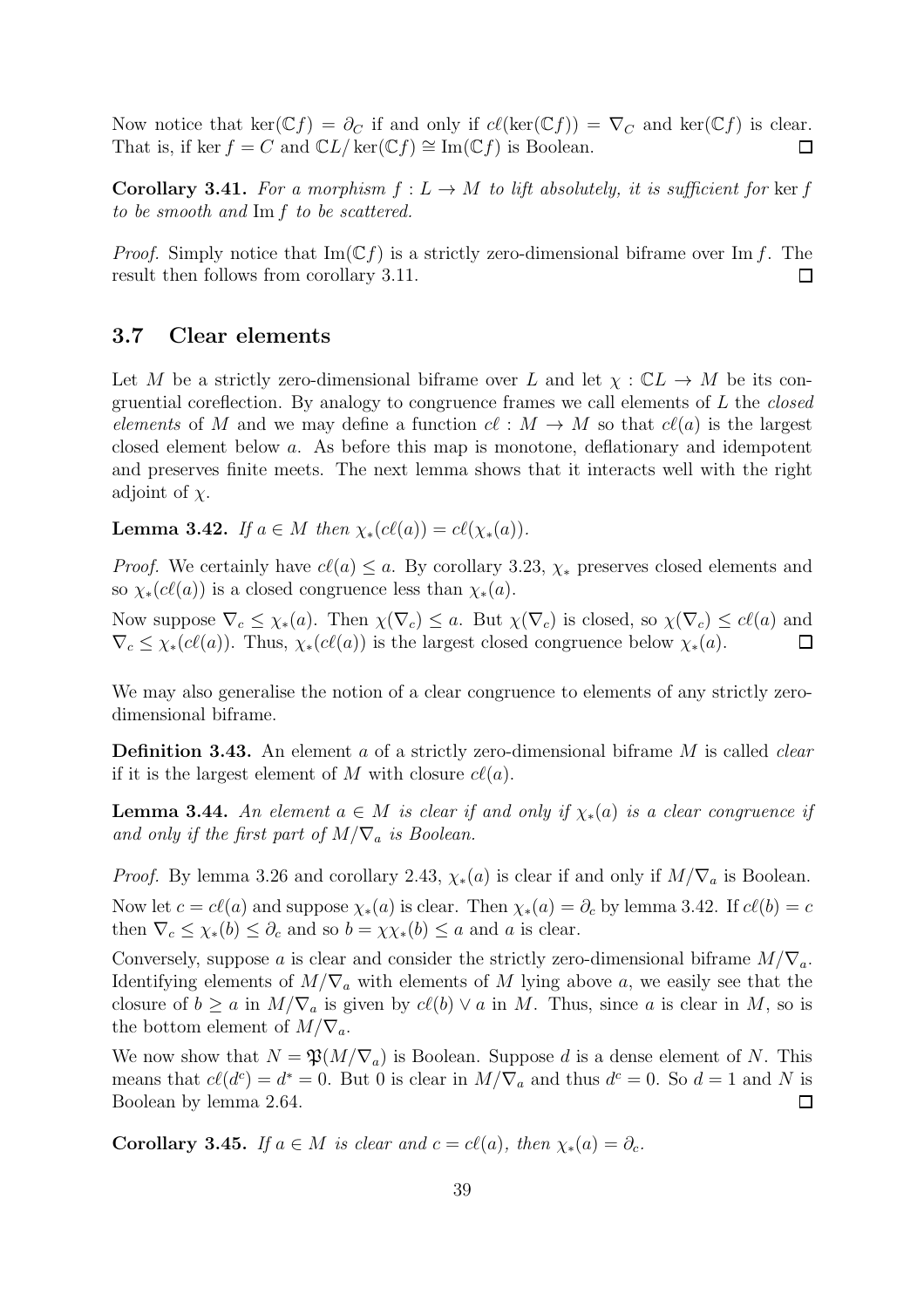*Proof.* We have  $c\ell(\chi_*(a)) = \nabla_c$  by lemma [3.42](#page-42-1) and  $\chi_*(a)$  clear by lemma [3.44.](#page-42-2)

Corollary 3.46. If  $a \in M$  is clear, then every element  $b \ge a$  is also clear.

Example 11. Unlike for congruence frames, clear elements might sometimes fail to exist. If L is the chain [0, 1], then the strictly zero-dimensional biframe  $\mathbb{C}L/\mathfrak{D}$  has no nontrivial clear elements since every clear congruence on L is rare.

 $\Box$ 

<span id="page-43-0"></span>In fact, the existence of all clear elements characterises the congruential strictly zerodimensional biframes.

Theorem 3.47. A strictly zero-dimensional biframe M is congruential if and only if it has no missing clear elements.

Proof. If M is congruential then all clear congruences exist.

Now suppose M has all clear congruences and take  $A \in \mathbb{C}L$  such that  $\chi(A) = 1$ . Then  $\nabla_a \leq A \leq \partial_a$  for some  $a \in L$  and so  $\chi(\partial_a) = 1$ . Let  $b \in M$  be the clear element with closure a. Then  $\chi_*(b) = \partial_a$  by corollary [3.45](#page-42-3) and thus  $b = \chi \chi_*(b) = \chi(\partial_a) = 1$ . But then  $a = c\ell(b) = 1$  and so  $A = 1$ . Hence  $\chi$  is codense. Since  $\mathbb{C}L$  is regular,  $\chi$  is therefore injective and M is congruential.  $\Box$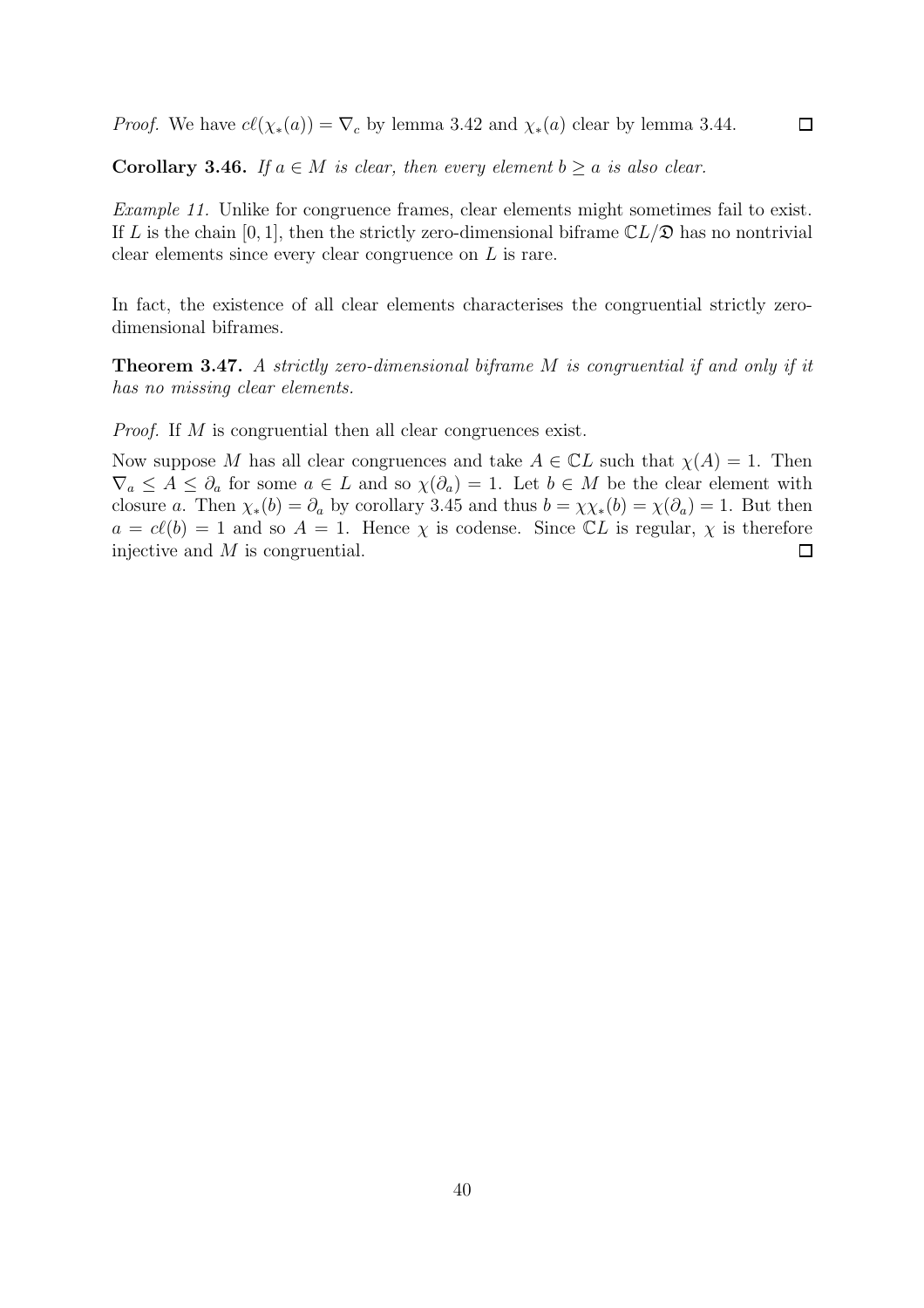# <span id="page-44-0"></span>4 Reflections and coreflections of congruence frames

Properties of the congruence frame  $CL$  often give us information about hereditary properties of the frame or  $\kappa$ -frame L itself. We will take a look at what information we can obtain from the spatial reflection and the compact regular coreflection of congruence frames. We also consider the congruence frame on the free frame generated by a  $\kappa$ -frame.

### <span id="page-44-1"></span>4.1 Spatial congruences

In example [5,](#page-22-2) we saw that quotients of spatial frames need not be spatial. In this section we will characterise precisely which quotients of a given  $\kappa$ -frame are spatial and describe the  $\kappa$ -frames for which every quotient is spatial. The characterisation was first proved for frames in [\[31\]](#page-54-13) by a topological argument and again in [\[25\]](#page-54-14) with a more frame-theoretic approach using nuclei. We will use congruences and extend the result to  $\kappa$ -frames.

#### Aside:  $\kappa$ -spaces and spatial  $\kappa$ -frames

While topological spaces are ubiquitous throughout mathematics, the generalisation of  $\kappa$ -spaces is seldom encountered. One example is provided by the zero-set spaces used to study realcompactness and Wallman-type compactifications, which are precisely the regular  $\sigma$ -spaces. The adjunction between zero-set spaces and regular  $\sigma$ -frames is discussed in [\[17\]](#page-53-17). More general  $\sigma$ spaces were first studied in [\[12\]](#page-53-4).

**Definition 4.1.** A  $\kappa$ -space is a pair  $(X, \tau)$  where X is a set and  $\tau$  is a sub- $\kappa$ -frame of the power set  $2^X$ . The elements of  $\tau$  are known as  $\kappa$ -open sets.

A  $\kappa$ -continuous map between  $\kappa$ -spaces  $(X, \tau)$  and  $(Y, \rho)$  is a function  $f : X \to Y$ Y such that  $f^{-1}(U) \in \tau$  for all  $U \in \rho$ .

There is a contravariant adjunction between  $\kappa$ -spaces and  $\kappa$ -frames, which is directly analogous to the one between topological spaces and frames (see [\[12\]](#page-53-4) for details).

The functor  $\Omega$ :  $\kappa$ Top<sup>op</sup>  $\to \kappa$ Frm is given by  $\Omega(X, \tau) = \tau$  and  $(\Omega f)(U) =$  $f^{-1}(U)$ . The functor  $\Sigma : \kappa$ Frm  $\to \kappa$ Top<sup>op</sup> is given by  $\Sigma L = (Hom(L, 2), \{U_a\})$  $a \in L$ ) and  $\Sigma f = \text{Hom}(f, 2)$  where  $U_a = \{f \in \text{Hom}(L, 2) \mid f(a) = 1\}.$ 

The functor  $\Sigma$  is then left adjoint to  $\Omega$ . The unit  $\sigma: 1_{\kappa \text{Frm}} \to \Omega \Sigma$  and the counit sob<sup>op</sup>:  $\Sigma\Omega \to 1_{\kappa\text{Top}^{\text{op}}}$  of this adjunction are given by  $\sigma_L(a) = U_a$  and  $sob_X(x)(U) = \begin{cases} 1 & \text{if } x \in U \\ 0 & \text{if } y \in U \end{cases}$ 0 otherwise .

The map  $\sigma_L$  is surjective.

A  $\kappa$ -frame homomorphism  $f: L \to 2$  is called a *point* of L. Such a function is uniquely determined by the  $\kappa$ -ideal  $f^{-1}(\{0\})$ . The points of L correspond bijectively to the *prime*  $\kappa$ -ideals, which we will also call points.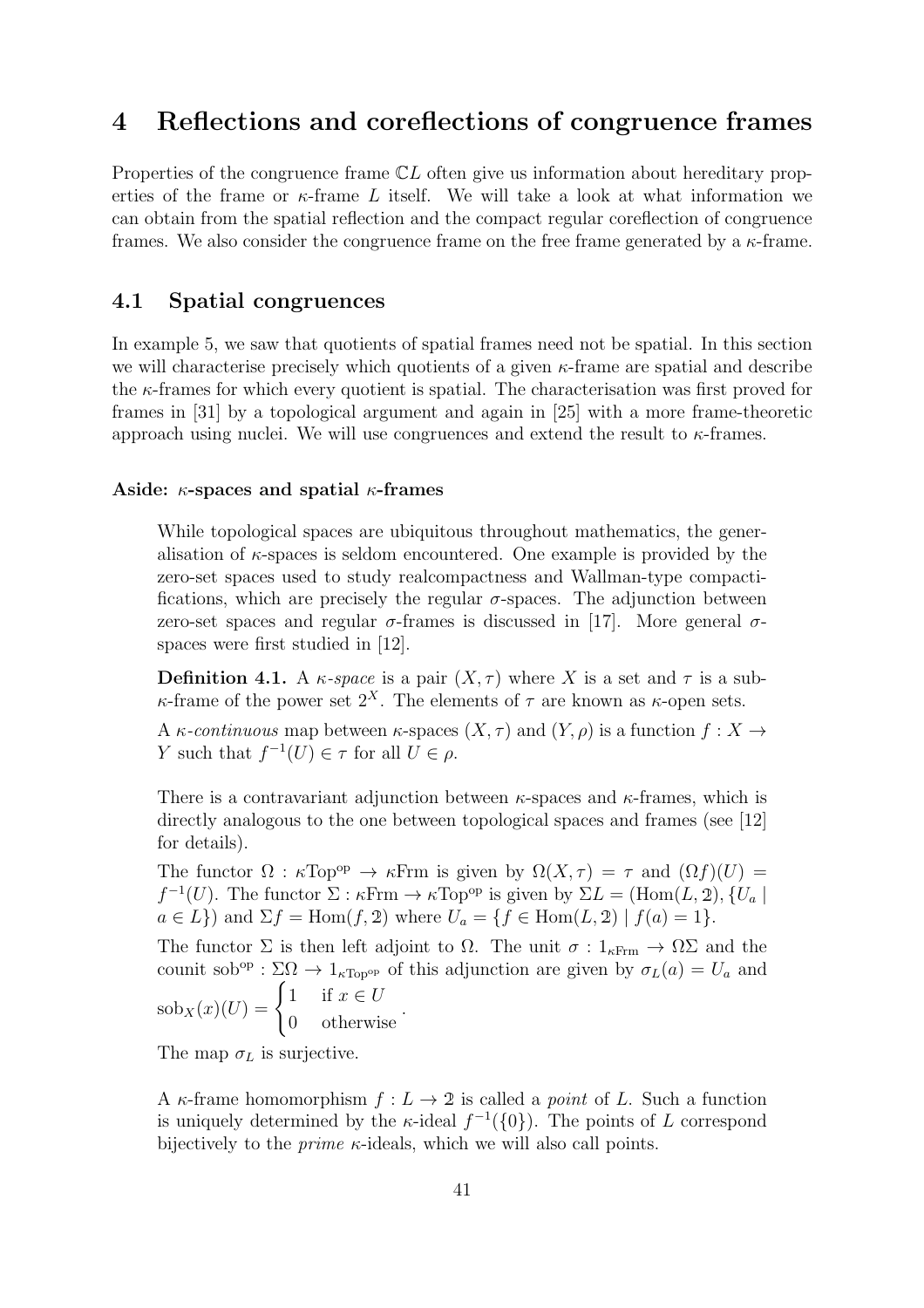**Definition 4.2.** A  $\kappa$ -ideal I on a  $\kappa$ -frame is called *prime* if whenever  $x \wedge y \in I$ , either  $x \in I$  or  $y \in I$ .

**Lemma 4.3.** A  $\kappa$ -ideal I on a  $\kappa$ -frame L is prime if and only if I is a prime element of  $\mathfrak{H}_{\kappa}L$ .

**Definition 4.4.** A  $\kappa$ -frame L is called *spatial* if the map  $\sigma_L : L \to \Omega \Sigma L$  is an isomorphism.

<span id="page-45-0"></span>**Proposition 4.5.** A  $\kappa$ -frame is spatial if and only if every principal  $\kappa$ -ideal is a meet of prime κ-ideals.

**Definition 4.6.** A congruence C on a  $\kappa$ -frame L is called *spatial* if the quotient  $L/C$  is spatial.

*Remark 4.7.* If X is a topological space, a subspace  $A \subseteq X$  induces a spatial congruence as described in section [2.4.](#page-16-1) However, it is possible that a congruence  $C$  on  $L$  is spatial without being induced by any subspace of X. The congruence  $\partial_{p_\omega}$  on  $\Omega(\mathbb{N})$  from example [10](#page-41-1) is one such example. However, it is shown in [\[26,](#page-54-4) pp. 99–103] that this can never happen when  $X$  is sober.

*Remark 4.8.* Recall that an element a in a frame L is called spatial if it is the meet of prime elements. This should not cause confusion however, since we will shortly show that a congruence is spatial if and only if it is a spatial element of CL.

We assume throughout this subsection that L is a  $\kappa$ -frame. We begin with a characterisation of the prime elements of CL.

**Lemma 4.9.** An element of  $\mathbb{C}L$  is prime if and only if it is of the form  $\partial_P$  where P is a prime κ-ideal.

*Proof.* The prime elements of  $\mathbb{C}L$  are in one-to-one correspondence with the frame homomorphisms from  $\mathbb{C}L$  to 2, while universal property of  $\mathbb{C}L \cong \mathfrak{H}_{\kappa} \mathfrak{C}L$  gives a correspondence between frame homomorphisms from  $\mathbb{C}L$  to 2 and  $\kappa$ -frame homomorphisms from L to 2.



<span id="page-45-1"></span>A prime element C of  $\mathbb{C}L$  is then an element such that  $c\ell(\ker \overline{f}) = \nabla_C$  for some  $\kappa$ -frame map  $f: L \to 2$ . By lemma [2.57,](#page-27-1) we find that  $C = \text{ker } f$ . The map f corresponds to a prime  $\kappa$ -ideal P so that  $\nabla P = c\ell(\ker f)$ . Finally, ker f is clear since 2 is Boolean and so  $C = \ker f = \partial_P$ .  $\Box$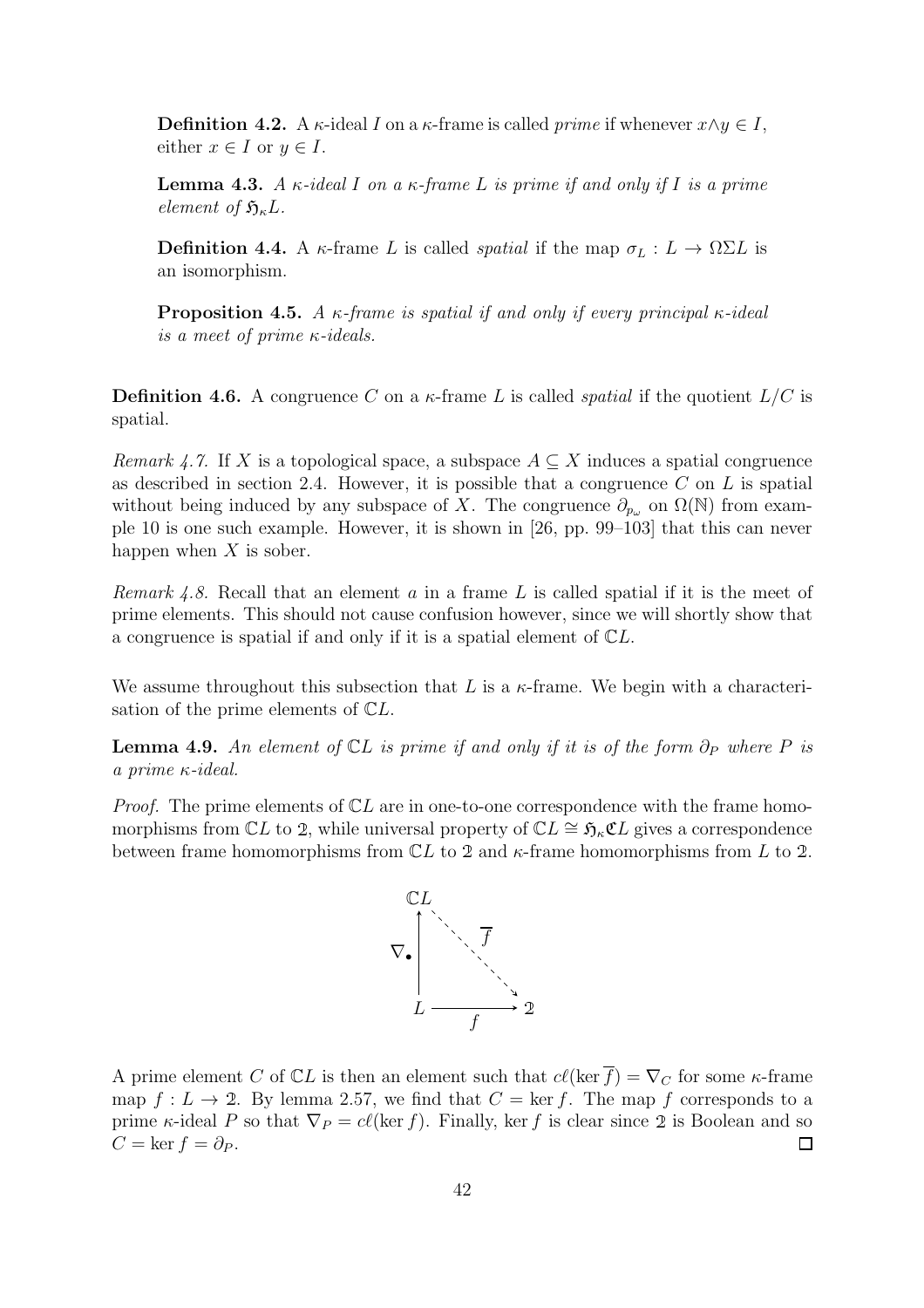**Lemma 4.10.** If  $P \in \mathfrak{H}_{\kappa}L$  is prime, then  $(x, y) \in \partial_P$  if and only if  $x \in P \iff y \in P$ .

*Proof.* By corollary [2.36,](#page-22-3)  $(x, y) \in \partial_P$  if and only if  $x \wedge z \in P \iff y \wedge z \in P$  for all  $z \in L$ . For  $z \in P$ , this condition always holds. But when  $z \notin P$ , we have  $x \wedge z \in P$  if and only if  $x \in P$  since P is prime. There is always such a z since  $P \neq 1$  and we obtain the desired result.  $\Box$ 

**Lemma 4.11.** L is spatial if and only if the intersection of the primes in  $CL$  is 0.

*Proof.* By proposition [4.5,](#page-45-0) L is spatial if and only if for every  $x, y \in L$  with  $x < y$ , there is a prime  $\kappa$ -ideal P such that  $x \in P$ , but  $y \notin P$ . But by lemma [4.10,](#page-45-1)  $x \in P$  and  $y \notin P$ just means that  $(x, y) \notin \partial_P$ . So L is spatial precisely when  $(x, y) \in \bigwedge_{P \text{ prime}} \partial_P$  implies  $x = y$ . The result follows.  $\Box$ 

**Corollary 4.12.** A congruence C is spatial if and only if it is an intersection of primes in CL.

*Proof.* We simply use  $\mathbb{C}(L/C) \cong \uparrow C \subseteq \mathbb{C}L$  and apply the previous lemma, noting that the prime elements in  $\uparrow C$  are precisely the prime elements in  $\mathbb{C}L$  lying above C.  $\Box$ 

**Corollary 4.13.** The frame  $CL$  is spatial if and only if every quotient of  $L$  is spatial.

Remark 4.14. In section [3.5](#page-38-0) we discussed the Skula biframe of a frame L. In light of the above and lemma [3.35,](#page-39-0) we may conclude that  $Sk\Sigma L$  is the strictly zero-dimensional biframe of spatial congruences on L.

**Theorem 4.15.**  $\Omega\Sigma(L/C) \cong L/\sigma(C)$  where  $\sigma$  is the spatial reflection of  $\mathbb{C}L$ .

*Proof.* We know that  $\Omega \Sigma (L/C)$  is the largest spatial quotient of  $L/C$ . This corresponds to the smallest spatial congruence lying above  $C$  in  $\mathbb{C}L$ . But a congruence is spatial if and only if it is the intersection of prime congruences and  $\sigma(C) = \bigwedge \{ \partial_P \mid \partial_P \geq C, \partial_P \text{ prime} \}$ is then the smallest such congruence above C.  $\Box$ 

#### <span id="page-46-0"></span>4.2 Compactification of congruence frames

**Definition 4.16.** A frame L is called *hereditarily κ-Lindelof* if all of its quotients are  $\kappa$ -Lindelöf.

**Lemma 4.17.** A frame L is hereditarily  $\kappa$ -Lindelöf if and only if every element  $a \in L$ is  $κ$ -Lindelöf.

*Proof.* If L is hereditarily  $\kappa$ -Lindelöf, then every open quotient  $L/\Delta_a \cong \downarrow a$  is  $\kappa$ -Lindelöf and thus every element  $a \in L$  is  $\kappa$ -Lindelöf.

Conversely, suppose every element of L is  $\kappa$ -Lindelöf. Let  $h : L \rightarrow M$  be a surjective frame homomorphism. For any join  $a = \bigvee_{\alpha \in I} x_{\alpha}$  in M, we can consider  $b = \bigvee_{\alpha \in I} h_*(x_{\alpha})$ in L. Since b is  $\kappa$ -Lindelöf, this has a subcover of cardinality less than  $\kappa$ ,  $b = \bigvee_{\alpha \in J} b_*(x_\alpha)$ . But h is surjective, so  $hh_* = id_M$  and thus  $a = h(b)$  and  $\bigvee_{\alpha \in J} x_\alpha$  is a subcover of  $\bigvee_{\alpha \in I} x_\alpha$ of the appropriate cardinality.  $\Box$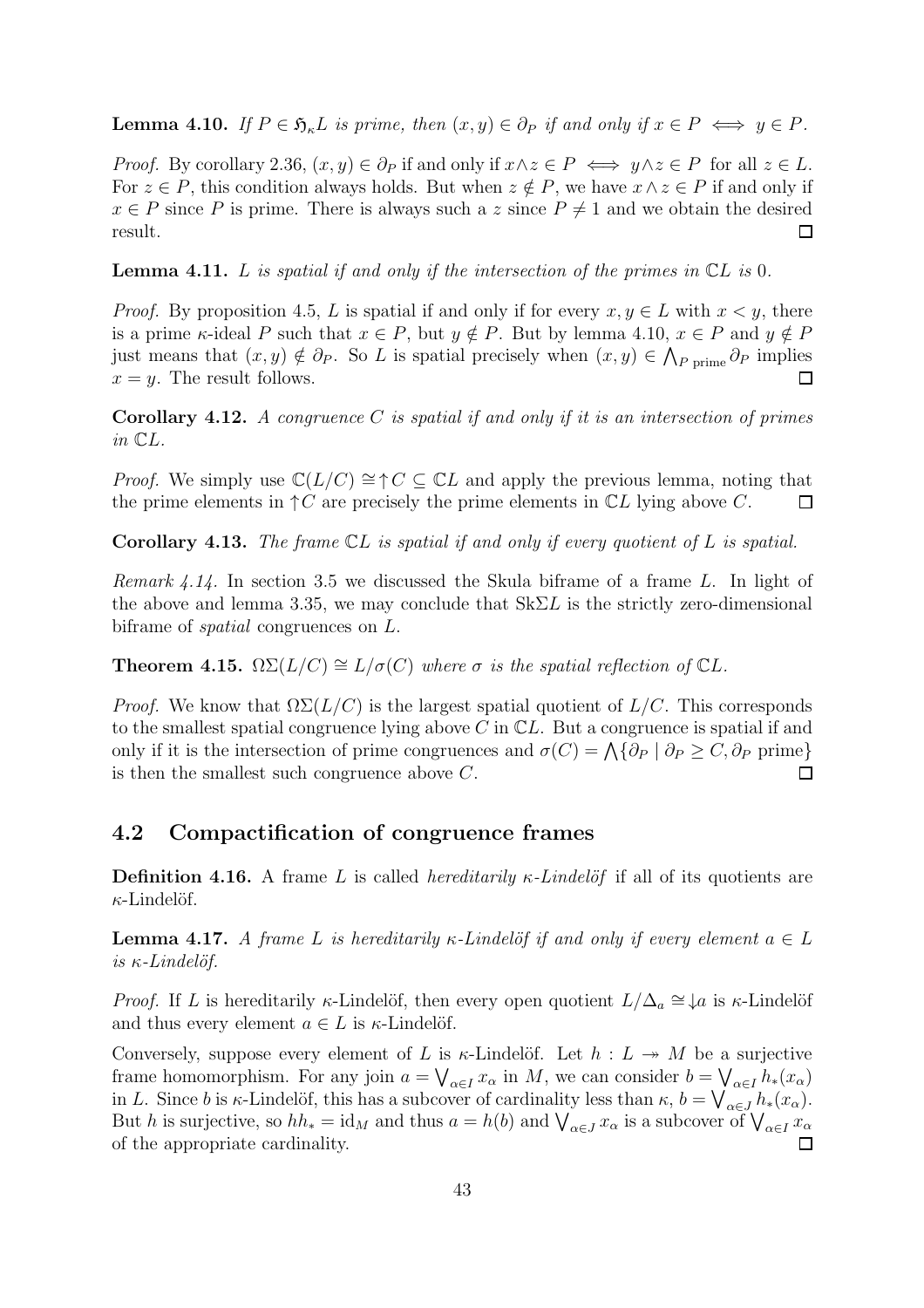It is shown in [\[6\]](#page-53-15) that a congruence frame  $CL$  is compact if and only if the frame L is Noetherian. Their proof easily generalises to give the following lemma. We use  $\mathbb{C}_{\kappa}L$  to denote the frame of  $\kappa$ -frame congruences on a *frame L*.

Lemma 4.18. Let L be a frame. The following are equivalent.

- <span id="page-47-0"></span>1.  $CL$  is  $\kappa$ -Lindelöf
- 2. L hereditarily  $\kappa$ -Lindelöf
- 3.  $CL = \mathbb{C}_{\kappa}L$  (i.e. every  $\kappa$ -frame congruence on L is a frame congruence)

*Proof.*  $(1 \Rightarrow 2)$  Since  $\nabla_a \in \mathbb{C}L$  is complemented, it is a  $\kappa$ -Lindelöf and, since  $\nabla_a$  is injective, so is  $a \in L$ .

 $(2 \Rightarrow 3)$  Since L is hereditarily  $\kappa$ -Lindelöf, so is  $L \times L$ . So arbitrary joins in  $L \times L$  may be replaced by ones of cardinality less than  $\kappa$ . Thus any sub- $\kappa$ -frame of  $L \times L$  is already a subframe and any  $\kappa$ -frame congruence on L is a frame congruence.

 $(3 \Rightarrow 1)$  This follows directly from corollary [2.53.](#page-26-1)

The above lemma prompts us to consider the relationship between  $\mathbb{C}_{\kappa}L$  and  $\mathbb{C}L$  in general. If  $S \subseteq L \times L$ , we will use  $\langle S \rangle_{\kappa}$  to denote the *κ*-frame congruence generated by S and  $\langle S \rangle_{\text{Frm}}$  for the frame congruence generated by S. We recall that  $\mathbb{C}_{\kappa}L$  has a natural biframe structure,  $(\mathbb{C}_{\kappa}L, \langle \nabla_a | a \in L \rangle, \langle \Delta_a | a \in L \rangle).$ 

**Lemma 4.19.** The map  $h : \mathbb{C}_{\kappa}L \to \mathbb{C}L$  given by  $h(C) = \langle C \rangle_{\text{Frm}}$  is a dense surjective biframe homomorphism and thus represents a biframe  $\kappa$ -Lindelöfication of  $\mathbb{C}L$ .

*Proof.* Notice that if  $C = \langle (c_{\gamma}, c'_{\gamma}) \mid \gamma \in I \rangle_{\kappa}$  is a  $\kappa$ -frame congruence on L, then  $h(C)$  =  $\langle (c_{\gamma}, c'_{\gamma}) \mid \gamma \in I \rangle_{\text{Frm}}$  and so h clearly preserves joins.

By lemma [2.13,](#page-18-1) principal closed and open  $\kappa$ -frame congruences coincide and with closed and open frame congruences. Furthermore, since meets of congruences are simply intersections, arbitrary meets of these also coincide and are thus preserved by  $h$ . In particular, h preserves finite meets of principal congruences, but these form a generating set of  $\mathbb{C}_{\kappa}L$ and thus h preserves all finite meets by distributivity.

Therefore,  $h$  is a frame homomorphism. Furthermore,  $h$  is evidently part-preserving and thus a biframe homomorphism. Surjectivity is obvious since every (closed/open) frame congruence is also a (principal closed/open)  $\kappa$ -frame congruence, while density is clear since if  $(x, y) \in C$  then certainly  $(x, y) \in h(C)$ . The map  $h : \mathbb{C}_{\kappa} L \to \mathbb{C} L$  is then a κ-Lindelö<br/>fication since  $\mathbb{C}_\kappa L$  is κ-Lindelöf and zero-dimensional.  $\Box$ 

Remark 4.20. Note that by corollary [2.36](#page-22-3) a clear  $\kappa$ -frame congruence  $\partial_a$  coming from a principal ideal and the frame congruence  $\partial_a$  coincide. So by lemma [2.39,](#page-22-0) we might also describe  $h(C)$  as  $\bigwedge \{ \partial_a \mid \partial_a \geq C \}.$ 

It is natural to ask what kind of  $\kappa$ -Lindelöfication this might be. In particular, is it universal? We will examine this question further for  $\kappa = \aleph_0$  and  $\kappa = \aleph_1$ .

**Theorem 4.21.** The compactification  $h : \mathbb{C}_{\aleph_0}L \rightarrow \mathbb{C}L$  described above is the universal biframe compactification of CL.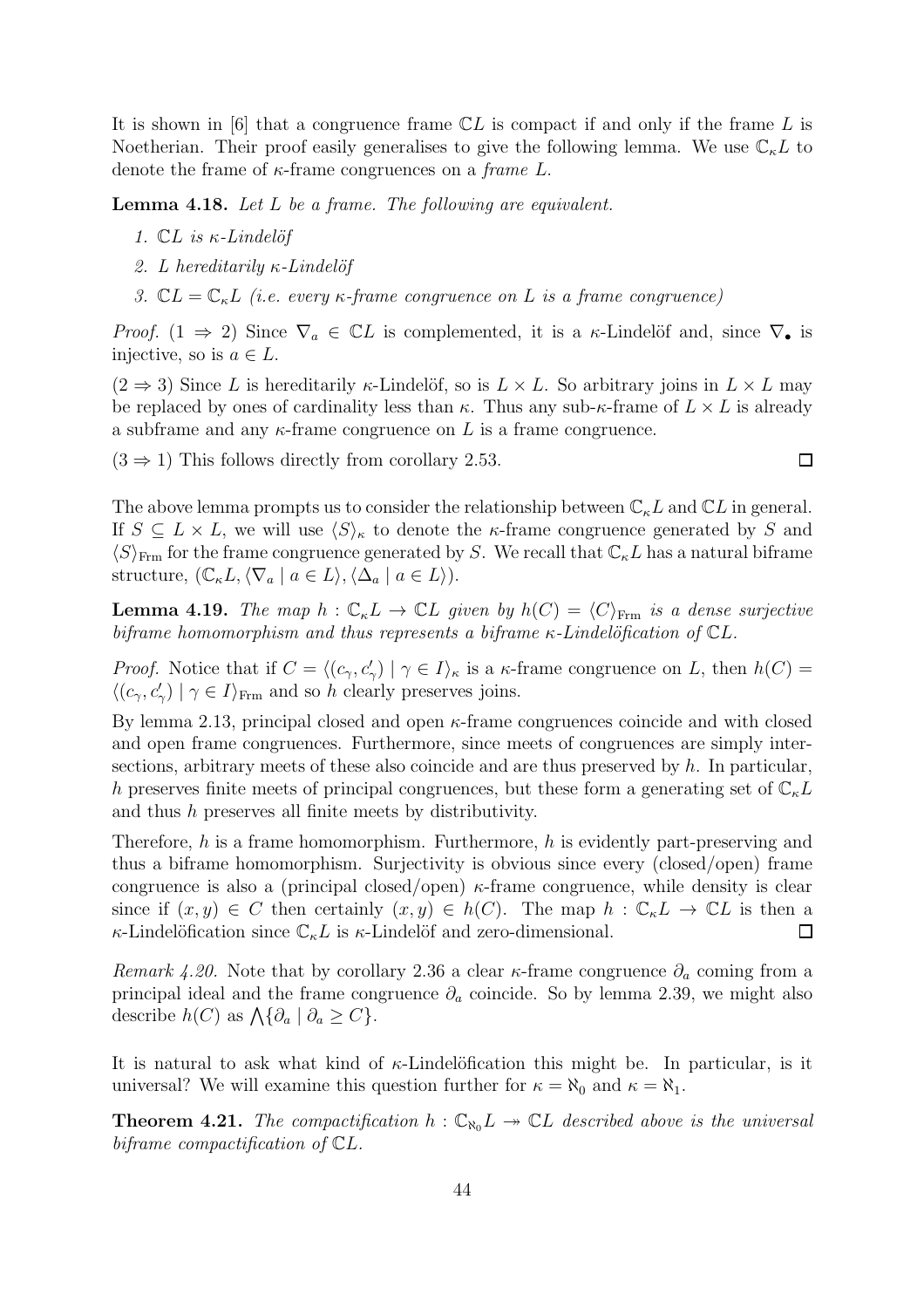*Proof.* We consider the biframe strong inclusion induced by h on  $\mathbb{C}L$ . We have  $A \triangleleft_i B$  in  $\mathbb{C}L$  if and only if  $A' \prec_i B'$  in  $\mathbb{C}_{\aleph_0}L$  for some  $A', B' \in (\mathbb{C}_{\aleph_0}L)_i$  with  $A = h(A'), B = h(B').$ If we show  $A \prec_i B$  in  $\mathbb{C}L$  implies  $A \lhd_i B$ , then h is universal.

If  $\nabla_a \prec_1 \nabla_b$  then  $\Delta_a \vee \nabla_b = 1$  in  $\mathbb{C}L$ . But then  $\Delta_a \vee \nabla_b = 1$  in  $\mathbb{C}_{\aleph_0}L$  by lemma [2.16.](#page-19-1) So  $\nabla_a \prec_1 \nabla_b$  in  $\mathbb{C}_{\aleph_0}L$  and clearly  $h(\nabla_a) = \nabla_a$  and  $h(\nabla_b) = \nabla_b$ .

If  $A = \bigvee_{\alpha} \Delta_{a_{\alpha}}, B = \bigvee_{\beta} \Delta_{b_{\beta}}$  and  $A \prec_2 B$  then there is a  $\nabla_c$  such that  $A \wedge \nabla_c = 0$  and  $B \vee \nabla_c = 1$  in  $\mathbb{C}L$ . So  $\tilde{A} \leq \Delta_c \leq B$ .

We now work in  $\mathbb{C}_{\aleph_0}L$ . Let  $A' = \bigvee_{\alpha} \Delta_{a_{\alpha}}$  and  $B' = \bigvee {\{\Delta_x \mid \Delta_x \leq B\}}$ . We have  $A = h(A')$ and  $B = h(B')$ . Now  $A \leq \Delta_c$  means  $\Delta_{a_\alpha} \leq \Delta_c$  for all  $\alpha$  and so  $A' \leq \Delta_c$ . Also,  $\Delta_c \leq B$ implies  $\Delta_c \leq B'$ . Thus  $A' \prec_2 B'$ .  $\Box$ 

We obtain a result of [\[4\]](#page-53-3) as a corollary.

Definition 4.22. A biframe is called *strongly zero-dimensional* if its universal biframe compactification is zero-dimensional.

Corollary 4.23. The congruence biframe is strongly zero-dimensional.

<span id="page-48-0"></span>Zero-dimensional compactifications are best analysed through their complemented elements. The complemented elements of  $\mathbb{C}_{\aleph_0}L$  have a particularly nice form.

**Lemma 4.24.** The complemented elements in  $\mathbb{C}_{\aleph_0}L$  are precisely the finitely generated congruences.

Proof. The open and closed congruences are obviously complemented. Since finitely generated congruences are simply finite joins of finite meets of these, they are complemented too. Conversely, suppose C is a complemented congruence in  $\mathbb{C}_{\aleph_0}L$ . Then C is compact and thus any generating set for C may be replaced by a finite one.  $\Box$ 

*Example 12.* The compactification  $h : \mathbb{C}_{\aleph_0} L \to \mathbb{C} L$  need not be a universal frame compactification. If h were a universal zero-dimensional compactification, then every complemented element of  $\mathbb{C}L$  would be an image of a complemented element (see [\[1\]](#page-53-10)). It therefore suffices to exhibit a complemented element of  $\mathbb{C}L$ , which is not finitely generated. Let L be the chain  $\omega + 1$ . The congruence  $\langle (2n, 2n + 1) | n \langle \omega \rangle$  is complemented, but not finitely generated.

Remark 4.25. In [\[14\]](#page-53-2) the congruence biframe is introduced in order to describe the frame analogue of the Pervin quasi-uniformity. This quasi-uniformity, now known as the Frith quasi-uniformity, is totally bounded and has  $(\prec_1, \prec_2)$  as its corresponding strong inclusion. Thus, the universal biframe compactification  $h : \mathbb{C}_{\aleph_0} L \to \mathbb{C} L$  constructed above is in fact the *bicompletion* of  $CL$  with respect to the Frith quasi-uniformity.

<span id="page-48-1"></span>We now consider the  $\kappa = \aleph_1$  case and the Lindelöfication  $h : \mathbb{C}_{\aleph_1}L \to \mathbb{C}L$ , though other choices of  $\kappa$  are very similar. Studying this Lindelöfication involves determining the cozero elements of  $\mathbb{C}_{\aleph_1}L$  and  $\mathbb{C}L$ .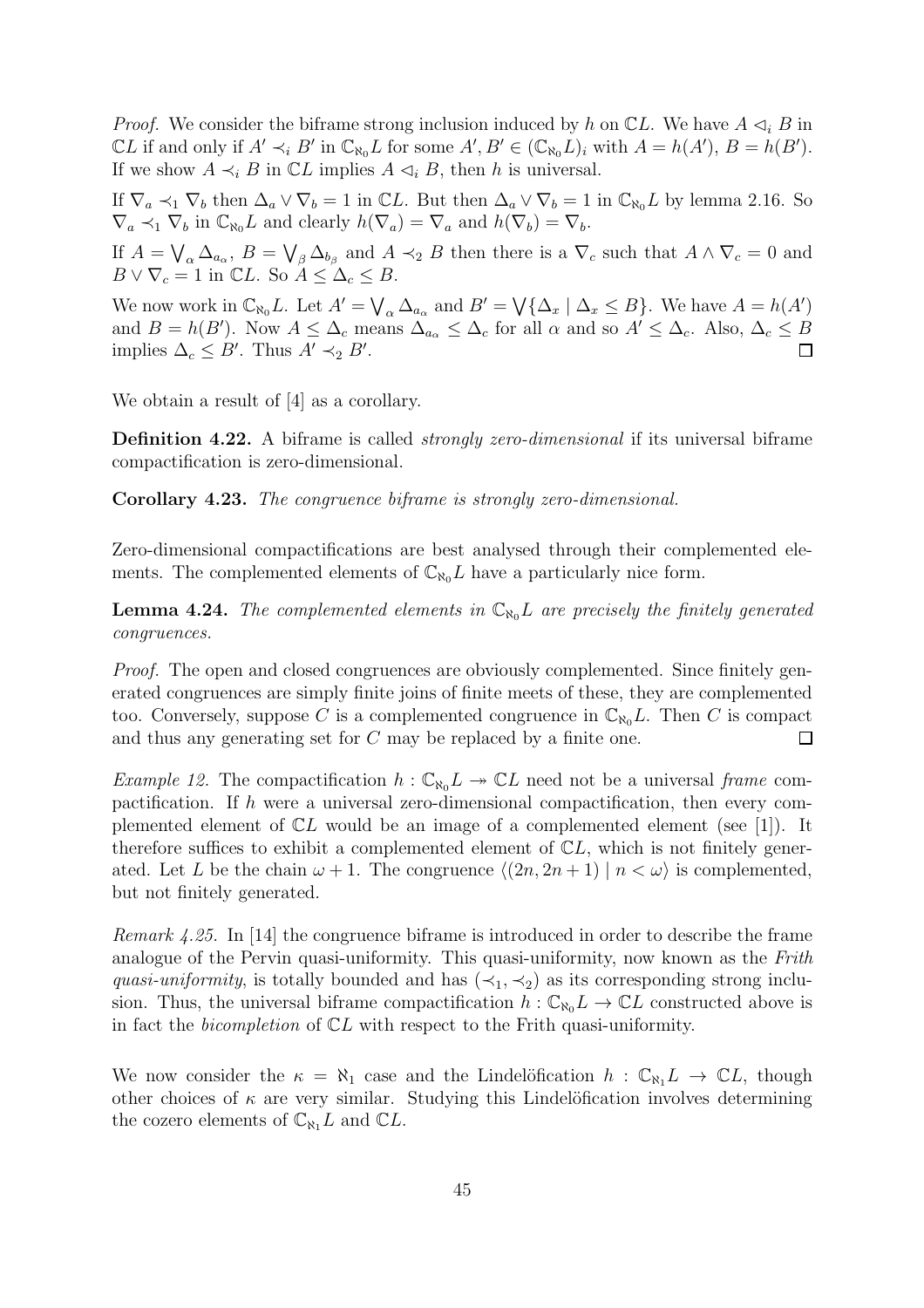**Lemma 4.26.** The cozero elements of  $\mathbb{C}_{\aleph_1}L$  are precisely the countably generated congruences.

*Proof.* It is shown in  $[7]$  that the cozero elements of a Lindelöf frame are precisely the Lindelöf elements. The proof then proceeds as for lemma [4.24.](#page-48-0)  $\Box$ 

<span id="page-49-2"></span>**Lemma 4.27.** The σ-biframe Coz  $CL$  of biframe cozero elements of  $CL$  is the σ-biframe of countably generated congruences.

*Proof.* Every element in the first part of  $\text{Coz }\mathbb{C}L$  is complemented and thus cozero. Similarly, every open congruence in  $\Delta L$  is cozero, as are countable joins of open congruences.

Now let  $A \in \Delta L$  be a cozero element. Then  $A = \bigvee_{n \in \mathbb{N}} A_n$  with  $A_n \prec A_2$  A for each n. Now if  $A_n \prec_2 A$ , there is a  $b_n \in L$  such that  $A_n \wedge \overline{\nabla}_{b_n} = 0$  and  $A \vee \nabla_{b_n} = 1$ . Thus  $A_n \leq \Delta_{b_n} \leq A$  and so  $A = \bigvee_{n \in \mathbb{N}} \Delta_{b_n}$  is countably generated.

The total part of the cozero  $\sigma$ -biframe is then the  $\sigma$ -frame generated by the above cozero elements and thus consists of the countably generated congruences.  $\Box$ 

**Lemma 4.28.** The map  $h : \mathbb{C}_{\aleph_1}L \to \mathbb{C}L$  is a universal biframe Lindelöfication if and only if every countably generated  $\sigma$ -frame congruence on L is a frame congruence.

*Proof.* The universal biframe Lindelöfication of  $CL$  is given by  $\lambda : \mathfrak{H}Coz \mathbb{C}L \to \mathbb{C}L$ with  $I \mapsto \bigvee I$  where Coz and  $\mathfrak{H}$  are respectively the biframe cozero and biframe  $\sigma$ -ideal functors. Thus,  $h: \mathbb{C}_{\aleph_1}L \to \mathbb{C}L$  is universal if and only if h induces an isomorphism of the biframe cozero elements of  $\mathbb{C}_{\aleph_1}L$  and  $\mathbb{C}L$ , which by lemmas [4.26](#page-48-1) and [4.27](#page-49-2) are the countably generated  $\sigma$ -frame and frame congruences respectively.

If every element of countably generated  $\sigma$ -frame congruence is a frame congruence, then  $\cos h$  acts as the identity map and thus h is universal.

Conversely, suppose h is universal and so  $Coz h$  is an isomorphism. Notice that h acts as the identity on principal congruences. So letting  $C \in \text{Coz } \mathbb{C}_{\aleph_1} L$ , we have  $\langle (a, b) \rangle \leq C$  if and only if  $\langle (a, b) \rangle \leq h(C)$ . But this means  $(a, b) \in C$  if and only if  $(a, b) \in h(C)$  and  $\Box$ thus  $C = h(C)$  and C is a frame congruence.

Remark 4.29. I do not have an example of a countably generated  $\sigma$ -frame congruence on a frame that is not a frame congruence. If no such example exists then  $h : \mathbb{C}_{\aleph_1} L \to L$  is always universal, just as for the compactification  $h_{\aleph_0}: \mathbb{C}_{\aleph_0} L \to L$ . This is an opportunity for further investigation.

#### <span id="page-49-0"></span>4.3 Coherent congruences

The following result provides a link between the  $\kappa$ -frame congruences on a  $\kappa$ -frame L and the frame congruences on the frame freely generated by  $L$ . This was observed in [\[11\]](#page-53-5) for  $\kappa = \aleph_0$ , but we show that it holds in general.

<span id="page-49-1"></span>**Lemma 4.30.** Let L be a  $\kappa$ -frame. There is an injective frame homomorphism  $\iota : \mathbb{C} \mathbb{L} \hookrightarrow$  $\mathbb{C}\mathfrak{H}_{\kappa}L$ . Furthermore,  $\mathfrak{H}_{\kappa}(L/C) \cong \mathfrak{H}_{\kappa}L/\iota(C)$  and the latter quotient map is  $\kappa$ -proper.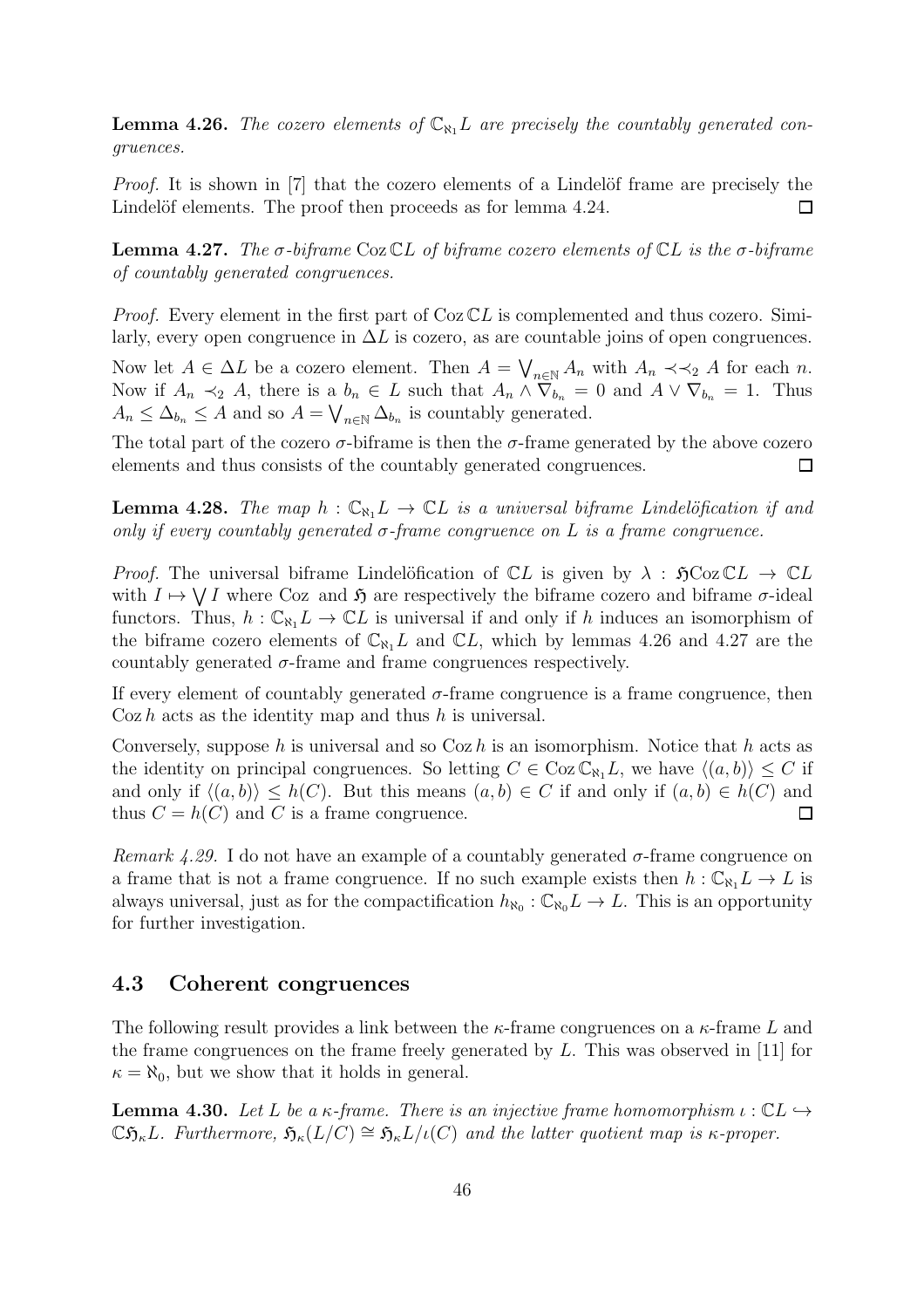*Proof.* We define  $\iota$  using the universal properties of  $\mathfrak{C}L$  and  $\mathfrak{H}_{\kappa}$  as in the following diagram.



By commutativity,  $\iota(\nabla_a) = \nabla_{\downarrow a}$  and so  $\iota(C) = \langle (\downarrow a, \downarrow b) \mid (a, b) \in C \rangle$ .

If  $I, J \in \mathfrak{H}_{\kappa}L$ , we will write  $I \sqsubseteq_C J$  if  $(\forall a \in I)(\exists b \in J)$   $(a, b) \in C$ . This is a pre-order which is closed under finite meets,  $\kappa$ -joins and  $\kappa$ -directed joins. Thus  $\widehat{C} = \sqsubseteq_C \cap \sqsubseteq_C^{\text{op}}$  is a congruence on  $\mathfrak{H}_{\kappa}L$ . We show that  $\iota(C) = \widehat{C}$ .

Certainly,  $\iota(C) \leq \widehat{C}$ . Now let  $(I, J) \in \widehat{C}$ . Then  $(\forall a \in I)(\exists b_a \in J)$   $(\downarrow a, \downarrow b_a) \in \iota(C)$ . So  $I = \bigvee_{a \in I} \downarrow a \sim_{\iota(C)} \bigvee_{a \in I} \downarrow b_a := K \leq J$ . Similarly, we have a  $K' \in \mathfrak{H}_{\kappa}L$  such that  $J \sim_{\iota(C)} K' \leq I$ . Thus  $(I, J) = (I, K) \vee (K', J) \in \iota(C)$  and  $\hat{C} \leq \iota(C)$  as required.

Therefore  $(\downarrow a, \downarrow b) \in \iota(C) \iff (a, b) \in C$  and  $\iota$  is injective.

Now let  $f = \mathfrak{H}_{\kappa} \nu_C$  where  $\nu_C : L \twoheadrightarrow L/C$  is a quotient map. Clearly f is surjective,  $\kappa$ -proper and ker  $f > \widehat{C}$ . We show that ker  $f < \widehat{C}$ .

Suppose  $(I, J) \in \text{ker } f$ . We may express J as a  $\kappa$ -directed join  $J = \bigvee_{\alpha} \downarrow b_{\alpha}$ . Then  $f(I) = f(J) = \bigvee_{\alpha} \downarrow \nu_C(b_{\alpha})$ , which is also  $\kappa$ -directed and so  $f(I) = \bigcup_{\alpha} \downarrow \nu_C(\bar{b}_{\alpha})$ . If  $a \in I$ , then  $\nu_C(a) \in f(I)$  and so  $\nu_C(a) \leq \nu_C(b_\beta)$  for some  $\beta$ . We find that  $b_\beta \wedge a \in J$  and also  $(a, b_{\beta} \wedge a) \in C$ . Therefore  $I \sqsubseteq J$ . Similarly, we find  $J \sqsubseteq I$  and hence  $(I, J) \in C$ .

Thus, ker  $f = \widehat{C}$  and  $\mathfrak{H}_{\kappa}L/\widehat{C} \cong \mathfrak{H}_{\kappa}(L/C)$ .

**Definition 4.31.** Let L be a  $\kappa$ -coherent frame. We call a congruence C on L a  $\kappa$ -coherent congruence if it is generated by pairs of  $\kappa$ -Lindelöf elements of L.

Remark 4.32. Notice that a congruence on a  $\kappa$ -coherent frame L is  $\kappa$ -coherent if and only if it lies in the subframe of  $CL$  generated by all the closed congruences and the open congruences of the form  $\Delta_a$  where a is  $\kappa$ -Lindelöf element of L.

<span id="page-50-0"></span>Corollary 4.33. Let L be a  $\kappa$ -coherent frame. A quotient  $L/C$  is  $\kappa$ -coherent with  $\kappa$ proper quotient map if and only if the congruence C is  $\kappa$ -coherent.

Proof. The backward direction follows directly from the previous lemma. We now show the forward direction.

Suppose  $q: L \twoheadrightarrow L/C$  is a  $\kappa$ -proper map between  $\kappa$ -coherent frames. Let Lind L denote the  $\kappa$ -Lindelöf elements of L. Then  $q(\text{Lind } L) \subseteq \text{Lind } L/C$ . Now since L is  $\kappa$ -coherent,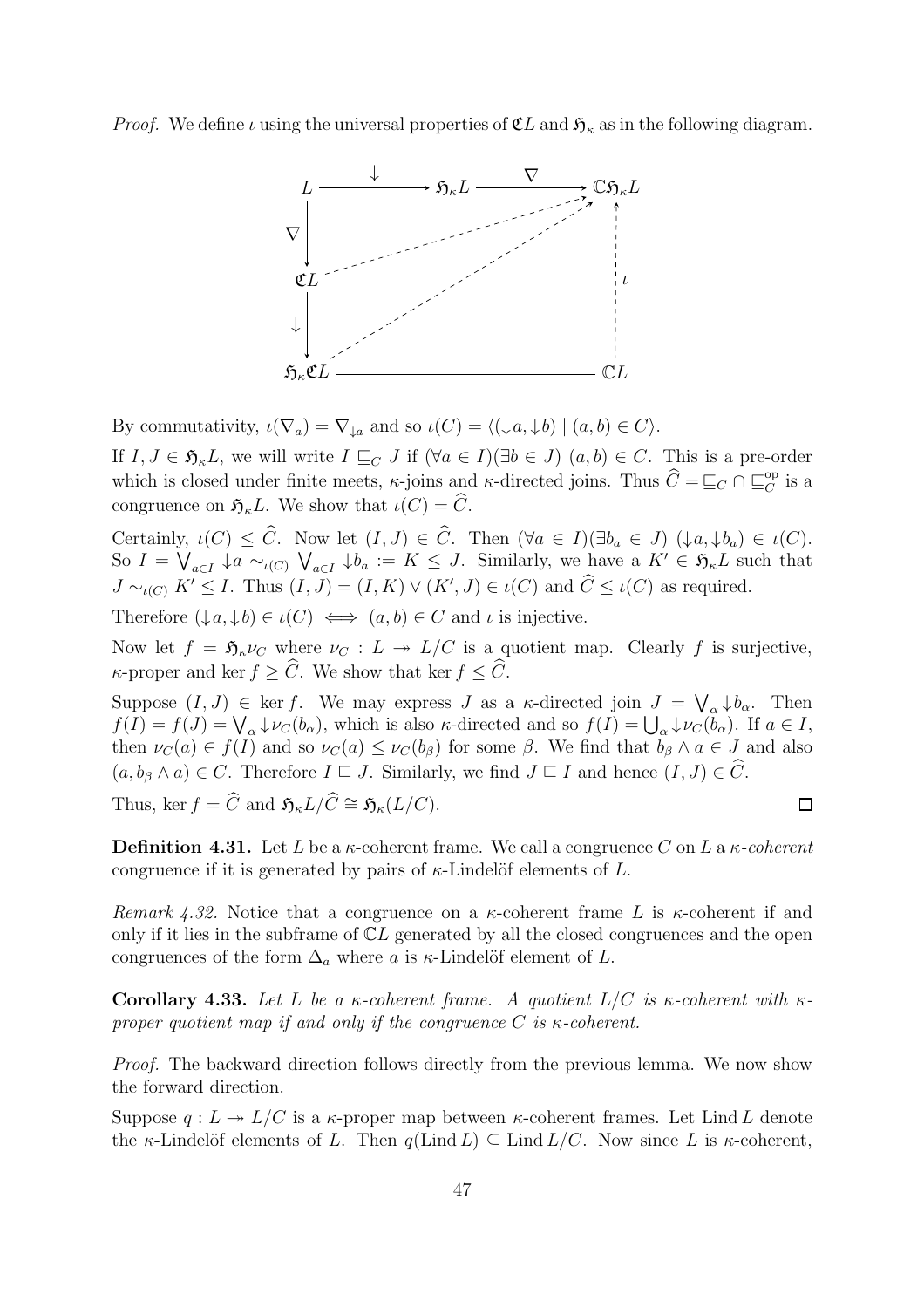Lind L is closed under finite meets and  $\kappa$ -joins and generates L under arbitrary joins. Similar results hold for  $q(\text{Lind } L)$  since q is a surjective frame map. But every element of Lind  $L/C$  is then a  $\kappa$ -join of elements of  $q(\text{Lind } L)$  and thus  $q(\text{Lind } L) = \text{Lind } L/C$ . Hence q induces a surjective  $\kappa$ -frame homomorphism  $\tilde{q}$  : Lind  $L \to L$  lind  $L/C$  and  $q = \mathfrak{H}_{\kappa} \tilde{q}$ so that  $C = \iota(\ker \tilde{q})$ .  $\Box$ 

<span id="page-51-0"></span>An especially interesting application of the above is to completely regular  $\kappa$ -Lindelöf frames.

Corollary 4.34. Let L be a completely regular  $\kappa$ -Lindelöf frame for  $\kappa \geq \aleph_1$ . The  $\kappa$ -Lindelöf quotients of L are precisely the quotients by  $\kappa$ -coherent congruences.

*Proof.* By [\[22\]](#page-54-0), every completely regular  $\kappa$ -Lindelöf (with  $\kappa \geq \aleph_1$ ) is  $\kappa$ -coherent and furthermore,  $\kappa$ -Lindelöf quotients of these have  $\kappa$ -proper quotients maps. We may now apply corollary [4.33.](#page-50-0)  $\Box$ 

In fact, we can say even more. For simplicity, we now restrict ourselves to the  $\kappa = \aleph_1$ case, but everything can be generalised to any  $\kappa \geq \aleph_1$  (and even to  $\kappa = \aleph_0$  if we substitute in zero-dimensionality for complete regularity).

**Definition 4.35.** A map  $f: L \to M$  of completely regular frames is called *coz-onto* if  $\cos f$  is surjective.

<span id="page-51-1"></span>**Theorem 4.36.** Let L be a completely regular Lindelöf frame and  $q: L \rightarrow L/C$  a cozonto frame quotient. Then the canonical map  $g: L/u_*(C) \to L/C$  is the universal Lindelöfication of  $L/C$ .

*Proof.* Let  $r: L \twoheadrightarrow L/u_*(C)$  so that  $q = g \circ r$  and  $Coz q = Coz g \circ Coz r$ .

By corollary [4.34,](#page-51-0)  $L/u_*(C)$  is Lindelöf. Thus q is the universal Lindelöfication if and only if  $\cos q$  is an isomorphism.

Notice that ker(Coz q) =  $\iota_*(\ker q) = \iota_*(C)$  and similarly ker(Coz r) =  $\iota_*(C)$ . But Coz r is surjective since  $L/\mu_*(C)$  is Lindelöf as in corollary [4.34](#page-51-0) and Coz q is surjective by assumption. So the map  $\cos g$  is an isomorphism as required.  $\Box$ 

Remark 4.37. Note that we may compute  $u_*(C)$  as  $u_*(C) = \langle (a, b) \in C \mid a, b \in C_0Z \}$ .

Remark 4.38. The spatial analogue of corollary [4.34](#page-51-0) and theorem [4.36](#page-51-1) was proven in [\[9\]](#page-53-6). The notion of a coz-onto quotient corresponds to a z-embedded subspace, Lindelöfication corresponds to realcompactification and  $\sigma$ -coherent congruences to  $G_{\delta}$ -closed subsets. The frame of  $\sigma$ -coherent congruences is analogous to the  $G_{\delta}$ -modification of a Tychonoff space, which is the topology generated by the set of zero sets in the original space.

Just as congruence frames provide insight into the  $\kappa$ -Lindelöf quotients of completely regular frames, so can our knowledge of  $\kappa$ -Lindelöf quotients tell us about congruence frames. Consider the following well-known result.

**Lemma 4.39.** Let L be a frame and  $(C_{\alpha})_{\alpha \in I}$  a family of congruences on L with  $|I| < \kappa$ and such that  $L/C_{\alpha}$  is  $\kappa$ -Lindelöf for all  $\alpha \in I$ . Then  $L/(\bigwedge_{\alpha \in I} C_{\alpha})$  is  $\kappa$ -Lindelöf.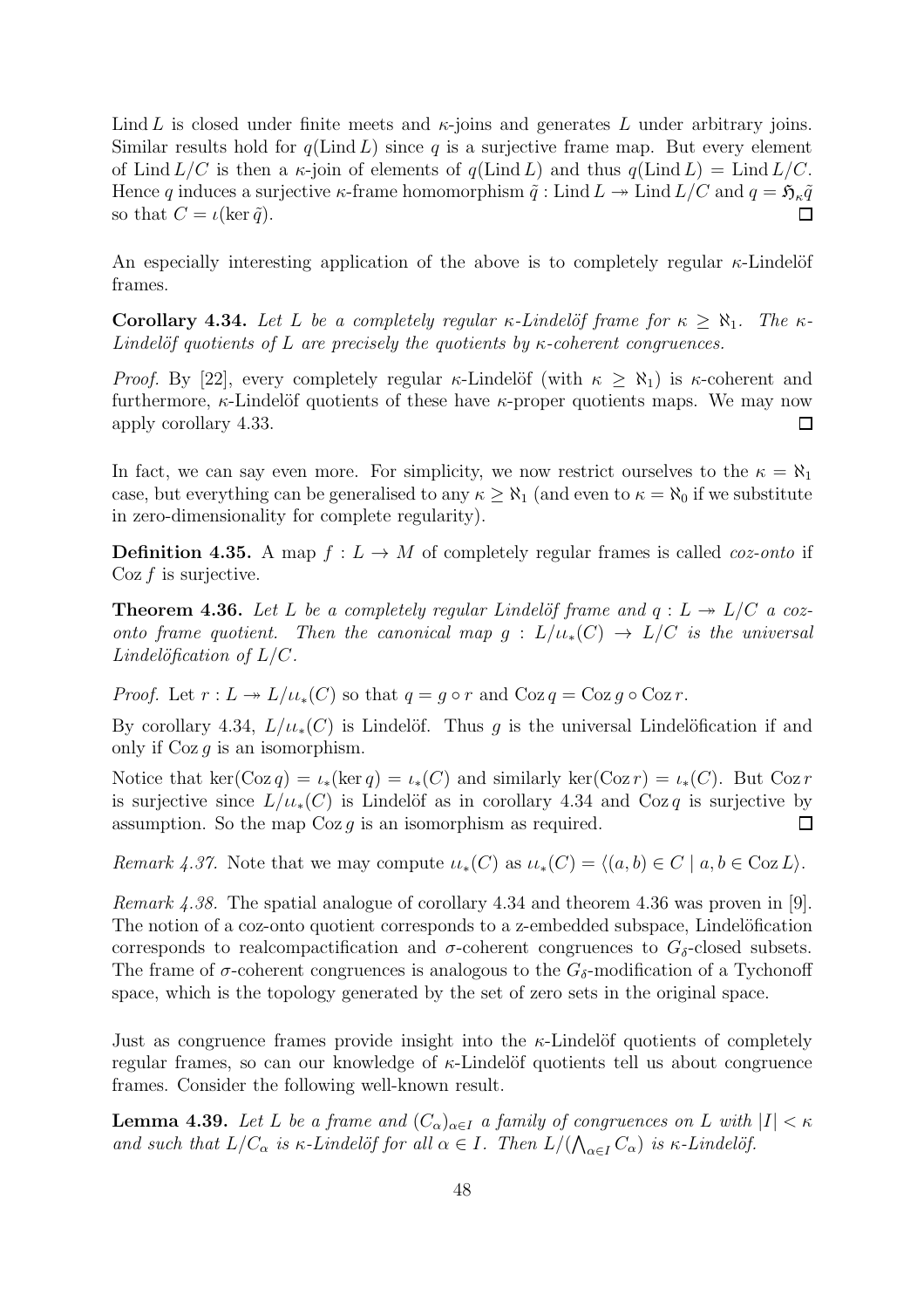*Proof.* It suffices to show this in the case that  $\bigwedge_{\alpha \in I} C_{\alpha} = 0$ .

Suppose  $\bigvee_{\beta \in J} b_{\beta} = 1$  in L. Let  $q_{\alpha}: L \to L/C_{\alpha}$ . Then  $\bigvee_{\beta \in J} q_{\alpha}(b_{\beta}) = 1$ . Since  $L/C_{\alpha}$  is *κ*-Lindelöf, there is a subset  $K_{\alpha} \subseteq J$  with  $|K_{\alpha}| < \kappa$  such that  $\bigvee_{\beta \in K_{\alpha}} q_{\alpha}(b_{\beta}) = 1$ .

Let  $K = \bigcup_{\alpha \in I} K_{\alpha}$ . Then  $|K| < \kappa$  since  $\kappa$  is a regular cardinal. Let  $a = \bigvee_{\beta \in K} b_{\beta}$ . Then for all  $\alpha \in \overline{I}$ ,  $q_{\alpha}(a) = 1$ . Thus  $(a, 1) \in \bigwedge_{\alpha \in I} C_{\alpha} = 0$  and so  $a = 1$  and  $\overline{(b_{\beta})}_{\beta \in K}$  is a subcover of  $(b_{\beta})_{\beta \in J}$  of the appropriate cardinality.  $\Box$ 

<span id="page-52-0"></span>Corollary 4.40. Let L be a completely regular  $\kappa$ -Lindelöf frame. The set of  $\kappa$ -coherent congruences on L is closed under  $\kappa$ -meets in  $\mathbb{C}L$ .

Remark 4.41. It is interesting to consider if there is a more direct proof that the map ι:  $\mathbb{C}L \to \mathbb{C} \mathfrak{H}_{\kappa}L$  preserves κ-meets, at least when L is a completely regular κ-frame. I do not know of one as of yet, nor do I know if corollary [4.40](#page-52-0) holds for more general  $\kappa$ -coherent frames.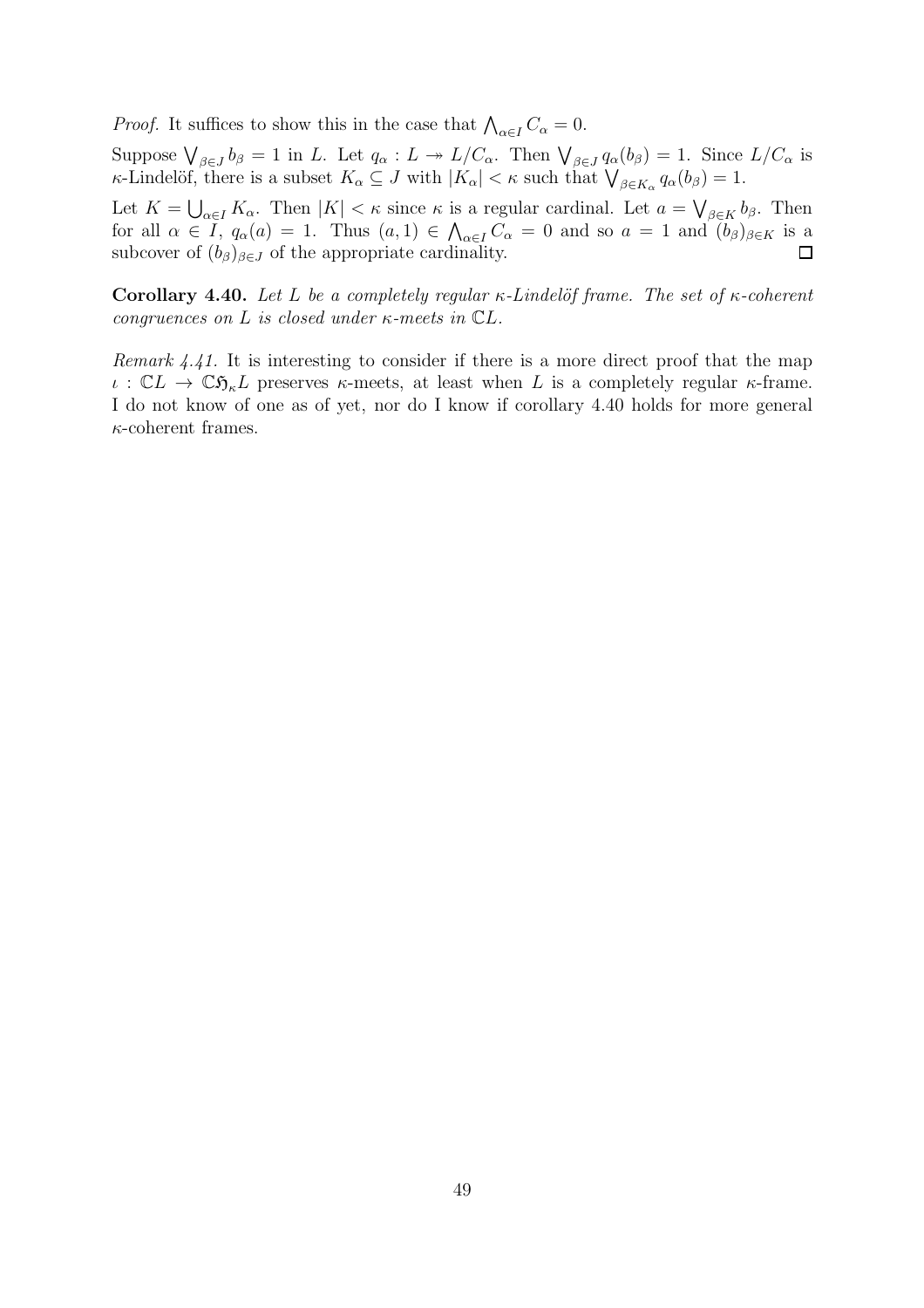# <span id="page-53-10"></span><span id="page-53-0"></span>References

- [1] B. Banaschewski. Universal zero-dimensional compactifications. In Categorical Topology and its Relation to Analysis, Algebra, and Combinatorics (Prague, 1988), pages 257–269. World Scientific Publishing, Singapore, 1989.
- <span id="page-53-16"></span><span id="page-53-9"></span>[2] B. Banaschewski. Compactification of frames. Mathematische Nachrichten, 149(1):105–115, 1990.
- <span id="page-53-3"></span>[3] B. Banaschewski and G. C. L. Brümmer. Stably continuous frames. *Mathematical* Proceedings of the Cambridge Philosophical Society, 104(1):7–19, 1988.
- <span id="page-53-7"></span>[4] B. Banaschewski and G. C. L. Brümmer. Strong zero-dimensionality of biframes and bispaces. Quaestiones Mathematicae, 13(3-4):273–290, 1990.
- <span id="page-53-15"></span>[5] B. Banaschewski, G. C. L. Brümmer, and K. A. Hardie. Biframes and bispaces. Quaestiones Mathematicae, 6(1-3):13–25, 1983.
- <span id="page-53-11"></span>[6] B. Banaschewski, J. L. Frith, and C. R. A. Gilmour. On the congruence lattice of a frame. Pacific Journal of Mathematics, 130(2):209–213, 1987.
- [7] B. Banaschewski and C. R. A. Gilmour. Pseudocompactness and the cozero part of a frame. Commentationes Mathematicae Universitatis Carolinae, 37(3):577–588, 1996.
- <span id="page-53-14"></span><span id="page-53-6"></span>[8] R. Beazer and D. S. Macnab. Modal extensions of Heyting algebras. Colloquium Mathematicae, 41(1):1–12, 1979.
- <span id="page-53-8"></span>[9] R. L. Blair and A. W. Hager. Extensions of zero-sets and of real-valued functions. Mathematische Zeitschrift, 136(1):41–52, 1974.
- [10] M. G. Charalambous. Dimension theory for  $\sigma$ -frames. Journal of the London Mathematical Society, 2(1):149–160, 1974.
- <span id="page-53-5"></span>[11] X. Chen. Stably closed frame homomorphisms. Cahiers de Topologie et Géométrie  $Différentielle Catégoriques, 37(2):123–144, 1996.$
- <span id="page-53-4"></span><span id="page-53-1"></span>[12] J. Clarke.  $\sigma$ -spaces and  $\sigma$ -frames. Master's thesis, University of Cape Town, 2006.
- [13] C. H. Dowker and D. Papert. Quotient frames and subspaces. Proceedings of the London Mathematical Society, 3(1):275–296, 1966.
- <span id="page-53-12"></span><span id="page-53-2"></span>[14] J. L. Frith. Structured frames. PhD thesis, University of Cape Town, 1987.
- [15] N. Funayama and T. Nakayama. On the distributivity of a lattice of latticecongruences. Proceedings of the Imperial Academy, 18(9):553–554, 1942.
- <span id="page-53-13"></span>[16] H. Gaifman. Infinite Boolean polynomials I. Fundamenta Mathematicae, 54(3):229– 250, 1964.
- <span id="page-53-17"></span>[17] C. R. A. Gilmour. Realcompact spaces and regular σ-frames. Mathematical Proceedings of the Cambridge Philosophical Society, 96(1):73–79, 1984.